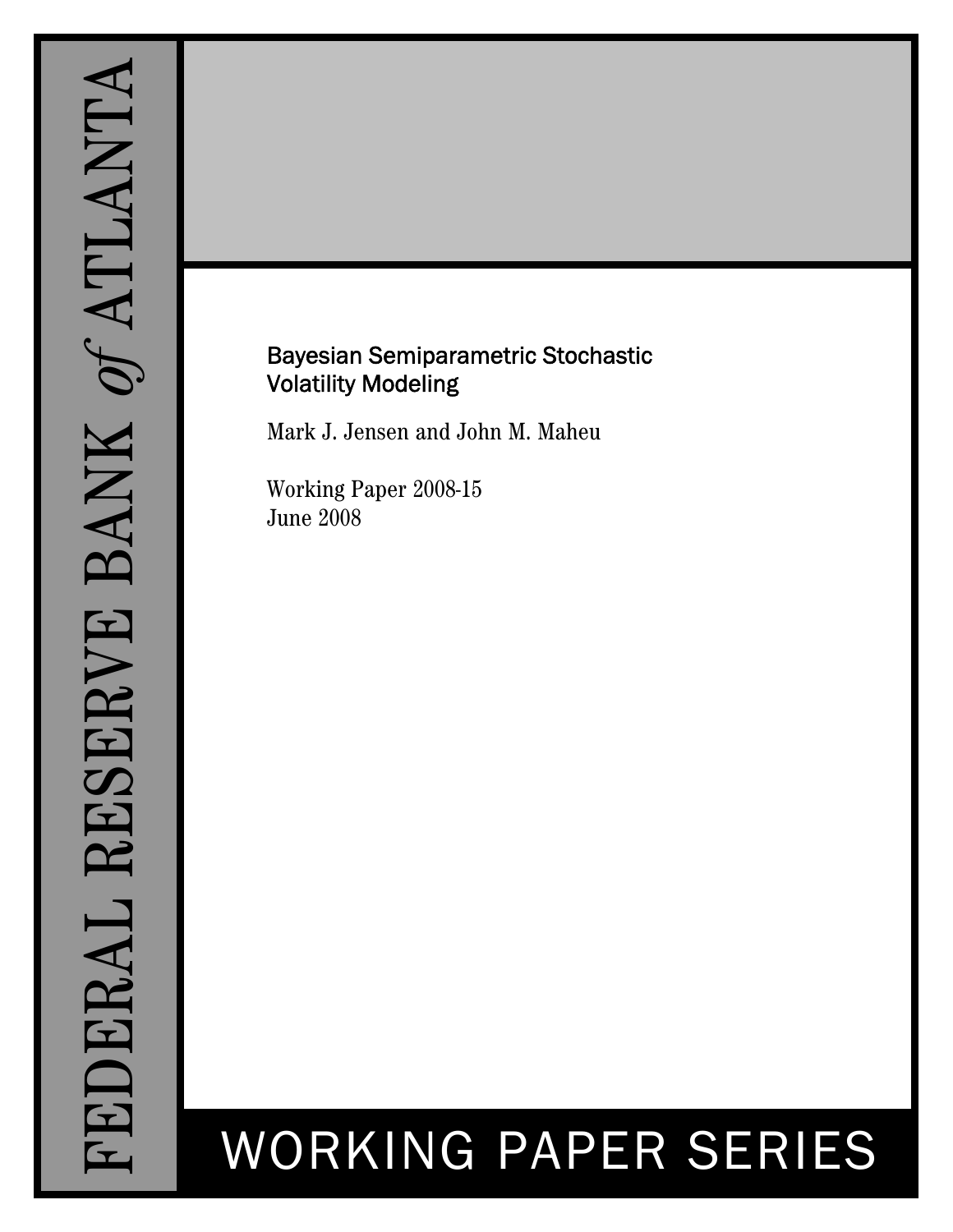## Bayesian Semiparametric Stochastic Volatility Modeling

Mark J. Jensen and John M. Maheu

Working Paper 2008-15 June 2008

Abstract: This paper extends the existing fully parametric Bayesian literature on stochastic volatility to allow for more general return distributions. Instead of specifying a particular distribution for the return innovation, we use nonparametric Bayesian methods to flexibly model the skewness and kurtosis of the distribution while continuing to model the dynamics of volatility with a parametric structure. Our semiparametric Bayesian approach provides a full characterization of parametric and distributional uncertainty. We present a Markov chain Monte Carlo sampling approach to estimation with theoretical and computational issues for simulation from the posterior predictive distributions. The new model is assessed based on simulation evidence, an empirical example, and comparison to parametric models.

JEL classification: C11, C14, C53

Key words: Bayesian nonparametrics, Dirichlet process mixture prior, Markov chain Monte Carlo, mixture models, stochastic volatility

The authors thank the seminar participants at the Canadian Econometric Study Group conference held in Montreal, the All-Georgia Conference held at the Federal Reserve Bank of Atlanta, the Rimini Center for Economic Analysis's 2007 Conference on Econometrics, held in Rimini, Italy, the annual symposium of the Society for Nonlinear Dynamics and Econometrics held at the Federal Reserve Bank of San Francisco, and the Department of Economics at Oregon State University. They also appreciate the comments and suggestions of Thanasis Stengos and George Tauchen. Maheu is grateful to the Social Sciences and Humanities Research Council for financial support. The views expressed here are the authors' and not necessarily those of the Federal Reserve Bank of Atlanta or the Federal Reserve System. Any remaining errors are the authors' responsibility.

Please address questions regarding content to Mark J. Jensen, Research Department, Federal Reserve Bank of Atlanta, 1000 Peachtree Street, N.E., Atlanta, GA, 30309-4470, 404-498-8019, mark.jensen@atl.frb.org, or John M. Maheu, Associate Professor, Department of Economics, University of Toronto, 150 St. George Street, Toronto, Canada, M5S 3G7, 416-978-1495, jmaheu@ chass.utoronto.ca.

Federal Reserve Bank of Atlanta working papers, including revised versions, are available on the Atlanta Fed's Web site at www.frbatlanta.org. Click "Publications" and then "Working Papers." Use the WebScriber Service (at www.frbatlanta.org) to receive e-mail notifications about new papers.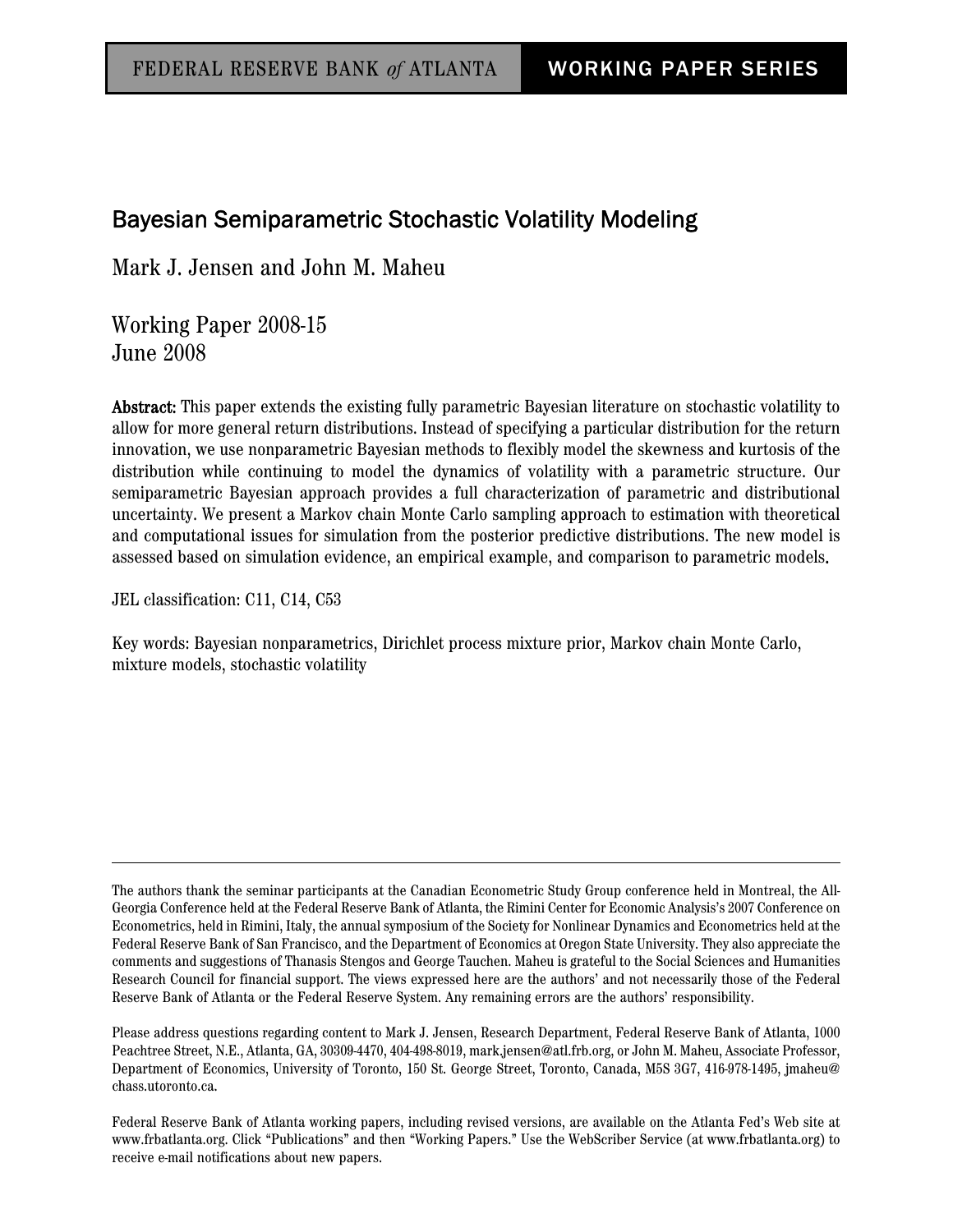## 1 Introduction

This paper proposes a model of asset returns that draws from the existing literature on autoregressive stochastic volatility models and the recent advances made in Bayesian nonparametric models and their sampling to create a semiparametric stochastic volatility model of returns. By applying both parametric and nonparametric features to the return process, an estimable stochastic volatility model with a flexible nonparametric innovation distribution is provided. The nonparametric portion of the model consists of an infinitely ordered mixture of normal distributions whose mixture probabilities, means, variances, and most importantly, number of mixtures, are distributed according to a particular Bayesian prior. With this nonparametric representation of the conditional distribution of returns, the predictive density from the model is able to fit both the high level of kurtosis and negative skewness not currently captured with parametric stochastic volatility models. Our approach is likelihood based and provides exact finite sample inference, including a full characterization of parametric and distributional uncertainty.

There exists a long history of modeling asset returns with a mixture of normals (see Press (1967); Praetz (1972); Clark (1973); Gonedes (1974); Kon (1984)). The general makeup of these models consist of an infinite mixture of normal distributions with their means fixed to zero and their variances independently and identically distributed *(iid)* over some pre-specified distribution. It is well known that mixture models produce fat-tailed behavior, in other words, levels of kurtosis in excess of normality. However, mixture models alone do not capture the strong level of empirical persistence observed in the conditional variance of returns.

Stochastic volatility models (SV) are designed to fit this time-varying behavior in the conditional variance of returns (see Taylor (1986); Harvey et al. (1994)). Like its nonparametric mixture predecessors, stochastic volatility models are a continuous mixture of normals, however, their variance follows a dynamic stochastic process. This stochastic behavior enables the SV model to produce both the high levels of kurtosis and the persistence found in the conditional variances of returns. Unfortunately, parametric SV models have not fully captured the asymmetries and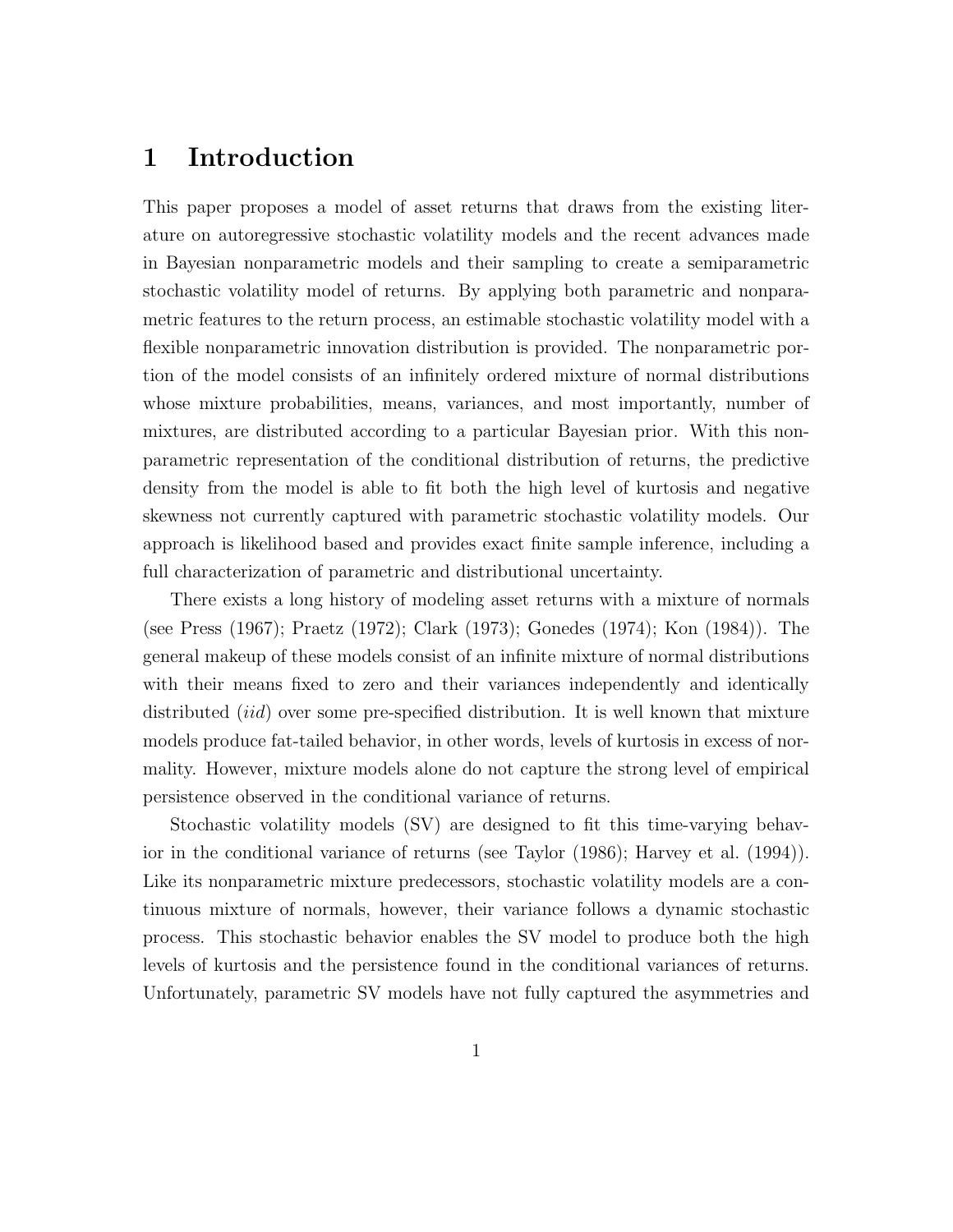leptokurtotic behavior present in return data (see Gallant et al. (1997); Mahieu & Schotman (1998), and Durham (2006)). For example, a SV model with a standard normal distribution (SV-N) cannot fit the skewness in returns since its distribution is symmetrical. Furthermore, by its parametric nature the SV-N model is restricted in the level of kurtosis it can produce (see Liesenfeld & Jung (2000) and Meddahi (2001)). Skewness and kurtosis are important distributional features that play an important role in the pricing of derivatives, the measuring of risk, and the selection of a portfolio. A flexible nonparametric version of the SV model will be useful to risk managers and analysts.

The Dirichlet process mixture (DPM) prior consists of modeling the clusters and probabilities of an infinite ordered mixture model with the Dirichlet process prior of Ferguson (1973). As a Bayesian nonparametric estimator of a unknown distribution, the DPM offers a number of attractive features;  $i)$  the DPM is a basis function spanning the entire class of continuous distributions (Escobar & West (1995) and Ghosal et al.  $(1999)$ ,  $ii)$  as a prior to a infinite ordered mixture model, the DPM is more flexible and realistic than a mixture model with a predetermined number of components, iii) with the DPM the data determines the number of mixture clusters that best fit the data, iv) parsimony can be imposed through the DPM prior's hyperparameters,  $v$ ) as a conjugate prior the DPM is easy to use and facilitates Gibbs sampling, and  $vi$ ) it works well in practice.<sup>1</sup>

The goal of this paper is to create a flexible semiparametric stochastic volatility model by combining a nonparametric *iid* DPM model of innovations scaled by an autoregressive model of the return's latent conditional variance process. As a semiparametric model the DPM version of the stochastic volatility model nests parametric volatility models commonly used in finance within it. The paper's semiparametric SV model is also capable of modeling skewness, multimodality, and kurtotic type behavior. Because the Dirichlet process prior is a discrete distribution with proba-

<sup>&</sup>lt;sup>1</sup>Examples of the DPM model in economics include Chib & Hamilton (2002), Griffin & Steel (2004), Hirano (2002), Jensen (2004), Kacperczyk et al. (2005), and Tiwari et al. (1988). Jensen (2004) used a DPM to model the distribution of additive noise of log-squared returns while in this paper we are concerned with the conditional distribution of returns.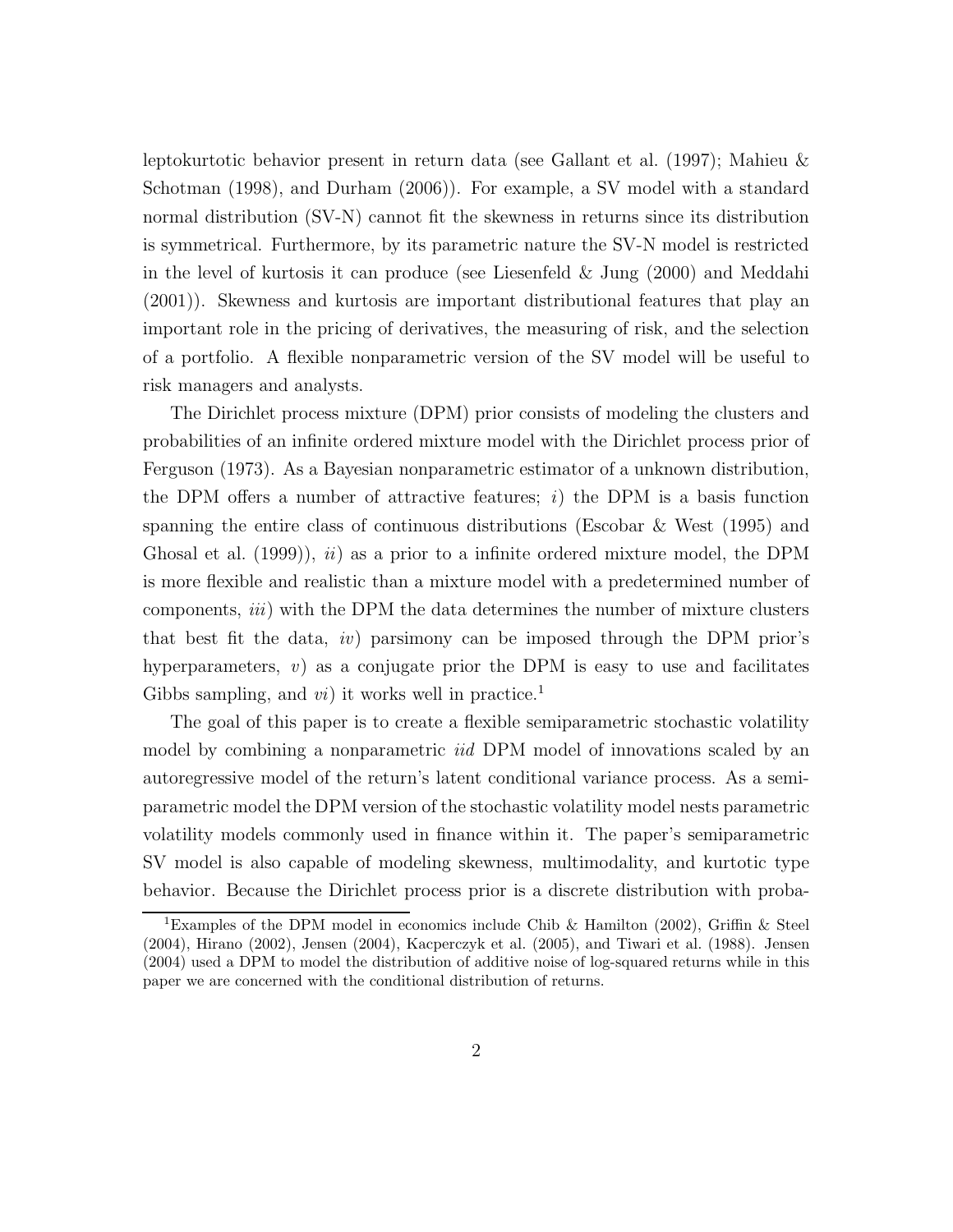bility one, the DPM places a high probability on mixture models with a manageable number of mixture clusters. The posterior distribution of the return innovations will thus consist of a finite mixture whose exact number of clusters and parameter values will be determined by the return data. In other words, by using the DPM we are able to impose parsimony through the prior, which is important for producing good forecasts. Something that is difficult in the classical setting.

A Markov chain Monte Carlo (MCMC) sampler is constructed to estimate the unknown parameters of our Bayesian semiparametric SV model. The paper's MCMC algorithm extends the DPM samplers of West et al.  $(1994)$  and MacEachern & Müller (1998) to the time-varying structure of the stochastic volatility model. Due to the independence between the volatility process and the Dirichlet process mixture model, a tractable efficient posterior sampler is possible. Conditional on the value of the other, one block of the sampler consists of drawing the parameters associated with the DPM, whereas in the other blocks the parametric parameters and latent volatility associated with the stochastic volatility model are drawn (see Chib et al. (2002), Eraker et al. (2003), Jacquier et al. (1994, 2004), and Kim et al. (1998)). In addition to providing smoothed estimates of the latent volatility process, the sampler generates a predictive density for returns that fully accounts for the uncertainty in the volatility process as well as the unknown return distribution.

A second contribution found in the paper is a simple random block sampler of latent volatility. We extend Fleming & Kirby (2003) block sampler of volatility by including the return data in the sampler's proposal distribution. This results in better candidate draws to the Metropolis-Hasting sampler resulting in lower correlation among draws and fewer sweeps. The sampler can also be used for all the SV models discussed in the paper.

We evaluate our semiparametric SV model against standard SV models found in the literature; the SV-N model and the SV model with Student-t innovations (SV-t). In simulation studies, we find that the semiparametric model accurately captures the return distribution and volatility clustering. The parametric models display severe parameter bias when they misspecify the conditional distribution while the semiparametric model performs well for each simulated SV model. In an empirical applica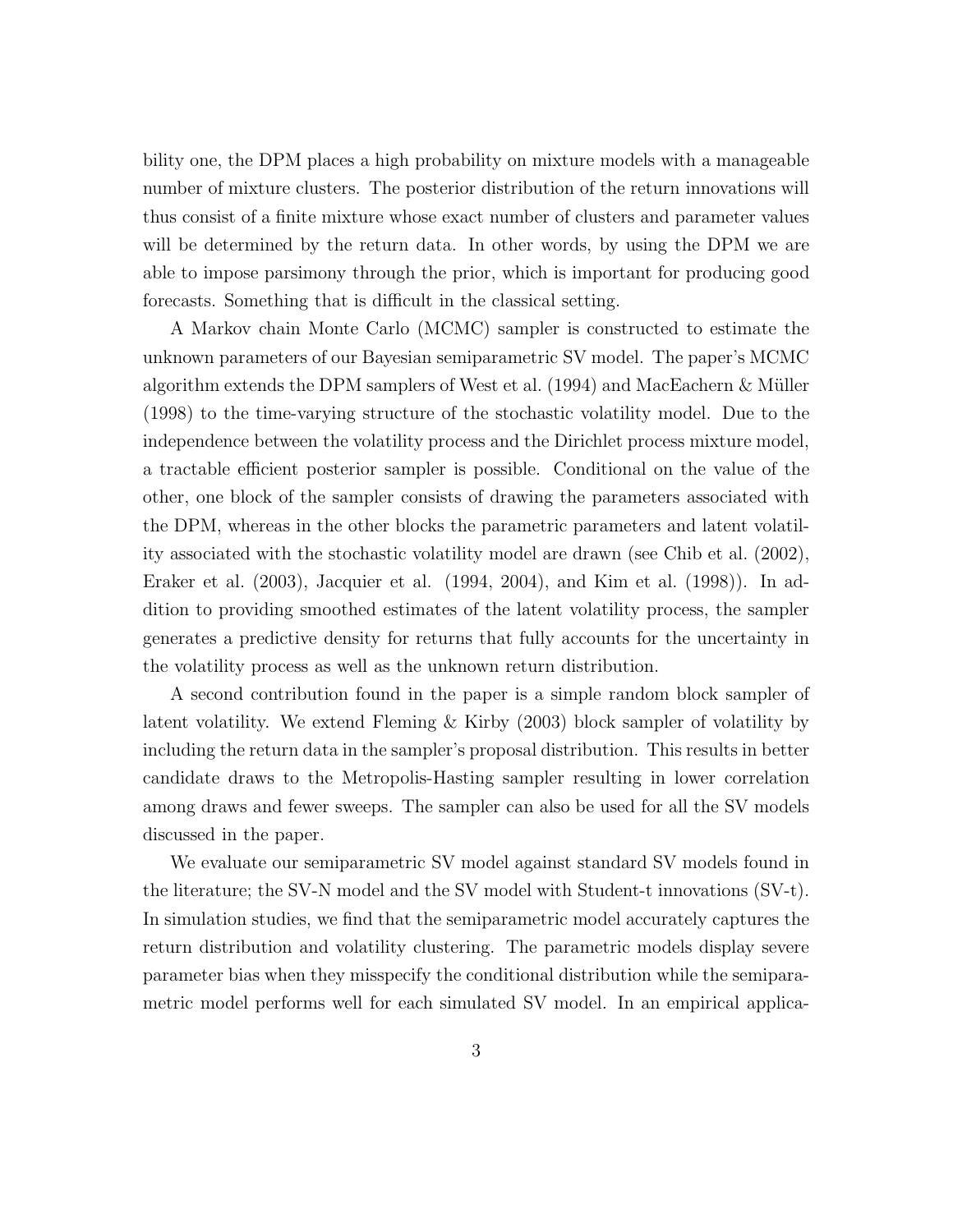tion with daily CRSP return data, the predictive distribution for the semiparametric model is very different from the parametric SV models. The semiparametric SV model's predictive density displays negative skewness and kurtosis whereas neither the SV-N nor SV-t do. The estimate of the variance of log-volatility is considerably smaller for the semiparametric model indicating that some tail thickness in conditional returns is better captured by the iid DPM component of returns.

The paper is organized as follows. The next section introduces basic concepts concerning Bayesian nonparametrics including the Dirichlet process prior and the Dirichlet process mixture model. The semiparametric stochastic volatility model with DPM return innovations is discussed in Section 3. Section 4 present Bayesian inference for the model and Section 5 discusses features of the model. Simulation examples comparing existing parametric models with our semiparametric model are presented in Section 6 while an application to daily return data is found in Section 7. Section 8 contain our conclusions and suggestions for possible future extensions for our Bayesian semiparametric SV model.

## 2 Bayesian Nonparametric Modeling

## 2.1 Dirichlet Process Prior

Let  $z_1, z_2, \ldots, z_n$  be a sequence of independently and identically distributed random variables defined on some measurable space  $(\Phi, \mathcal{F})$  whose probability distribution function F is unknown. Being unknown, F represents the "parameter" in a nonparametric model of the z's distribution. As with all Bayesian estimators, estimating  $F$  requires placing a prior distribution on it. In an effort to produce a prior for  $F$  whose support is not only large enough to span the space of probability distribution functions, but also a prior that will lead to an analytically manageable posterior distribution, Ferguson (1973) derived the Dirichlet process prior. A Dirichlet process prior, denoted by  $F \sim DP(G_0, \alpha)$ , with base distribution  $G_0$  and scalar precision parameter,  $\alpha > 0$ , generates the random probability distribution F if for all finite measurable partitions,  $\{\Phi_i\}_{i=1}^J$ , of the sample space,  $\Phi$ , the distribution of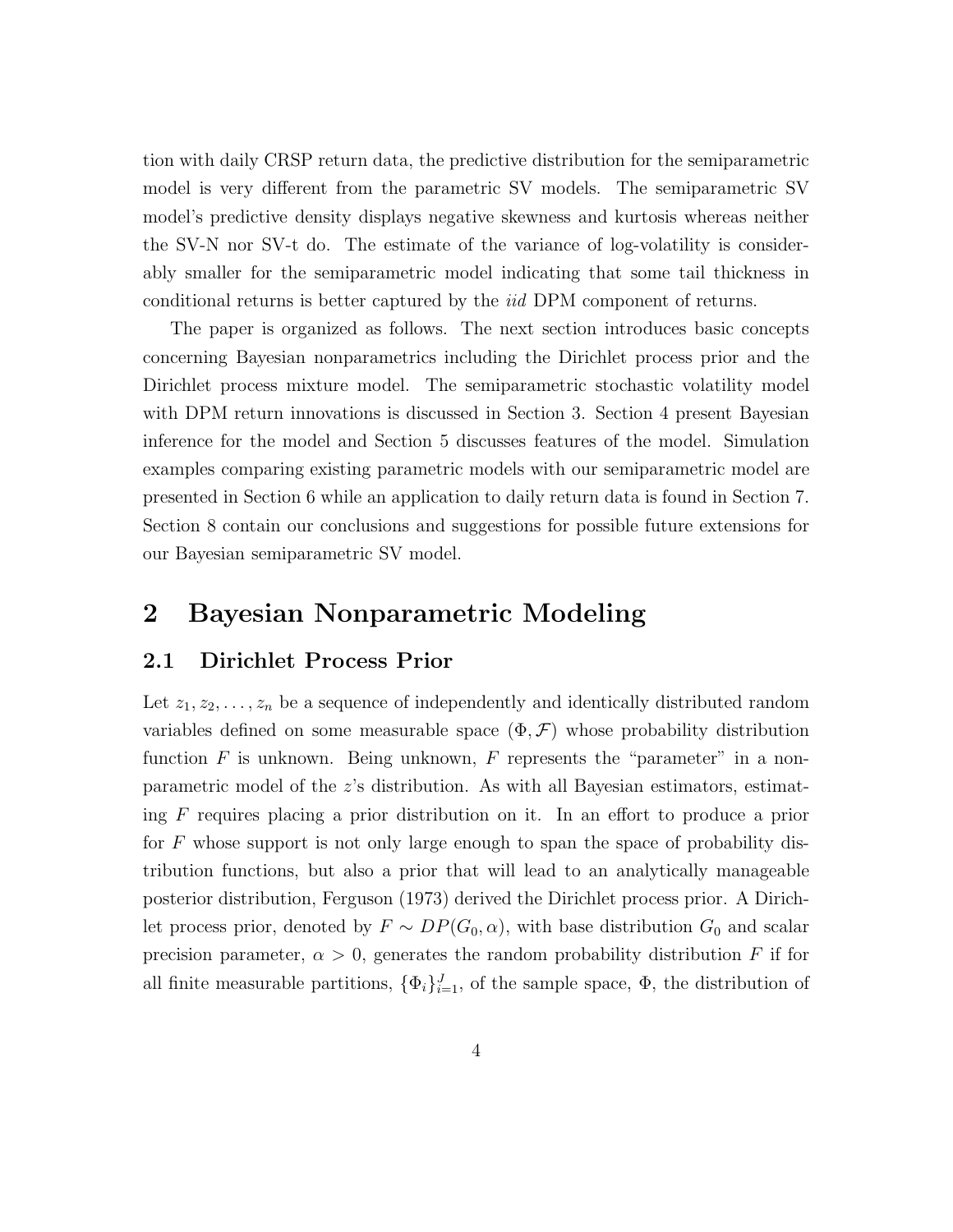the random vector,  $(F(\Phi_1), \ldots, F(\Phi_J))$ , is the Dirichlet distribution with parameters  $(\alpha G_0(\Phi_1), \ldots, \alpha G_0(\Phi_J)).$ 

To better understand and appreciate the flexibility of the Dirichlet process as a prior for F, let  $\{\Phi_0, \Phi_1\}$  form a simple partition of  $\Phi$ ; i.e.,  $\Phi_0 \cup \Phi_1 = \Phi$  and  $\Phi_0 \cap \Phi_1 =$  $\{\}$ . Using the definition of  $DP(G_0, \alpha)$ , the random function  $F(\Phi_0)$  will be distributed as a  $Beta(\alpha G_0(\Phi_0), \alpha G_0(\Phi_1))$  distribution (when  $J = 2$ , the Beta distribution is a special case of the Dirichlet distribution). It follows from the properties of the Beta distribution and  $G_0$  being a probability measure that the prior for F has a mean distribution of  $E[F(\Phi_0)] = G_0(\Phi_0)$  with variance  $Var[F(\Phi_0)] = G_0(\Phi_0)G_0(\Phi_1)/(\alpha +$  $1) = G_0(\Phi_0)(1 - G_0(\Phi_0))/(\alpha + 1)$ . In other words, the  $DP(G_0, \alpha)$  prior for F centers F around  $G_0$ . Because  $\alpha$  is found in the denominator of  $Var[F]$ , larger values of  $\alpha$ lead to the prior of F having a smaller variance. Hence,  $\alpha$  can be viewed as measuring one's belief as to how well  $G_0$  represents F.

In our example, the conjugacy property of the Beta distribution with the binomial likelihood function for  $z = (z_1, \ldots, z_n)'$  leads to the posterior distribution:

$$
F(\Phi_0)|z \sim Beta\left(\alpha G_0(\Phi_0) + \sum_{i=1}^n \delta_{z_i}(\Phi_0), \ \alpha G_0(\Phi_1) + \sum_{i=1}^n \delta_{z_i}(\Phi_1)\right),
$$

where  $\delta_{z_i}(\cdot)$  is the Dirac function such that  $\delta_{z_i}(\Phi_j) = 1$  if  $z_i \in \Phi_j$  and zero otherwise. It follows from the properties of the Beta distribution that the posterior mean and Bayesian estimate of  $P[Z \in \Phi_0]$  equals:

$$
E[F(\Phi_0)|z] = \frac{\alpha}{\alpha + n} G_0(\Phi_0) + \frac{n}{\alpha + n} \sum_{i=1}^n \delta_{z_i}(\Phi_0) / n.
$$

 $E[F]z]$  is equivalent to a Polya urn scheme (see Blackwell & MacQueen (1973)). A Polya urn scheme involves sequentially drawing from an urn filled with colored balls whose colors are distributed according to the distribution  $G_0$ . Upon observing the color of the sampled ball another ball of exactly the same color is added to the urn along with the sampled ball. With this interpretation of the DP-prior,  $z_1$  is distributed as the base distribution  $G_0$  (assuming  $\alpha \neq 0$ ) since there are no other observations. The distribution of subsequent  $z_i$ s is either the empirical distribution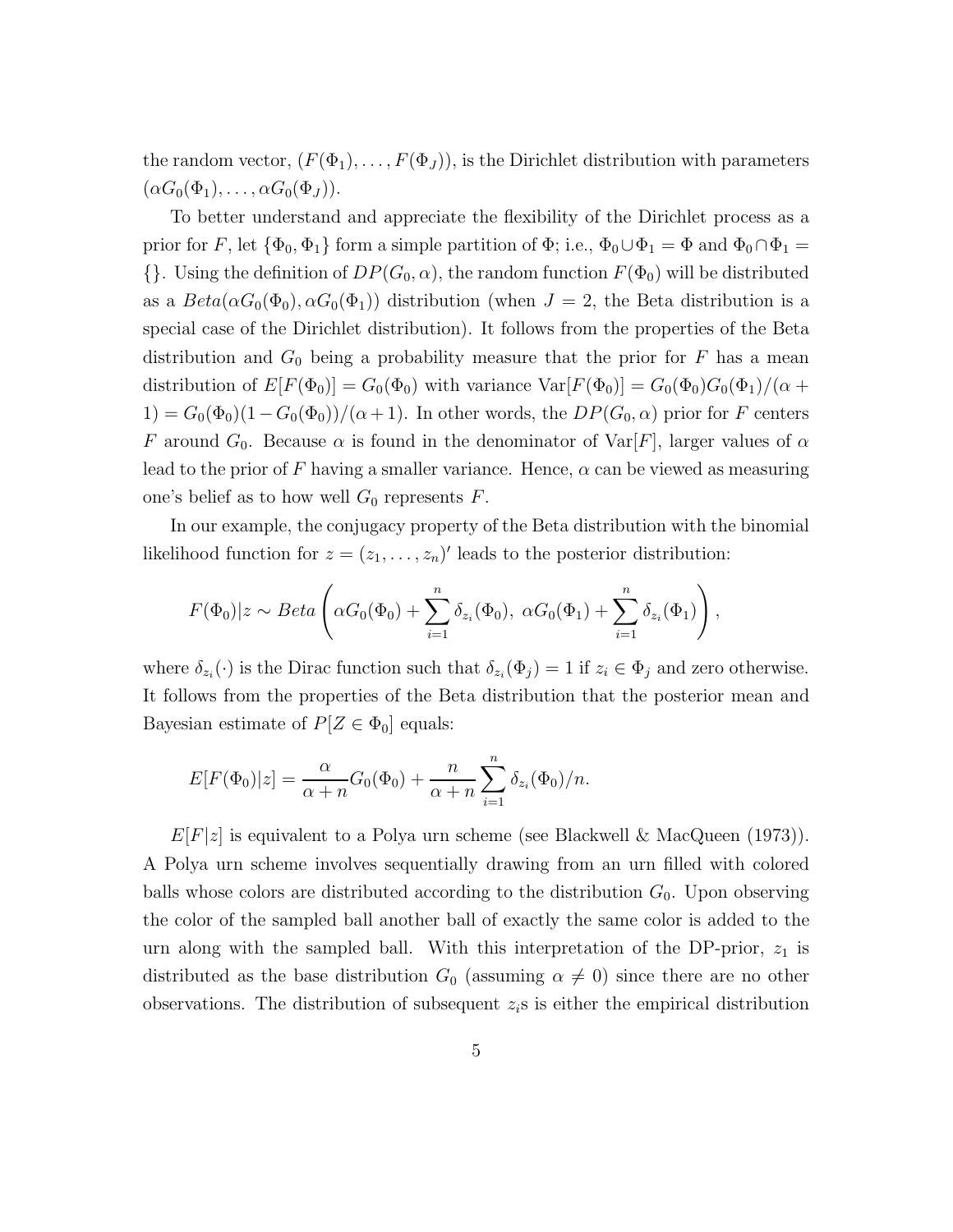of the observed  $z_1, \ldots, z_{i-1}$ , or like  $z_1$ , distributed as  $G_0$ . Notice also that as more and more  $z_i$ s are observed, in other words, as  $n \to \infty$ , the distribution of  $z_n$  will tend to the empirical distribution of the observed  $z_i$ s; i.e.,  $E[F|z] \to \sum_{i=1}^n \delta_{z_i}/n$  as  $n \to \infty$ .

The Dirichlet process's posterior properties for the partition,  $\{\Phi_0, \Phi_1\}$ , apply in a general manner to all partitions of  $\Phi$ . Thus, the Dirichlet process prior,  $z_i$ |F ∼  $DP(G_0, \alpha)$ ,  $i = 1, \ldots, n$ , produces the Dirichlet process posterior distribution  $F|z \sim$  $DP(G_0^*, \alpha + n)$ , where  $G_0^* = \frac{\alpha}{\alpha + n} G_0 + \frac{1}{\alpha + n}$  $\frac{1}{\alpha+n} \sum_{i=1}^n \delta_{z_i}$ . As a conjugate prior to multinomial outcomes, the  $DP$  is thus both manageable and intuitive, leading to a posterior distribution equal to a weighted average of the prior,  $G_0$ , and the empirical distribution,  $n^{-1} \sum_{i=1}^{n} \delta_{z_i}$ .

The  $DP$ -prior for  $F$  can be concisely written in terms of an infinite mixture of point mass functions:

$$
F = \sum_{j=1}^{\infty} V_j \delta_{Z_j},
$$

where the probabilities are defined by  $V_1 = W_1$ , and  $V_j = W_j \prod_{s=1}^{j-1} (1 - W_s)$  with  $W_j \sim Beta(1, \alpha)$ , and  $Z_j \sim G_0$ ,  $j = 1, 2, \dots$  (Sethuraman (1994)). This mixture representation of the DP-prior helps illustrate why it is referred to as a stick-breaking prior. At each stage  $i$  a stick initially of unit length is independently and randomly broken into length  $V_j$  by breaking off  $W_j$  percent of the remaining stick. This stickbreaking representation of  $F$ , however, also reveals one of the  $DP$ -prior's shortcomings. Although the DP-prior spans the space of all discrete probability distributions it does so with probability one. As a result the class of continuous distributions lies outside the scope of the DP-prior.

#### 2.2 Dirichlet Process Mixture

A prior that does span the entire set of continuous probability distributions with probability one is the Dirichlet process mixture (DPM) model:

$$
z_i \stackrel{iid}{\sim} \sum_{j=1}^{\infty} V_j f(\cdot | \phi_j), \tag{1}
$$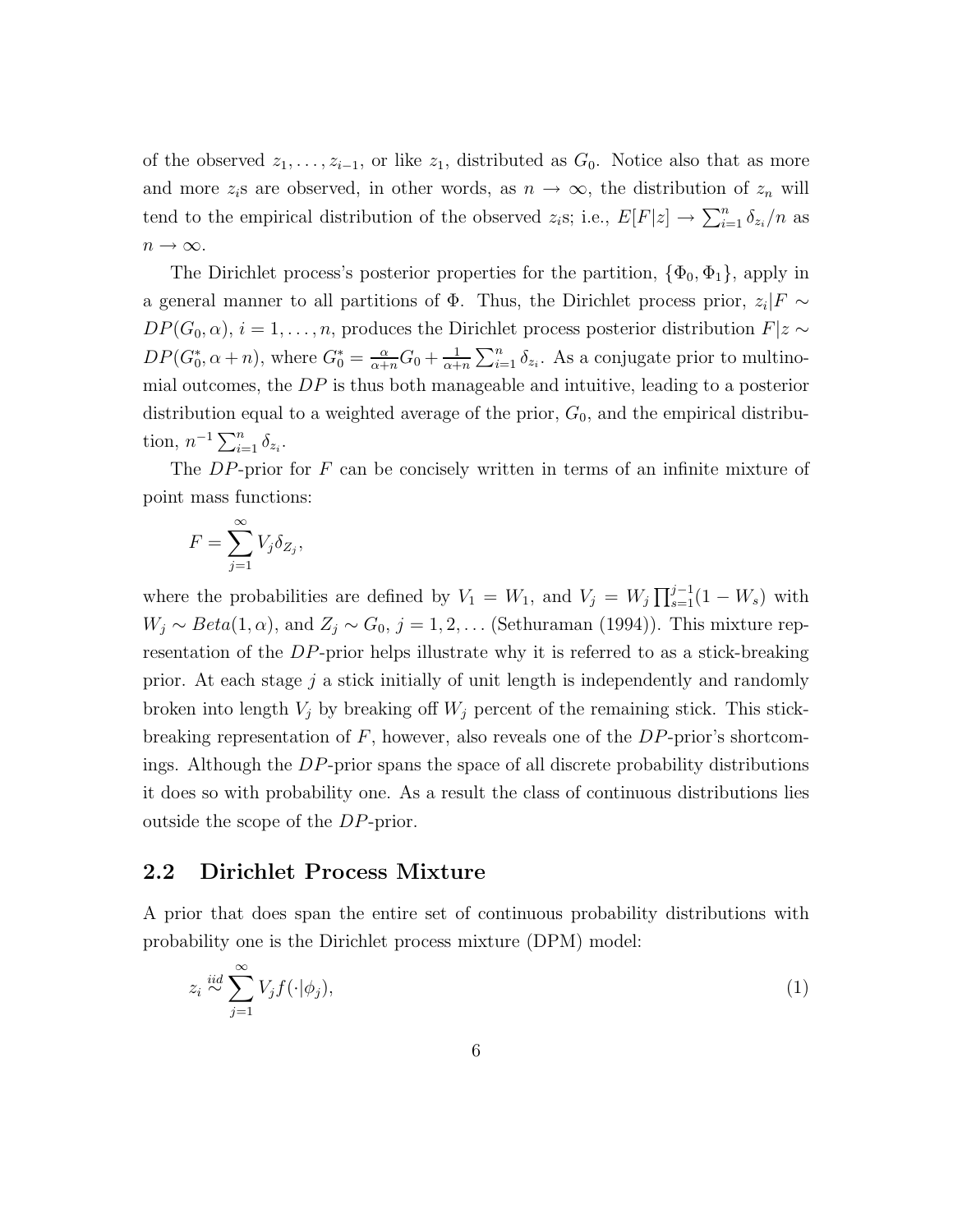where f is a continuous, nonnegative valued kernel and  $V_j$  and  $\phi_j$ ,  $j = 1, \ldots$ , are defined in the same stick-breaking manner as Section 2.1.<sup>2</sup> In addition to this Setheruman type representation, the DPM also has the hierarchical form:

$$
z \sim f(\cdot | \phi),
$$
  
\n
$$
\phi | G \stackrel{iid}{\sim} G,
$$
  
\n
$$
G | G_0, \alpha \sim DP(G_0, \alpha).
$$

Under the DPM prior the unknown distribution  $F$  is modeled as a mixture of mixtures with a countably infinite number of clusters. With an infinite number of clusters the DPM is more flexible than a finite ordered mixture model. It also eliminates the trouble of having to choose the "best" number of clusters (see Richardson & Green (1997) for a Bayesian approach to inferring the correct number of clusters for a finite mixture model).

Suppose  $f(\cdot|\phi_j)$  is the normal density function where  $\phi_j = (\eta_j, \lambda_j^{-2}), \eta_j$  is the mean, and  $\lambda_i^{-2}$  $j^2$  the variance. If we make no distributional assumptions concerning  $V_j$  or  $\phi_j$ , estimating F cannot be carried out since the model's infinite number of unknowns,  $\{V_j, \phi_j\}_{j=1,\dots}$ , are not identified by a finite length vector z. Fortunately, the discrete nature of the Dirichlet process that earlier posed a problem as a prior for F becomes useful as a prior for  $\phi_j$ . Since F's prior models  $z_i | \phi_i \stackrel{iid}{\sim} f(\cdot | \phi_i)$  with  $\phi_i|G \stackrel{iid}{\sim} G$ , we can write:

$$
z_1, \ldots, z_n | F \stackrel{iid}{\sim} \int f(\cdot | G) G(d\phi), \qquad (2)
$$

where  $G \sim DP(G_0, \alpha)$ ; i.e.,  $G = \sum_{j=1}^{\infty} V_j \delta_{\phi_j}$ .

Because  $\phi_i | G \sim G$  and  $G \sim DP(G_0, \alpha)$ , our example of the DP-prior in Section 2.1 applies to  $\phi$ . The probability of  $\phi_i$  conditional on the values of  $\phi_1, \ldots, \phi_{i-1}$  equals:

$$
P(\phi_i \in \Phi_0 | \phi_1, \dots, \phi_{i-1}) = E[G(\Phi_0) | \phi_1, \dots, \phi_{i-1}]
$$
  
= 
$$
\frac{\alpha}{\alpha + i - 1} G_0(\Phi_0) + \frac{1}{\alpha + i - 1} \sum_{j=1}^{i-1} \delta_{\phi_j}(\Phi_0).
$$
 (3)

<sup>&</sup>lt;sup>2</sup>See Lo (1984), Ghosal et al. (1999) and Ghosal & van der Vaart (2007) for a discussion on the posterior consistency of the DPM model.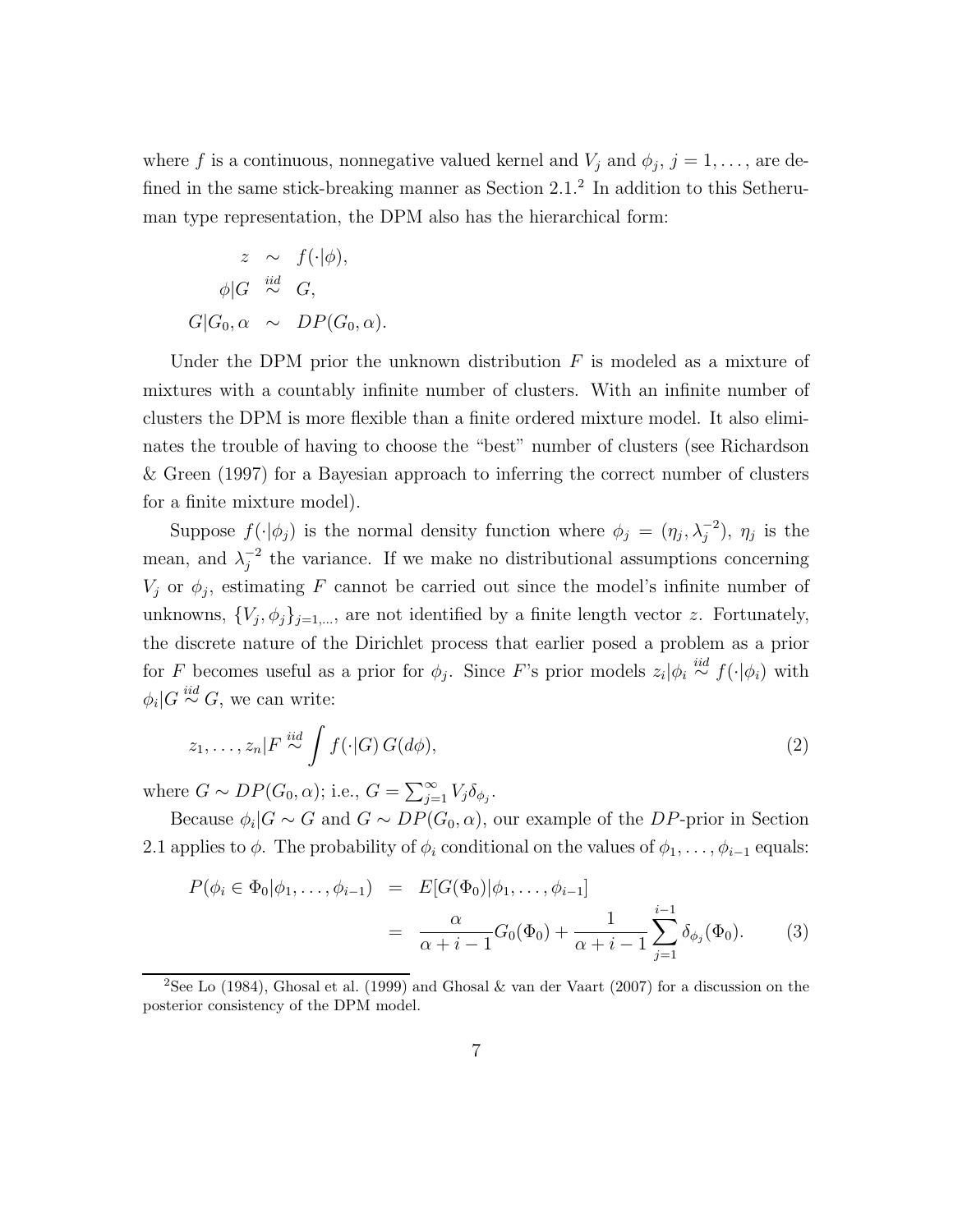¿From the construct of Equation (3),  $\phi_i | \phi_1, \ldots, \phi_{i-1}$  follows a Polya urn scheme. Notice also that since the probability of drawing a new  $\phi_i$  approaches zero as  $\alpha \to 0$ , a smaller  $\alpha$  causes Equation (2) to have fewer clusters and parameters. At the other extreme, as  $\alpha \to \infty$ , F will be a heavily parameterized mixture model consisting of a large number of clusters where each clusters parameter  $\phi_i$  is a unique realization from  $G_0$ .

Combining  $\pi(\phi_i|\phi_1,\ldots,\phi_{i-1})$  with the likelihood  $f(z_i|\phi_i)$  produces the posterior:

$$
\phi_i|\phi_1,\ldots,\phi_{i-1},z_i \sim c\frac{\alpha}{\alpha+i-1}g(z_i)G(d\phi|z_i) + \frac{c}{\alpha+i-1}\sum_{j=1}^{i-1}f(z_i|\phi_j)\delta_{\phi_j} \qquad (4)
$$

where  $g(z_i) = \int f(z_i|\phi)G_0(d\phi)d\phi$  is the normalizing constant to the posterior distribution  $G(d\phi|z_i) \propto f(z_i|\phi)G_0(d\phi)$ , and c is the proportional constant ensuring the probabilities in Equation (4) sum to one.

Suppose the kernel for the DPM is the normal density function with a fixed mean of zero but a random variance,  $\sigma_j^2$ ; i.e.,  $f(\cdot|\phi_j) \equiv f_N(\cdot|0, \sigma_j^2)$ . By letting Inv- $\Gamma(m+2,\sigma_0^2(m-1))$  be the base distribution<sup>3</sup> to the DP prior of  $\sigma_j^2$  and allowing  $\alpha \to \infty$ , the DPM is equivalent to the scaled t-distribution return model of Praetz (1972). The prior on  $\sigma_j^2$  as described by Praetz represents the changing expectations of investors concerned with moving interest rates, random earnings, varying levels of risk, altering states of the economy, etc. Under the DPM the first term in Equation (4) is well defined and equal to the product of a Student-t density function, with 2m degrees of freedom and the scaling factor  $\sqrt{2m/(2(m-1))}$ , and a inverse Gamma density function, with shape  $m+3$  and scale  $\sigma_0^2(m-1) + z_i^2/2$ . Given the Polya urn interpretation of the DPM prior, as  $\alpha \to \infty$  there is zero probability  $\sigma_i^2$  will be drawn from one of the existing  $\sigma_1^2, \ldots, \sigma_{i-1}^2$ . Instead, at every observation,  $z_i$ , a new  $\sigma_i^2$  will be sampled from the inverse Gamma distribution, Inv- $\Gamma(m+3, \sigma_0^2(m-1) + z_i^2/2)$ .

The lognormal-normal mixture model of returns by Clark (1973) has a similar DPM representation. However, Clark assumes  $\sigma_j^2$  is distributed as a log-normal; i.e., in the DPM representation  $G_0 \equiv \ln N$ . Since the log-normal distribution is not a

<sup>&</sup>lt;sup>3</sup>In the following we use  $\Gamma(a, b)$  to denote a Gamma distribution and Inv- $\Gamma(c, d)$  to denote an inverse Gamma distribution.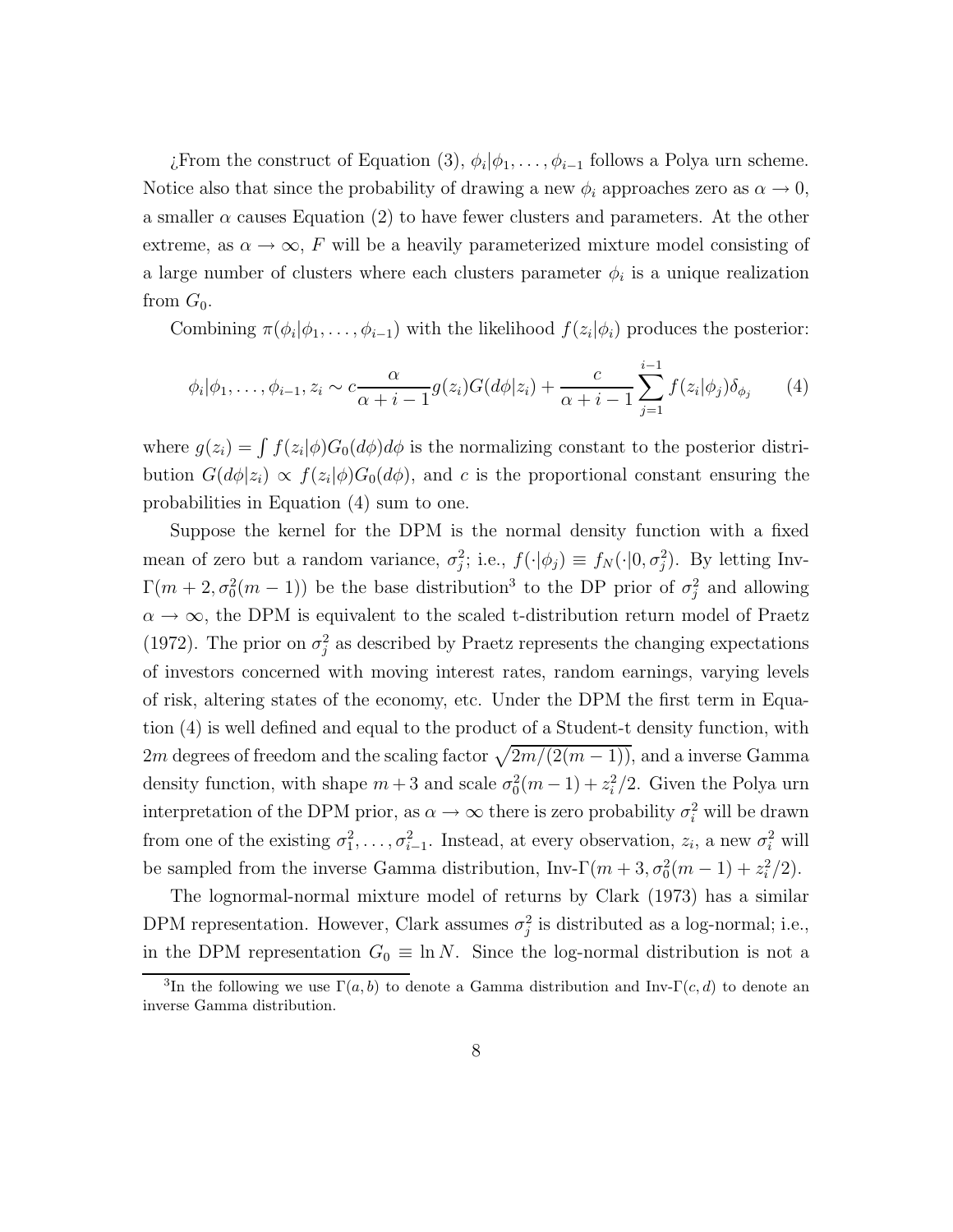conjugate prior to  $f_N(\cdot|0, \sigma_j^2)$ , the posterior predictive density,  $g(z_i)$ , and distribution,  $G(d\phi|z_i)$ , do not have an analytical form like in Praetz's model.

### 2.3 DPM Gibbs Sampler

Except for some pathological cases analytical expressions of  $\phi$ 's posterior expectation are not possible. Fortunately, a Markov chain of the  $\phi_i$ 's conditional posteriors can be formed and shown to converge in the limit to the posterior distribution,  $\pi(\phi_1,\ldots,\phi_n|z)$ . Applying the law of total probability, the prior for the  $\phi_i$ s can be written as  $\pi(\phi_1,\ldots,\phi_n) = \pi(\phi_1)\pi(\phi_2|\phi_1)\ldots\pi(\phi_n|\phi_{n-1},\ldots,\phi_1)$ . Combining these conditional priors with their likelihood  $f(z_i|\phi_i)$  produces the posterior distribution:

$$
\pi(\phi_1,\ldots,\phi_n|z) = \pi(\phi_1)f(z_1|\phi_1)\prod_{i=2}^n \pi(\phi_i|\phi_{i-1},\ldots,\phi_1)f(z_i|\phi_i).
$$

Equation (4) is helpful in designing a sampler of the conditional posteriors, but a Markov chain requires the draws of the  $\phi_i$ s to be conditional on all the other  $\phi_j$ ,  $j \neq i$ . Fortunately, Escobar (1994) proves that since the  $\phi_i$ 's are exchangeable, in other words, because their joint probability distribution is invariant to permutation, the  $\phi_i$  and  $z_i$  can always be treated as if they were the last observation. Applying the exchangeability property to Equation (4) and  $\pi(\phi_i|\phi^{(i)}, z_i)$ , where  $\phi^{(i)}$  is the vector containing the elements  $\phi_j$ ,  $j \neq i$ , the conditional posterior distribution equals:

$$
\phi_i|\phi^{(i)}, z_i \sim c\frac{\alpha}{\alpha + n - 1}g(z_i)G(d\phi|z_i) + \frac{c}{\alpha + n - 1}\sum_{j \neq i} f(z_i|\phi_j)\delta_{\phi_j}.
$$
 (5)

Draws from the posterior can then be obtained by sequentially sampling from Equation (5) for  $i = 1, \ldots, n$ . When  $G_0$  is a conjugate based distribution to the likelihood  $f(\cdot|\phi_i)$  sampling from Equation (5) is relatively straight forward (see Escobar & West  $(1995)$ ). Otherwise, a more taxing approach is required (see MacEachern & Müller (1998) and Neal (2000) on how to handle the non-conjugate case).

Unfortunately, sampling from  $\phi_i | \phi^{(i)}(z_i)$  produces highly correlated draws of the  $\phi$ s. High levels of correlation in the realizations require a large number of sweeps in order to generate realizations from the entire support of the posterior distribution,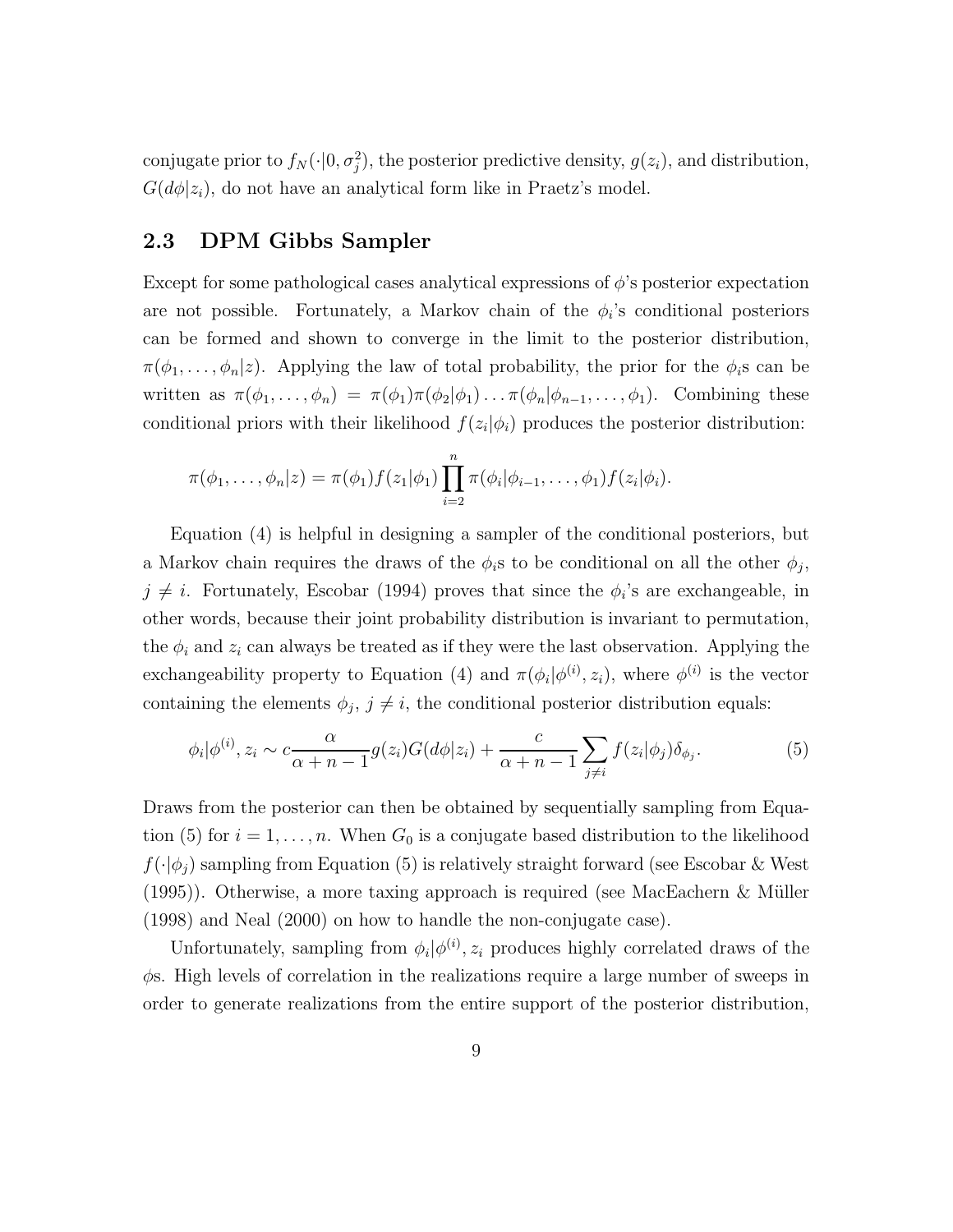$\phi_1, \ldots, \phi_n | z$ . This inefficiency in the sampler comes from the finite nature of the DP-prior. Under the DP-prior the elements  $\{\phi_i\}$  will often equal one another and produce a group of  $\phi_i$ s having the same value. If the size of the group of  $\phi_i$ s having the same value is large, the element-by-element sampler of  $\phi_1, \ldots, \phi_n | z$  will continually produce realizations equal in value to the existing draws. As a result, the algorithm often gets stuck sampling from the same set of  $\phi_j$  and does not generate any new unique realizations of  $\phi_i$ .

West et al.  $(1994)$  and MacEachern & Müller  $(1998)$  overcome this inefficiency by designing a sampling algorithm that draws from an equivalent distribution to  $\phi_1,\ldots,\phi_n|z$ . Let  $\theta = (\theta_1,\ldots,\theta_k)'$  denote the set of distinct  $\phi_i$ 's, where  $k \leq n$ . Define the state vector  $s = (s_1, \ldots, s_n)'$  to be configured such that  $s_i = j$ , when  $\phi_i = \theta_j$ , where  $i = 1, \ldots, n$ , and  $j = 1, \ldots, k$ . Let  $n_j$  be the number of  $s_i = j$  for  $i = 1, \ldots, n$ . Also define  $k^{(i)}$  to be the number of distinct  $\theta_j$  in  $\phi^{(i)}$ , and  $n_j^{(i)}$  $j^{(i)}$  to be the number of observations where  $s_{i'} = j$ , for  $i' \neq i$ . Using this notation, Equation (5) can be rewritten as:

$$
\phi_i|\phi^{(i)}, z_i \sim c\alpha g(z_i)G(d\phi|z_i) + c\sum_{j=1}^{k^{(i)}} n_j^{(i)} f(z_i|\theta_j)\delta_{\theta_j}.
$$
\n
$$
(6)
$$

Draws from  $\phi_1, \ldots, \phi_n | z$  are again made from the conditional distribution (either Equation  $(5)$  or  $(6)$ ), however, each sweep of the sampler now consists of the following two steps:

Step 1. Draw s and k by drawing  $s_i$  for  $i = 1, \ldots, n$ , from Equation (6).

Step 2. Given s and k, sample  $\theta_j$ ,  $j = 1, ..., k$  from:

$$
\theta_j | z, s, k \propto \left[ \prod_{i:s_i=j} f(z_i | \theta_j) \right] G_0(d\theta_j).
$$

Step 1 is the same as in the previous DPM sampler except instead of retaining the drawn  $\phi_i$ s they are now discarded after Step 1 and only the state vector, s, and the number of clusters,  $k$ , are used in Step 2. In the context of sampling  $s_i$ , if a new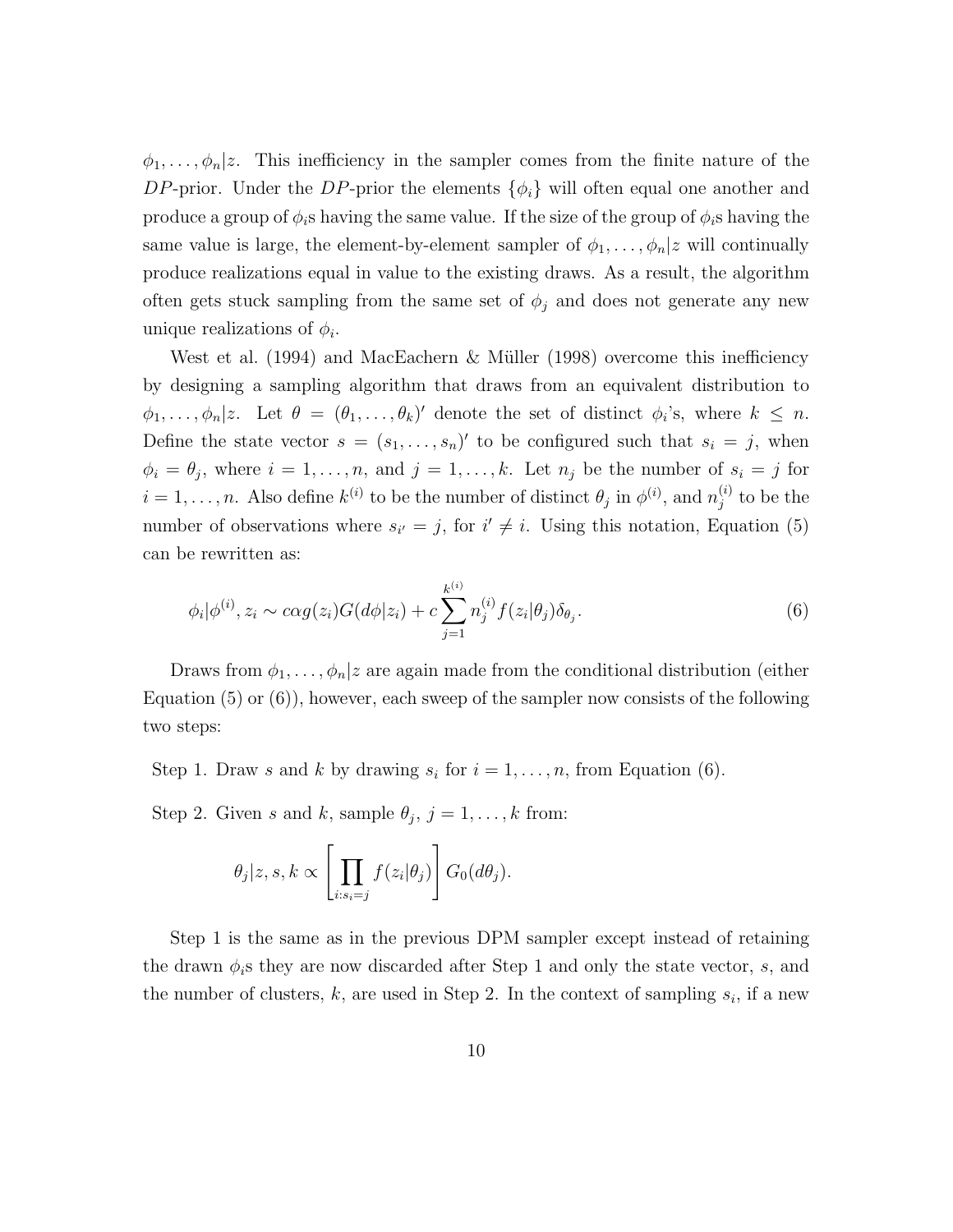$\theta$  is sampled from  $G(d\phi|z_i)$ , k is increased by 1, and  $s_i$  is set equal to the new value of k. Likewise, if  $n_j^{(i)} = 0$ , in other words,  $\theta_j$  is only observed at the *i*th observation,  $\theta_j$  is dropped from  $\theta$  and is not resampled. Instead, a new value for  $s_i$  is drawn either from one of the existing clusters, in which case k would decrease by 1, or  $\theta_j$  is sampled from  $G(d\phi|z_i)$  and  $s_i$  continues to equal j.

In Step 2, the  $\phi_i$ 's associated with the *j*th-cluster are block updated by sampling from the posterior of  $\theta_j$  conditional on the observations associated with the jth cluster. Thus, instead of sampling from  $\phi_1, \ldots, \phi_n | z$  element-by-element as in the sampler of Escobar & West (1995), a more efficient block sampler of drawing from  $\theta_j|\theta^{(j)}, z, s, k$  is employed. This ensures that the realizations of  $\phi_i$  will be uncorrelated and representative of a nice mixture of draws from the posterior distribution. The parameter  $\alpha$  can also be sampled, which will add a third step to the above procedure. We allow for this in the stochastic volatility model of the next section.

After iterating on Steps 1 and 2 a number times we obtain a large collection of draws denoted as  $\{\theta^{(r)}\}_{r=1}^R$  from the posterior. Note that for each drawn  $\theta =$  $\{\theta_1, ..., \theta_k\}$ , there is an associated state vector s, and number of observations in each cluster  $\{n_1, ..., n_k\}$ , such that  $\sum_{j=1}^k n_j = n$ . The number of clusters k will vary from sweep to sweep, so that the size of  $\theta$  will change and hence, the number of mixture orders will too. The Bayesian estimate of the DPM model's predictive density is obtained by integrating out these unknowns as in:

$$
\pi(z_{n+1}|z) = \int \pi(z_{n+1}|\theta, n_1, \dots, n_k) \pi(\theta, n_1, \dots, n_k, \alpha|z) d\theta dn_1 \dots dn_k,
$$
  

$$
\approx \frac{1}{R} \sum_{r=1}^R \pi(z_{n+1}|\theta^{(r)}, n_1^{(r)}, \dots, n_{k^{(r)}}^{(r)}, \alpha^{(r)}),
$$
 (7)

where:

$$
\pi(z_{n+1}|\theta, n_1, \dots, n_k) = \frac{\alpha}{\alpha + n} g(z_{n+1}) + \sum_{j=1}^k \frac{n_j}{\alpha + n} f(z_{n+1}|\theta_j),
$$
\n(8)

and  $g(z_{n+1}) = \int f(z_{n+1}|\phi)G_0(d\phi)d\phi$ .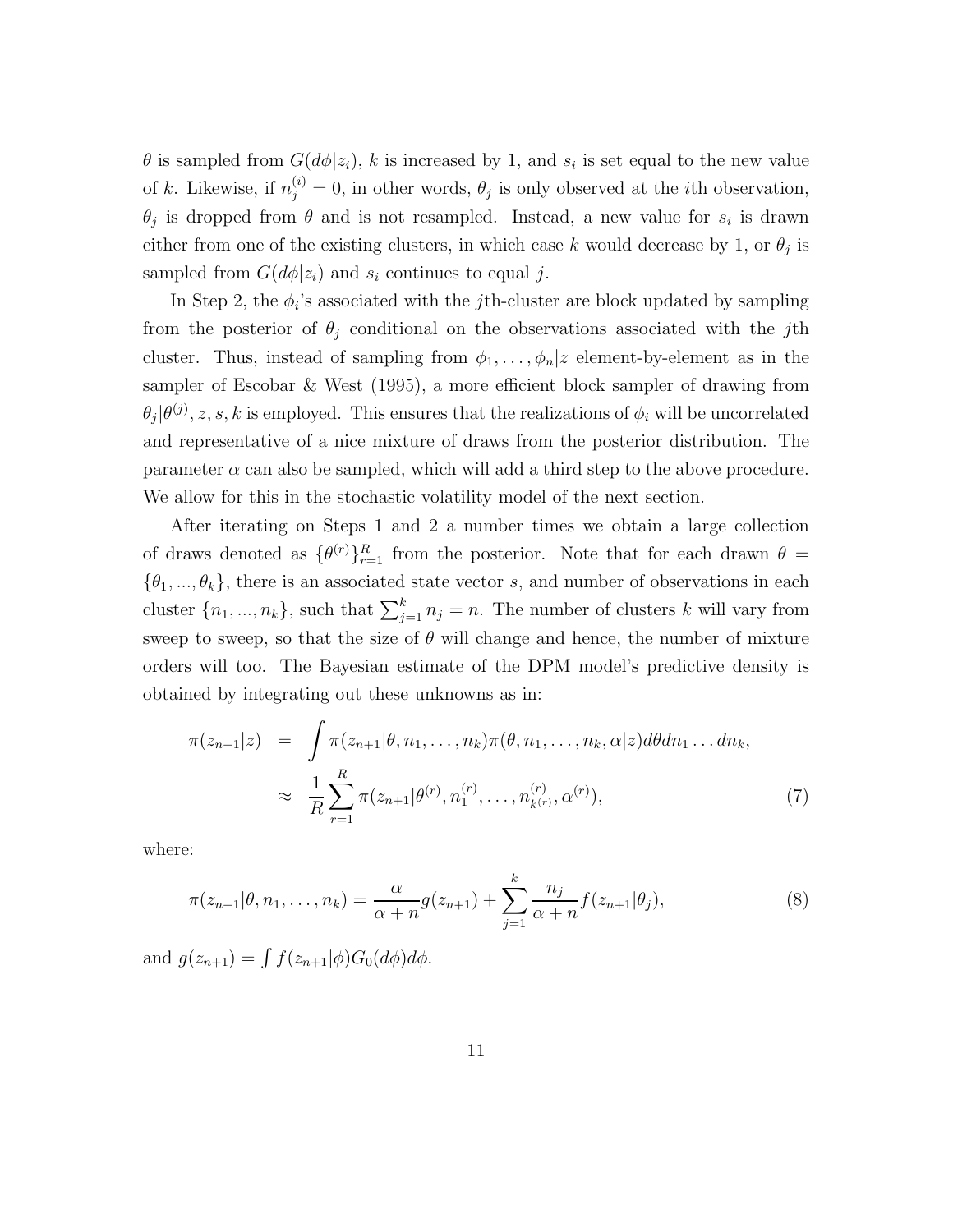## 3 Stochastic Volatility and DPM Innovations

We now model the return of an asset with a stochastic volatility model whose distribution is modeled nonparametrically with the Dirichlet process mixture prior. The stochastic volatility, Dirichlet process mixture model (SV-DPM), is defined as:

$$
y_t = \eta_t + \lambda_t^{-1} \exp(h_t/2)\epsilon_t, \quad \epsilon_t \stackrel{iid}{\sim} N(0, 1), \tag{9}
$$

$$
h_t = \delta h_{t-1} + \sigma_v v_t, \qquad v_t \stackrel{iid}{\sim} N(0, 1), \quad \epsilon_t \perp v_t,
$$
\n
$$
(10)
$$

$$
\left(\begin{array}{c}\n\eta_t \\
\lambda_t^2\n\end{array}\right)\n\left| G \right| \stackrel{iid}{\sim} G,\n\tag{11}
$$

$$
G|G_0, \alpha \sim \text{DP}(G_0, \alpha), \qquad (12)
$$

$$
G_0(\eta_t, \lambda_t^2) \equiv N\left(m, (\tau \lambda_t^2)^{-1}\right) - \Gamma(v_0/2, s_0/2), \tag{13}
$$

where at time  $t = 1, \ldots, n$  the continuously compounded return from holding a financial asset equals  $y_t$  and the latent log-volatility  $h_t$  follows the first-order autoregressive (AR) process defined by Equation (10) with the AR-parameter  $\delta$ . Identification of the SV-DPM model requires the intercepts of both  $y_t$  and  $h_t$  to equal zero with their effect subsumed into  $\eta_t$  and  $\lambda_t^2$ . Stationary returns are ensured by restricting  $\delta$  to the interval  $(-1, 1)$ . This guarantees a finite mean and variance for the volatility process,  $h_t$ . By the notation  $\epsilon_t \perp v_t$  found in Equation (10), we are assuming the innovations to the return and volatility process are independent of one another; i.e., there are no explicit leverage effects in the SV-DPM model (see Jacquier et al. (2004); Yu (2005); Omori et al. (2007)).<sup>4</sup>

In Equation (11)-(13), the SV-DPM unconditional distribution is modeled nonparametrically by an infinite ordered mixture of normals. Being a dense basis function to the entire class of continuous distributions, this mixture of normals with its different means  $\eta_t$  and variances  $\lambda_t^{-2}$  is fully flexible with regards to the type of distribution it is able to fit. Equation (11)-(12) assumes the mixture parameters  $\eta_t$  and  $\lambda_t^2$  are distributed a priori as a Dirichlet process. The Dirichlet process prior for G is

<sup>4</sup> Including leverage effects can be done but the DPM portion of the model becomes computationally challenging. As a result, we choose to focus on a SV model without leverage effects and leave this a topic for future research.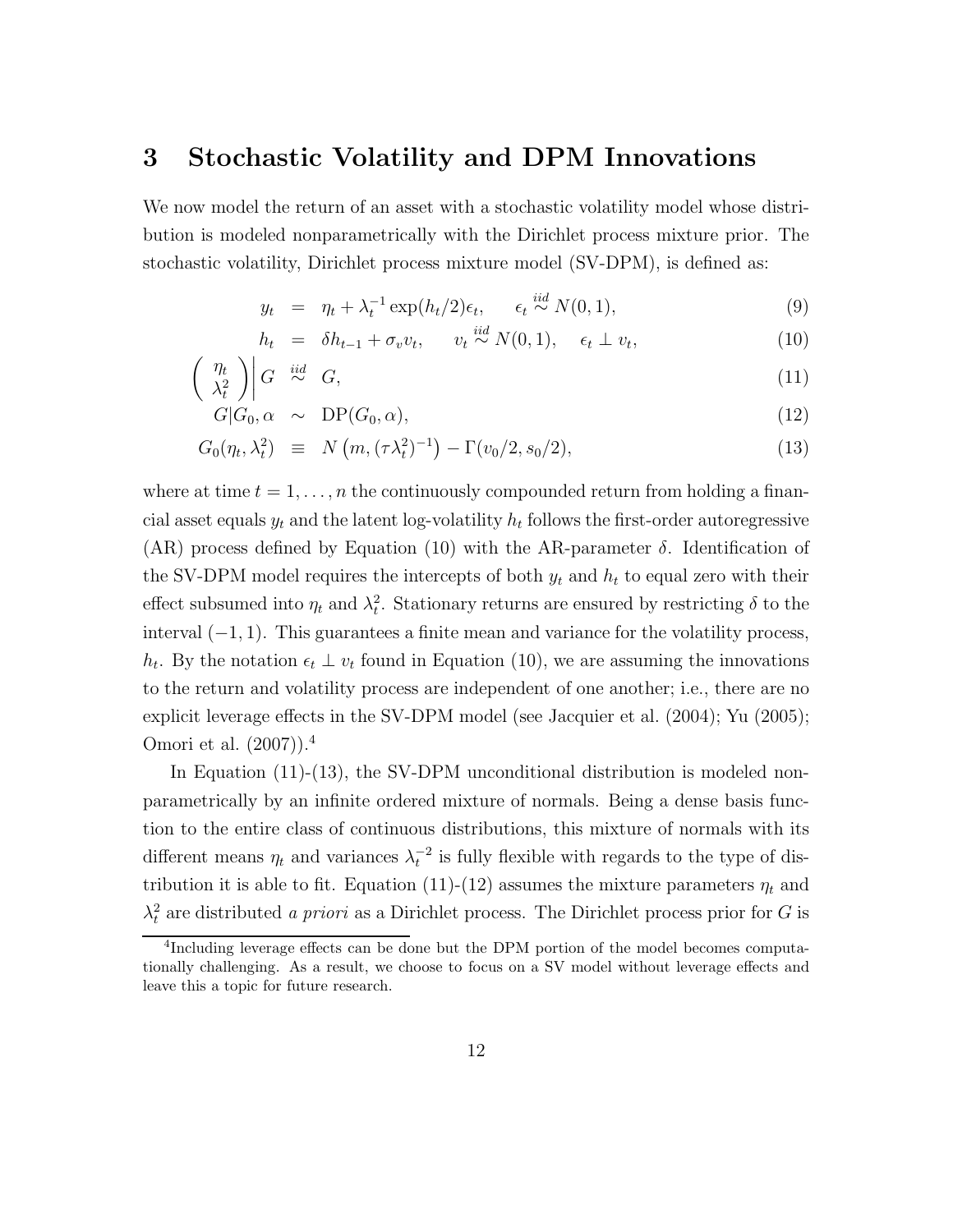formally defined in Equation (12)-(13) by the conjugate conditional normal-gamma base distribution,  $G_0$ , and the nonnegative precision parameter  $\alpha$ .

The SV-DPM model of Equation (9)-(13) can also be written in terms of its Sethurman representation:

$$
y_t|h_t \stackrel{\perp}{\sim} \sum_{j=1}^{\infty} V_j f_N(\cdot|\eta_j, \lambda_j^{-2} \exp\{h_t\}), \qquad (14)
$$

where  $f_N(\cdot|m, v^2)$  is a normal density with mean m and variance  $v^2$ ,  $\stackrel{\perp}{\sim}$  denotes a sequence of random variables that are independently distributed,  $V_1 = W_1$ , and  $V_j = W_j \prod_{s=1}^{j-1} (1 - W_s)$  with  $W_j \sim Beta(1, \alpha)$ , and  $(\eta_j, \lambda_j^2) \sim G_0$ .

The SV-DPM is more flexible at modeling the distribution of  $y_t$  than are the existing class of parametric SV models. In the terminology of Müller  $\&$  Quintana (2004), the SV-DPM model "robustifies" the class of parametric SV models. By modeling the distribution of  $y_t$  innovation with a Dirichlet process mixture, diagnostics and sensitivity analysis can be conducted by nesting parametric SV models within the SV-DPM model. For example, when  $V_1 = 1$ ,  $V_j = 0$  for  $j > 1$ , and  $\phi_t = (\eta, \lambda^2)$  for  $t = 1, \ldots, n$ , Equation (14) equals the the autoregressive, stochastic volatility model of Jacquier et al. (1994). The SV-t model of Harvey et al. (1994) with  $\nu$  degrees of freedom is also nested within the SV-DPM model by setting  $\alpha \to \infty$ ,  $\phi_t = (0, \lambda_t^2)$ and  $G_0(\lambda_t^2) \equiv \Gamma(\nu/2, \nu/2)$ . Geweke & Keane (2007) also model the return of an asset as a mixture with their smoothly mixing regression model. But unlike the infinite ordered mixture representation of the SV-DPM model, the smoothly mixing regression model sets the number of mixture clusters a priori. Probabilities of a particular cluster are then determined by a multinomial probit whose covariates are a nonlinear combination of lagged and absolute returns.

## 4 Bayesian Inference of the SV-DPM

The inherent difficulty with all stochastic volatility models, regardless of the innovations being modeled parametrically or nonparametrically, is the intractability of the SV's likelihood function. Since  $y_t$  is comprised of the two innovations,  $\epsilon_t$  and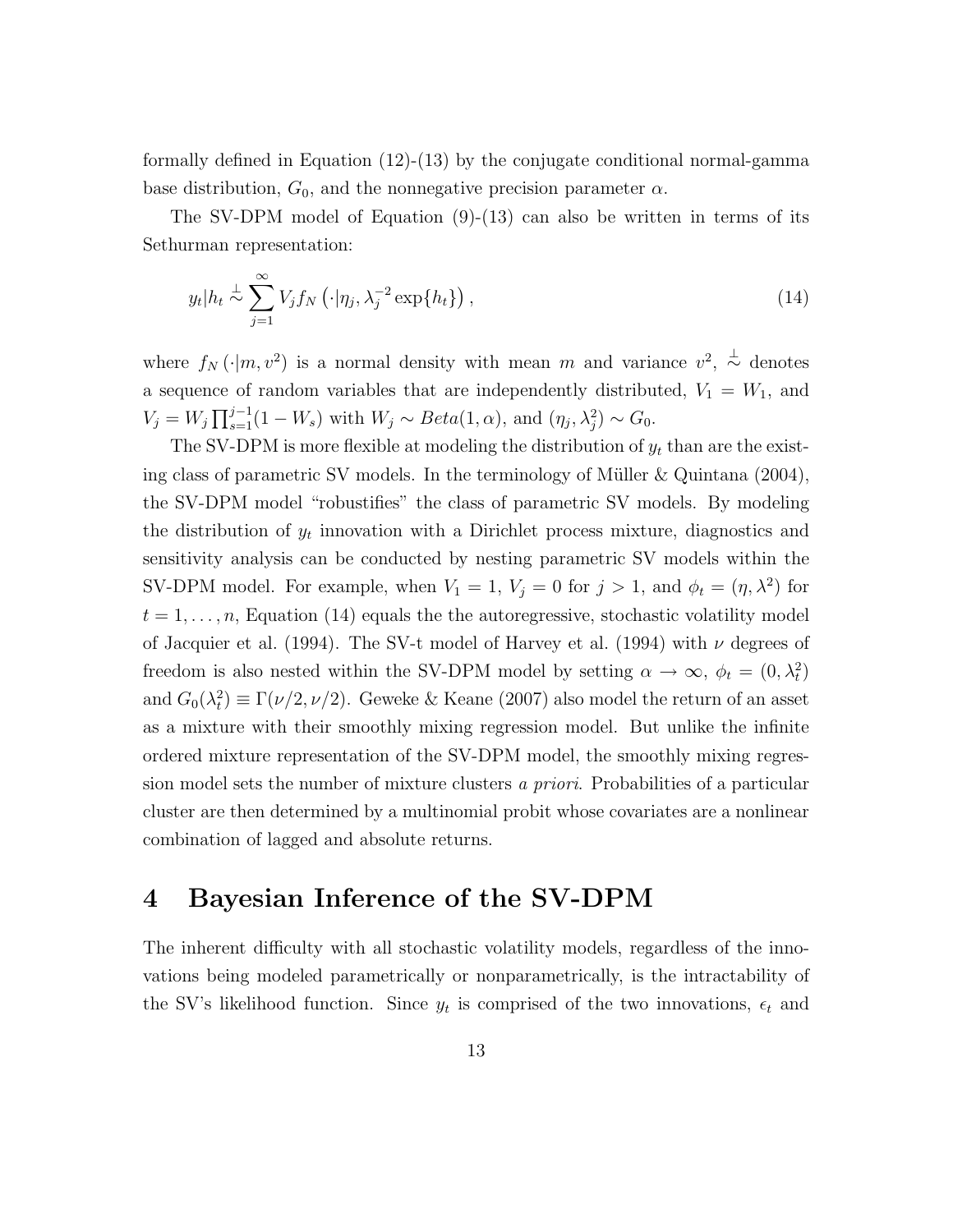$v_t$ , and because log-volatility  $h_t$  enters through the variance of  $y_t$ , the model's likelihood function does not have an analytical solution. Bayesian estimation of the SV model bridges this problem by augmenting the model's unknown parameters with the latent volatilities and designing a hybrid Markov chain Monte Carlo algorithm (Tanner and Wong, 1987) to sample from the joint posterior distribution,  $\pi(\psi, h|y)$ , where  $\psi = (\delta, \sigma_v)'$ ,  $h = (h_1, \ldots, h_n)'$  and  $y = (y_1, \ldots, y_n)'$  (see Jacquier et al. (1994); Kim et al. (1998); Chib et al. (2002); and Jensen (2004)).

In the context of the SV-DPM model for  $y_t$  and its unknown parameters  $\phi =$  $(\phi_1, \ldots, \phi_n)'$ , Bayesian augmenting can be extended to include a MCMC sampler of the posterior  $\pi(\psi, h, \phi | y)$ . Since the likelihood function of the SV model is intractable and because we do not know the number of mixtures of the nonparametric distribution nor their values, we are precluded from directly sampling from  $\pi(\psi, h, \phi | y)$ . Instead, we judiciously break up the augmented posterior distribution into tractable blocks of conditional posterior distributions and design a stylized MCMC sampler for each block. The accuracy of the sampler and its computational costs are dependent on how the blocks of the unknowns are selected, on the level of dependency between the conditional distributions and random variables, and on the type of sampling algorithm used.

The blocking scheme we design for the SV-DPM consists of iteratively sampling through the following conditional distributions:

- 1.  $\pi(\psi|y, h)$
- 2.  $\pi(h|y, \phi, \psi)$
- 3.  $\pi(\phi|y, h)$ .
- 4.  $\pi(\alpha|y, h)$

One full iteration through these conditional distributions denotes a sweep of the MCMC sampler.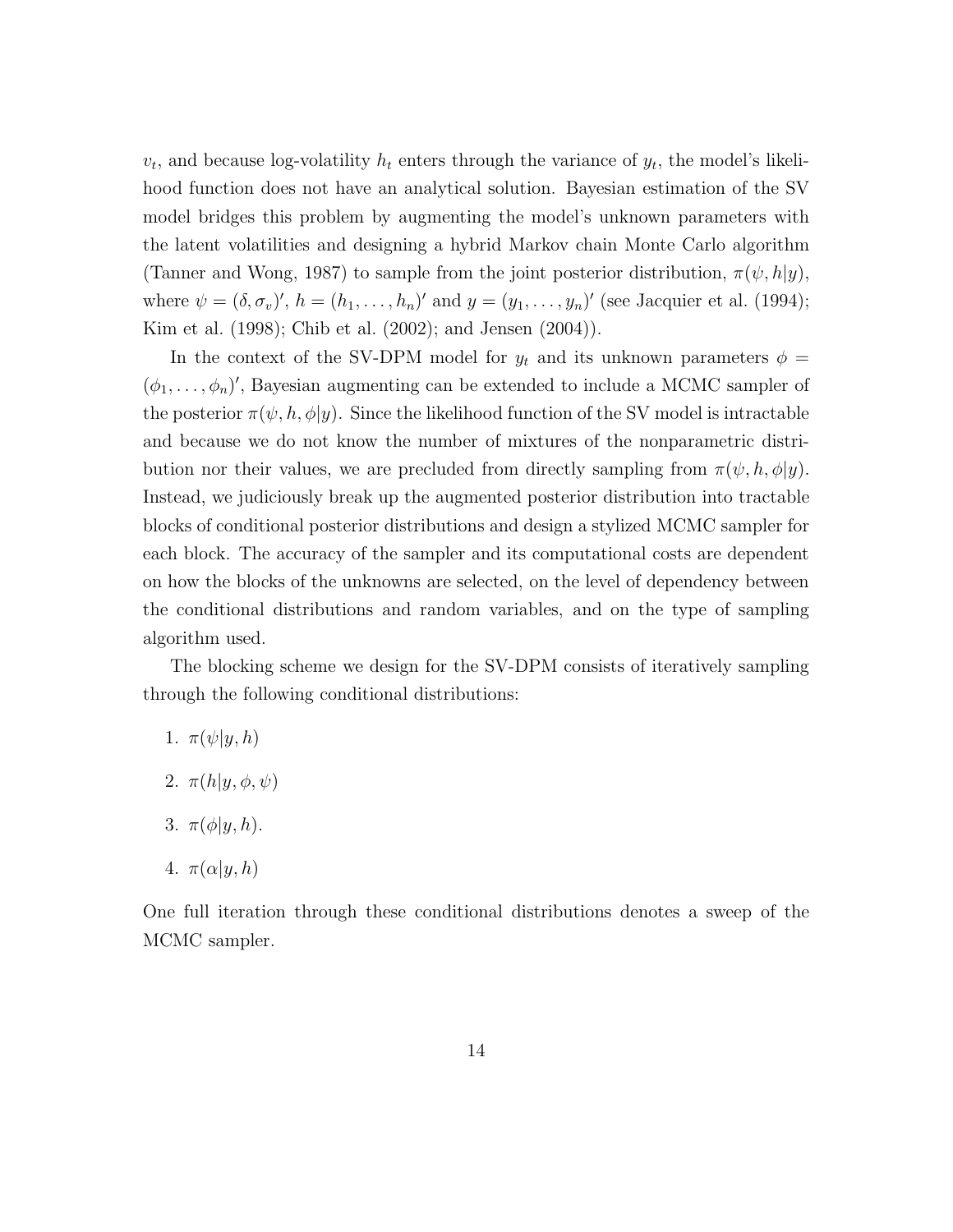#### 4.1 Parameter sampler

Sampling from  $\pi(\psi|y, h)$  is straight forward. We assume the priors for  $\delta$  and  $\sigma_v^2$  are independent, in other words,  $\pi(\psi) = \pi(\delta)\pi(\sigma_v^2)$ , where the marginal prior distributions are  $\pi(\delta) \propto N(\mu_{\delta}, \sigma_{\delta}^2) I_{|\delta| \leq 1}$ , a normal truncated to the stationary region of  $\delta$ 's parameter space, and  $\pi(\sigma_v^2) \sim \text{Inv-}\Gamma(v_\sigma/2, s_\sigma/2)$ . Under this prior for  $\psi$ , draws from  $\delta, \sigma_v^2|h$  are made by sequentially sampling from the conditional marginal distributions,  $\delta | h, \sigma_v^2 \sim N(\tilde{\delta}, \hat{\sigma}_v^2) I(|\delta| < 1)$ , where:

$$
\widehat{\delta} = \widehat{\sigma}_{\delta}^2 \left( \frac{\sum_{t=2}^n h_{t-1} h_t}{\sigma_v^2} + \frac{\mu_{\delta}}{\sigma_{\delta}^2} \right), \qquad \widehat{\sigma}_{\delta}^2 = \frac{\sigma_v^2 \sigma_{\delta}^2}{\sigma_{\delta}^2 \sum_{t=2}^n h_{t-1}^2 + \sigma_v^2},
$$

and  $\sigma_v^2|h, \delta \sim \text{Inv-}\Gamma((n-1+v_\sigma)/2, [s_\sigma + \sum_{t=2}^n (h_t - \delta h_{t-1})^2]/2)$ . If a draw from  $\delta | h, \sigma_v^2$  result in a realization outside the stationary set for  $\delta$ , the draw is discarded and another draw is made until a value from within the parameter space is obtained.

#### 4.2 Latent volatility sampler

Drawing latent volatilities is a difficult sampling problem that has attracted the attention of the profession (see Jacquier et al. (1994); Pitt & Shephard (1997); Kim et al. (1998); Chib et al. (2002), and Fleming & Kirby (2003)). One option for drawing the volatilities for the SV-DPM model is to apply the element-by-element volatility sampling algorithm of Jacquier et al. (1994) (JPR) and sequentially draw from  $h_t|y_t, h_{t-1}, h_{t+1}, \phi_t, \psi, t = 1, \ldots, n$ . Conditional on the mixture mean,  $\eta_t = 0$ , and variance,  $\lambda_t^{-2} = 1$ , for all t, the JPR volatility sampler for the SV-DPM model is exactly the same as the SV-N model. If  $\eta_t$  and  $\lambda_t^{-2}$  do not respectively equal 0 and 1 then the JPR volatility sampler is applied to the standardized return,  $\tilde{y}_t$  =  $(y_t - \eta_t)/\lambda_t^{-1}$ ,  $t = 1, \ldots, n$ . Given any value for  $\eta_t$  and  $\lambda_t^{-2}$ , the entire suite of existing element-by-element samplers by Geweke (1994), Pitt & Shephard (1997), Kim et al. (1998), and Jacquier et al. (2004) can be directly applied to  $\tilde{y}$ .

Since each draw of  $h_t$  is conditional on the previous draw of  $h_{t-1}$  and  $h_{t+1}$ , element-by-element samplers are known to be very inefficient and require throwing away a large number of initial draws of  $h$  to ensure that the sampler is not dependent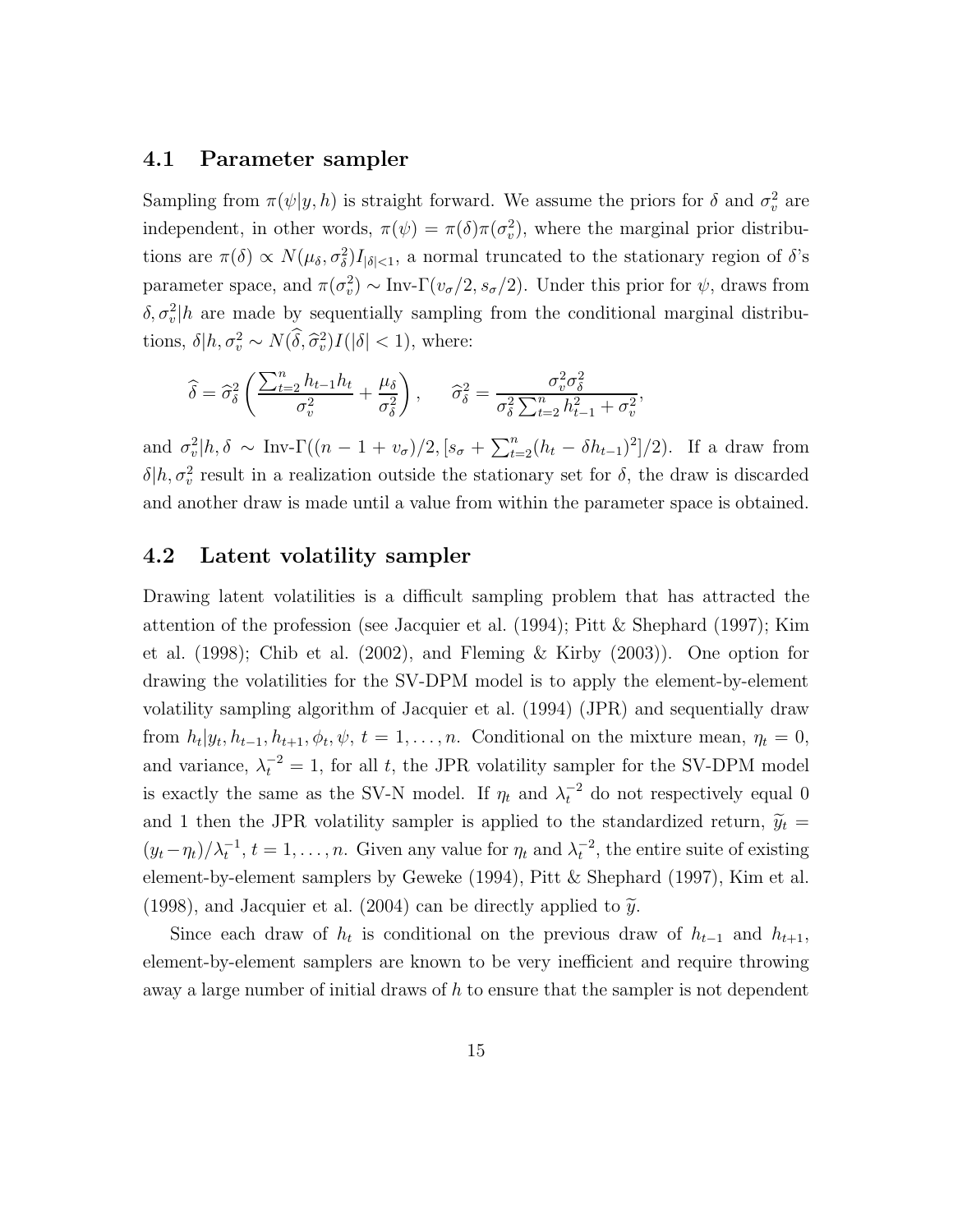on its starting values. This dependency between the  $h_t$ s also leads to strong levels of correlation between their realizations. As a result, a larger number of sweeps must be carried out in order for the sampler to produce draws from across the support of  $h|y, \psi, \phi$ . This is very taxing for the SV-DPM model since each additional sweep requires sampling from  $\phi|y, h$  which costs a number of computing cycles.

Ideally one would like to sample from  $h|y, \psi, \phi$  in a single draw (see Kim et al. (1998); and Chib et al. (2002)). This eliminates the correlation between draws, but requires taking the log-squared transformation of y. In the context of the SV-DPM model the tangible nature of the DP prior for  $\phi_t$  is lost under a log-square transformation of y. Thus, sampling the entire h in one draw is not feasible with the SV-DPM model. Fortunately, less correlated draws of the volatilities can be found by sampling random length blocks of volatilities instead of the entire vector (see Elerian et al.  $(2001)$  and Fleming & Kirby  $(2003)$ ).

Our random length block sampler divides h into blocks of subvectors  $\{h_{(t,\tau)}\},\$ where  $h_{(t,\tau)} = (h_t, h_{t+1}, \ldots, h_{\tau})'$ ,  $1 \le t \le \tau \le n$ , and the length of the subvector  $l_t = \tau - t + 1$  is randomly drawn from a Poisson distribution with hyperparameter  $\lambda_h = 3$ ; i.e.,  $E[l_t] = 4$ . By letting the length be random we ensure that with each sweep different subblocks of  $h$  are sampled. This helps reduce the degree of dependency that would exist if  $l_t$  were fixed. By lowering the level of correlation in the draws of the  $h_{(t,\tau)}$ , we reduce the number of sweeps needed to produce reliable estimates of the model parameters.

Because the desired density:

$$
\pi\left(h_{(t,\tau)}\,|y,h_{t-1},h_{\tau+1},\psi,\phi\right)\propto f\left(y\,|h_{(t,\tau)},\phi,\psi\right)\pi\left(h_{(t,\tau)}\,|h_{t-1},h_{\tau+1},\psi\right),
$$

does not come from a standard distribution, we design a Metropolis-Hastings (MH) sampler of the above target density where we extend the sampler of Fleming & Kirby  $(2003)$  to include the return data, y. Fleming & Kirby  $(2003)$  show that if the log-volatility process is approximated by the random walk  $h_t = h_{t-1} + \sigma_v v_t$  then a reasonable proposal for the target distribution is:

$$
h_{(t,\tau)}|h_{t-1}, h_{\tau+1}, \sigma_v^2 \sim N\left(m_{(t,\tau)}, \Sigma_{(t,\tau)}\right),\tag{15}
$$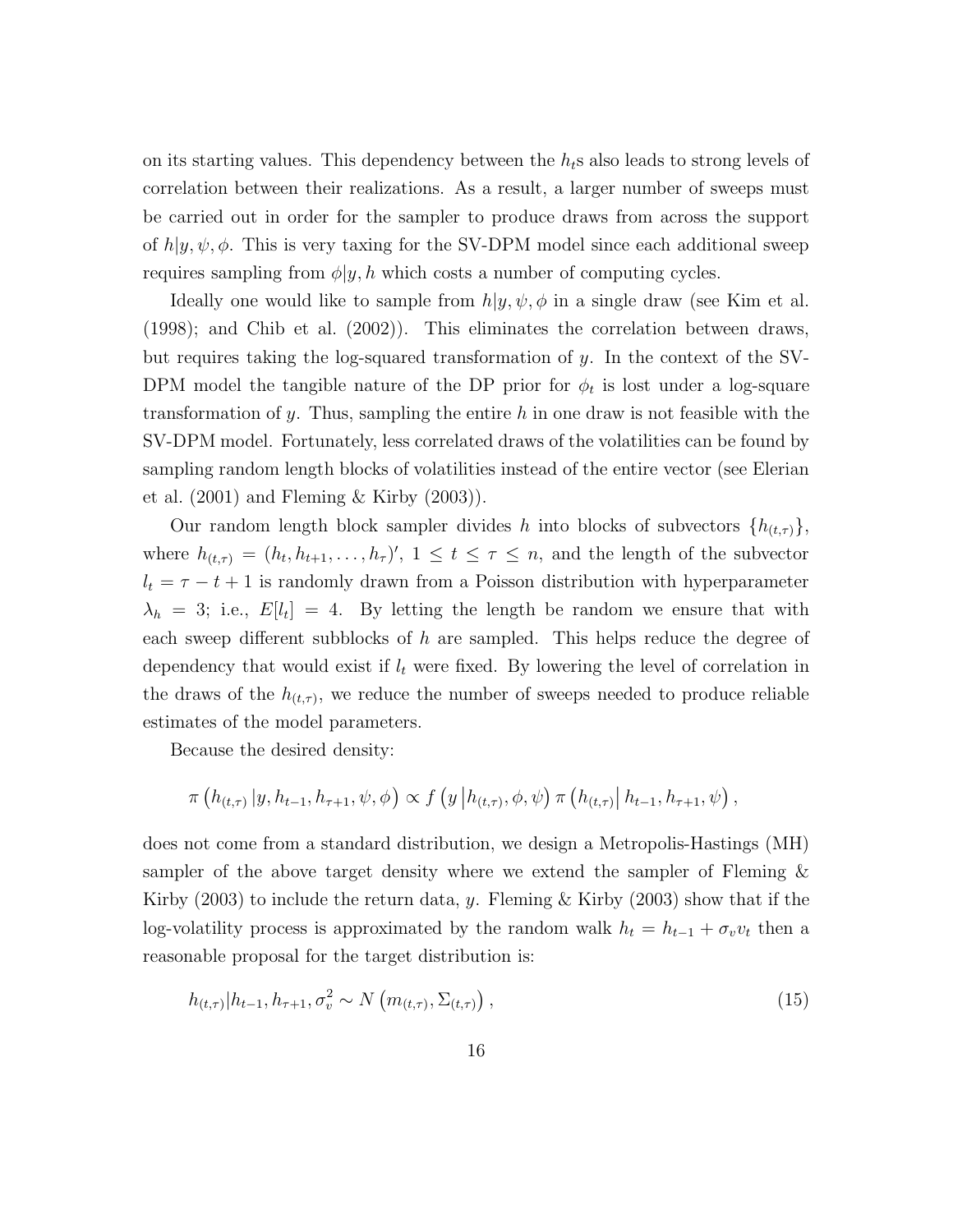where the  $l_t \times 1$  vector  $m_{(t,\tau)} = (m_t, \ldots, m_\tau)'$ , and  $l_t \times l_t$  covariance matrix  $\Sigma_{(t,\tau)} = \int_{\tau}^{(t)} \mathcal{L}(\tau)$  $\sigma_{i,j}^{(t)}\bigg\}_{i,j=t,...,\tau}$ , are defined by their elements:

$$
m_{t+i} = \frac{(l_t - i)h_{t-1} + (i+1)h_{\tau+1}}{l_t + 1}, \quad i = 0, \dots, l_t - 1,
$$
\n(16)

$$
\sigma_{i,j}^{(t)} = \sigma_v^2 \frac{\min(i,j)(1+l_t) - ij}{l_t + 1}, \quad i = 1, \dots, l_t, \text{ and, } j = 1, \dots, l_t.
$$
 (17)

The inverse of the covariance matrix to the proposal distribution has the convenient tridiagonal form:

$$
\Sigma_{(t,\tau)}^{-1} = \begin{pmatrix} 2/\sigma_v^2 & -1/\sigma_v^2 & 0 & \dots \\ -1/\sigma_v^2 & 2/\sigma_v^2 & -1/\sigma_v^2 & \dots \\ 0 & -1/\sigma_v^2 & 2/\sigma_v^2 & \dots \\ \vdots & \vdots & \ddots & \vdots \end{pmatrix}
$$
(18)

making evaluation of the proposal density's quadratic term  $(h_{(t,\tau)} - m_{(t,\tau)})' \Sigma_{(t,\tau)}^{-1}$  $\frac{1}{(t,\tau)}(h_{(t,\tau)}$  $m_{(t,\tau)}$ ) quick and easy.

Since the proposal distribution in Equation (15) ignores the information found in the return vector,  $y_{(t,\tau)} = (y_t, \ldots, y_{\tau})'$ , a better proposal distribution would be one that incorporates this data. Such a distribution would help the MH sampler converge more quickly and result in a better mixture of draws from the latent volatility's target distribution.

Once again the desired target density is:

$$
\pi(h_{(t,\tau)}|y_{(t,\tau)}, h_{t-1}, h_{\tau+1}, \psi, \phi) \propto f(y_{(t,\tau)}|h_{(t,\tau)}, \phi) \pi(h_{(t,\tau)}|h_{t-1}, h_{\tau+1}, \psi),
$$
  

$$
\approx f(y_{(t,\tau)}|h_{(t,\tau)}, \phi_{(t,\tau)}) f_N(h_{(t,\tau)}|m_{(t,\tau)}, \Sigma_{(t,\tau)}) , (19)
$$

where the random walk approximation of Fleming  $\&$  Kirby (2003) has been applied to  $\pi(h_{(t,\tau)}|h_{t-1}, h_{\tau+1}, \psi)$ . The likelihood function:

$$
f(y_{(t,\tau)}|h_{(t,\tau)},\phi_{(t,\tau)}) \propto \exp\left\{-0.5\left(\iota'h_{(t,\tau)} + \tilde{y}_{(t,\tau)}^{2'} \exp\{-h_{(t,\tau)}\}\right)\right\},\tag{20}
$$

with *i* being a  $l_t \times 1$  vector of ones,  $\tilde{y}_{(t,\tau)}^2 = (\tilde{y}_t^2, \ldots, \tilde{y}_\tau^2)'$ , and  $\exp\{-h_{(t,\tau)}\}$  $(\exp{-h_t}, \ldots, \exp{-h_{\tau}})'$ . Replacing the  $\exp{-h_{(t,\tau)}}$  vector in Equation (20) with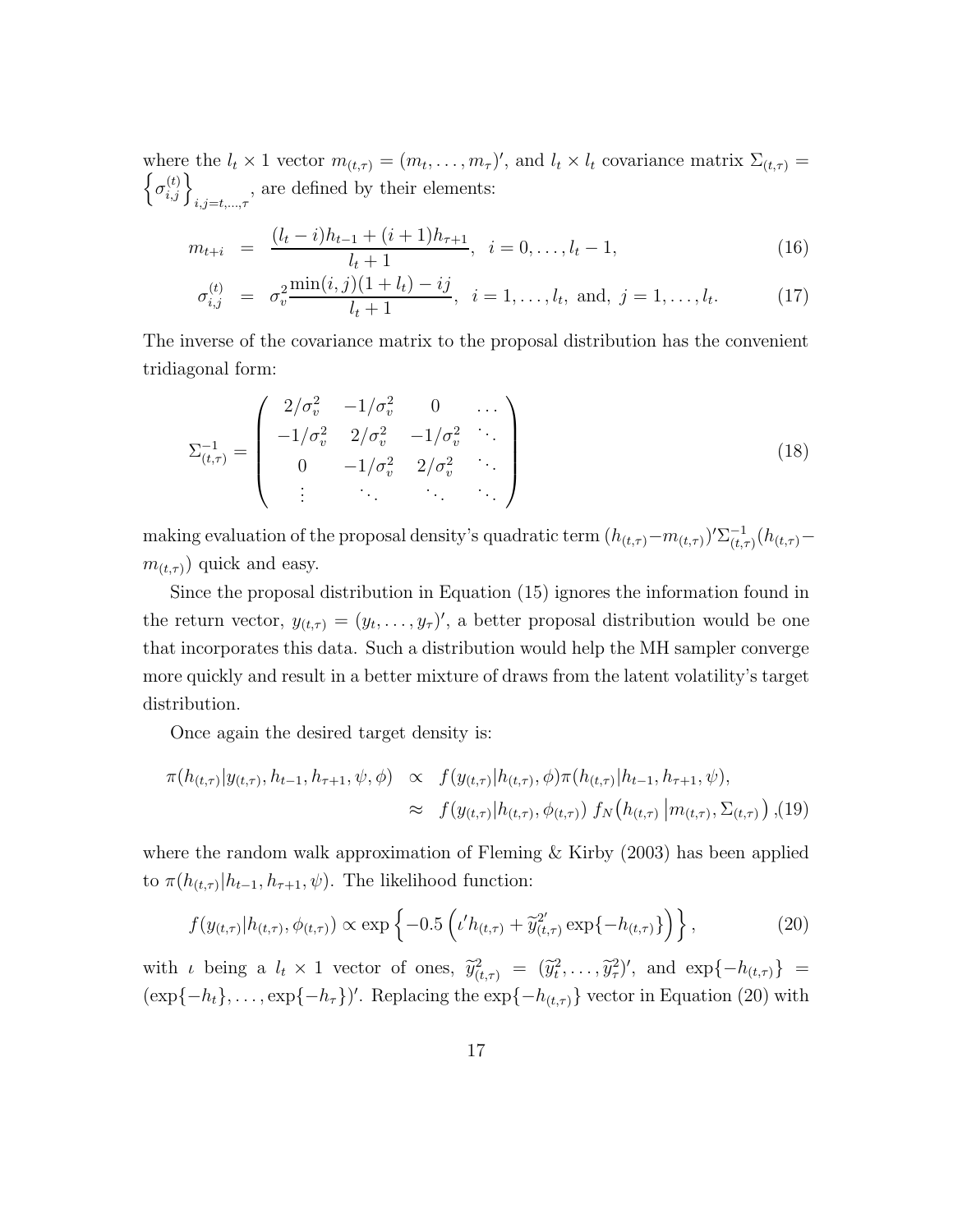its first-order, Taylor series approximation,  $\exp\{-h_{(t,\tau)}\}\approx D_{(t,\tau)}(\iota+m_{(t,\tau)}-h_{(t,\tau)}),$ where the  $l_t \times l_t$  diagonal matrix  $D_{(t,\tau)} = \text{diag}\{\exp(-m_{(t,\tau)})\}\,$  results in:

$$
\exp\left\{-0.5\left(\iota'h_{(t,\tau)}+\tilde{y}_{(t,\tau)}^{2'}\exp\{-h_{(t,\tau)}\}\right)\right\} \leq \exp\left\{-0.5\left(\iota'-\tilde{y}_{(t,\tau)}^{2'}D_{(t,\tau)}\right)h_{(t,\tau)}\right\}.
$$
 (21)

Substituting the righthand side of Equation (21) for the  $f(y_{(t,\tau)}|h_{(t,\tau)}, \phi_{(t,\tau)})$  term in Equation (19) and collecting terms in the quadratic form of  $h_{(t,\tau)}$  leads to our MH sampler's fat-tailed proposal density:

$$
f_{S_t}(h_{(t,\tau)}|\zeta_{(t,\tau)},\Sigma_{(t,\tau)},\nu) \propto \left[1 + (h_{(t,\tau)} - \zeta_{(t,\tau)})'\Sigma_{(t,\tau)}^{-1}(h_{(t,\tau)} - \zeta_{(t,\tau)})/\nu\right]^{-(l_t+\nu)/2}
$$
(22)

where  $f_{S_t}(h_{(t,\tau)}|\zeta_{(t,\tau)},\Sigma_{(t,\tau)},\nu)$  is the density of a  $l_t$ -variate Student-t distribution with mean,  $\zeta_{(t,\tau)} = m_{(t,\tau)} - 0.5\Sigma_{(t,\tau)}(\iota - D_{(t,\tau)}\tilde{y}_{(t,\tau)}^2)$ , covariance,  $\Sigma_{(t,\tau)}\nu/(\nu-2)$ , and  $\nu$ degrees of freedom (in the simulated and empirical examples of Sections 6 and 7 we set  $\nu$  equal to 10). For the endpoints  $h_1$  and  $h_n$ , we generate  $h_0$  and  $h_{n+1}$  according to the volatility dynamics and use the same proposal density.

Given the previous sweeps MCMC draw of  $h_{(t,\tau)}$ , the candidate draw,  $h_{(t,\tau)} \sim$  $St(\zeta_{(t,\tau)}, \Sigma_{(t,\tau)}, \nu)$ , will be accepted as a realization from the target distribution with MH probability:

$$
\min \left\{ \frac{f(y_{(t,\tau)} | \phi_{(t,\tau)}, \hat{h}_{(t,\tau)}) \pi(\hat{h}_{(t,\tau)} | h_{t-1}, h_{\tau+1}, \psi)}{f(y_{(t,\tau)} | \phi_{(t,\tau)}, h_{(t,\tau)}) \pi(h_{(t,\tau)} | h_{t-1}, h_{\tau+1}, \psi)} \frac{f_{St}(h_{(t,\tau)} | \zeta_{(t,\tau)}, \Sigma_{(t,\tau)}, \nu)}{f_{St}(\hat{h}_{(t,\tau)} | \zeta_{(t,\tau)}, \Sigma_{(t,\tau)}, \nu)}, 1 \right\},
$$

where  $f(y_{(t,\tau)}|\phi_{(t,\tau)}, h_{(t,\tau)}) = \prod_{j=t}^{\tau} f_N(y_j|\eta_j, \lambda_j^{-2} \exp\{h_j\})$  and:

$$
\pi(h_{(t,\tau)}|h_{t-1}, h_{\tau+1}, \psi) = \prod_{j=t}^{\tau+1} \exp \left\{-\frac{(h_j - \delta h_{j-1})^2}{2\sigma_v^2}\right\}.
$$

#### 4.3 DPM sampler

Conditional on a draw of  $\psi$  and h from  $\pi(\psi, h|y, \phi)$ , sampling from the posterior distribution  $\phi|y, h$  is done through a variant of the sampler in Section 2.2. To describe the sampler of  $\phi$  we rewrite Equation (9), the compound return equation, as:

$$
y_t^* = \eta_t \exp\{-h_t/2\} + \lambda_t^{-1} \epsilon_t, \quad \epsilon_t \stackrel{iid}{\sim} N(0, 1), \tag{23}
$$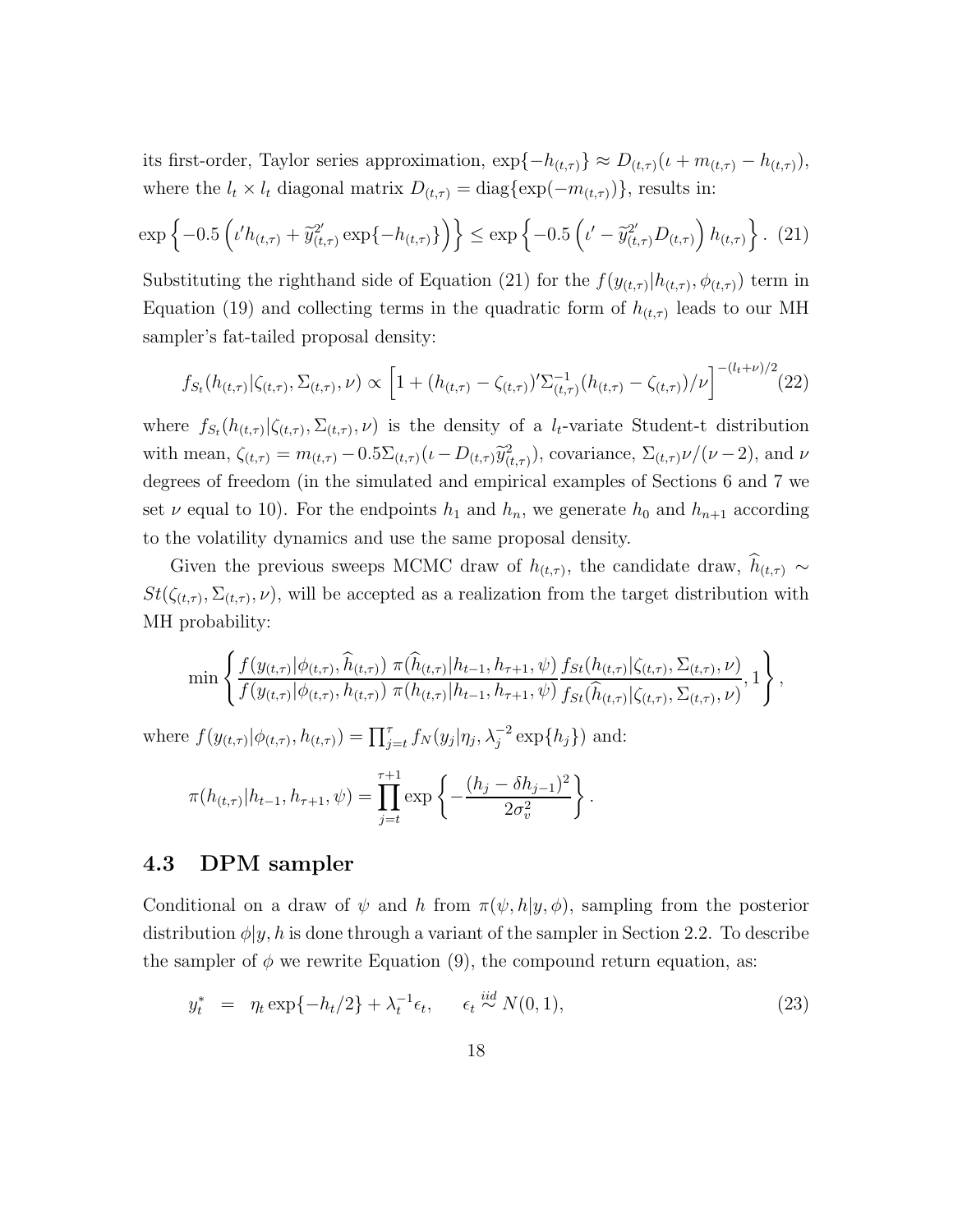where  $y_t^* \equiv y_t \exp\{-h_t/2\}$ . Once again, to improve the mixing behavior of the sampled  $\phi$ s we appeal to the equivalent distribution  $\theta$ ,  $s|y^*$  and indirectly draw  $\phi$  by sampling  $\theta$  and s. Draws from  $\theta$ , s|y<sup>\*</sup> are made with the two step procedure:

Step 1. Sample s and k by drawing sequentially  $\phi_t$  and  $s_t$  for  $t = 1, \ldots, n$  from:

$$
\phi_t|y_t^*, \phi^{(t)} \sim c \frac{\alpha}{\alpha + n - 1} g(y_t^*) G(d\phi|y_t^*)
$$
  
+ 
$$
\frac{c}{\alpha + n - 1} \sum_{j=1}^k n_j^{(t)} f(y_t^*|\theta_j) \delta_{\theta_j}(\phi_t).
$$
 (24)

Step 2. Given the s and k from Step 1, sample  $\theta_j$ ,  $j = 1, ..., k$  from:

$$
\theta_j|y^*, s, k \propto \prod_{t:s_t=j} f_N\left(y_t^*|\eta_j \exp\{-h_t/2\}, \lambda_j^{-2}\right) G_0(d\theta_j). \tag{25}
$$

In Step 1 the probability of  $s_t$  equaling the *j*th cluster is proportional to the number of other times the *j*th cluster occurs,  $n_i^{(t)}$  $j^{(t)}$ , times the likelihood of  $y_t^*$  belonging to the jth cluster,  $f(y_t^*|\theta_j) \equiv f_N(y_t^*|\eta_j \exp\{-h_t/2\}, \lambda_j^{-2})$ . On the other hand, the probability of  $s_t$  being a new cluster and k increasing by one is proportional to the predictive density:

$$
g(y_t^*) \equiv \int f(y_t^* | \phi) G_0(d\phi) d\phi,
$$
  
\n
$$
= \int \frac{1}{\sqrt{2\pi \exp\{h_t\}\lambda^{-2}}} \exp \left\{-\frac{(y_t^* - \eta \exp\{-h_t/2\})^2}{2\lambda^{-2}}\right\} G_0(d\phi) d\phi,
$$
  
\n
$$
= f_{St}(y_t^* | m \exp\{-h_t/2\}, (\exp\{h_t\} + \tau) s_0/(\tau v_0), v_0),
$$
  
\n
$$
= f_{St}(y_t | m, (1 + \tau \exp\{h_t\}) s_0/(\tau v_0), v_0),
$$
\n(26)

where  $f_{St}(.|m, s, v)$  denotes the probability density function of a Student-t distribution with mean m, variance  $\frac{vs}{(v-2)}$ , and v degrees of freedom. If a new cluster is drawn, a new  $\phi_t$  and, hence, a new  $\theta_{k+1}$ , is sampled from the posterior distribution:

$$
G(d\phi_t|y_t^*) \equiv f(y_t^*|\phi_t) G_0(d\phi_t).
$$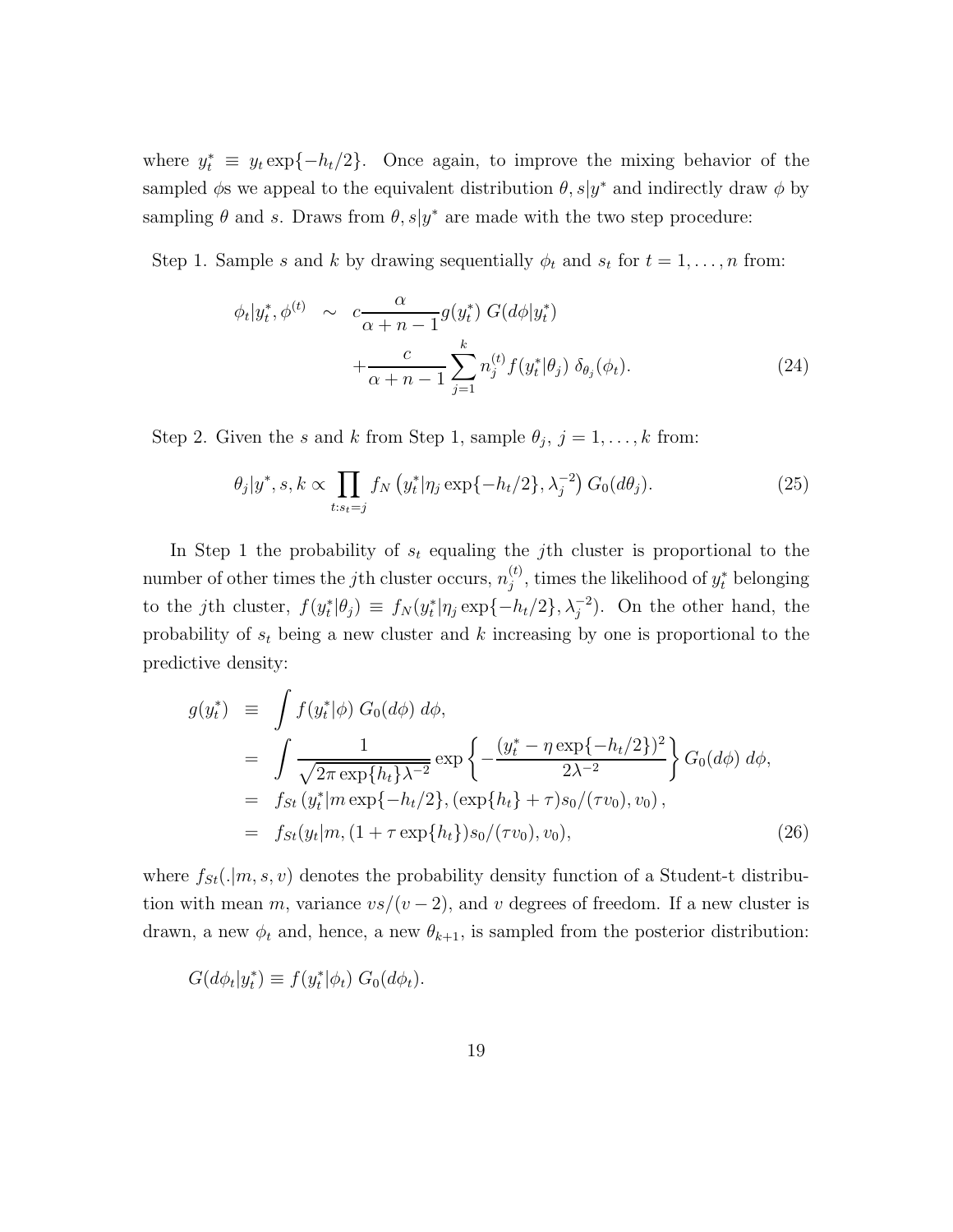By the conjugate nature of the normal-gamma prior,  $G_0$ , and the normality of the likelihood function,  $f(y_t^* | \phi_t)$ , the posterior,  $G(d\phi | y_t^*)$ , equals the normal-gamma distribution:

$$
\lambda_t^2 | y_t^* \sim \Gamma(\overline{v}/2, \overline{s}_t/2), \qquad (27)
$$

$$
\eta_t | y_t^*, \lambda_t^2 \sim N\left(\overline{\mu}_t, (\overline{\tau}_t \lambda_t^2)^{-1}\right), \tag{28}
$$

where  $\overline{v} = v_0 + 1$ ,  $\overline{s}_t = s_0 + (\overline{\mu}_t - y_t^*)^2 \exp\{-h_t\} + (\overline{\mu}_t - m)^2 \tau$ , with  $\overline{\mu}_t = \overline{\tau}_t^{-1} (\tau m + y_t^* \exp\{-h_t/2\})$ and  $\overline{\tau}_t = \tau + \exp\{-h_t\}.$ 

Before moving to Step 2, the  $\phi$  drawn in Step 1 is discarded. Step 2 then consists of generating a new draw of  $\phi$ , conditional on the s sampled in Step 1, by sampling the unique mixture parameters,  $\theta_j$ ,  $j = 1, \ldots, k$ , from the linear regression model:

$$
y_t^* | h_t, s_t, \eta_j, \lambda_j^2 \sim N(\eta_j \exp\{-h_t/2\}, \lambda_j^{-1}), \tag{29}
$$

where  $t \in \{t' : s_{t'} = j\}$ , and the prior of  $\eta_j$  and  $\lambda_j^2$  is distributed according to the base distribution,  $G_0$ . Conjugacy between the normal-gamma base distribution,  $G_0$ , and the likelihood function in Equation (29) leads us to find the posterior distribution  $\theta_j|y^*,h,s,k$  being the normal-gamma distribution:

$$
\lambda_j^2 | y^*, h, s, k \sim \Gamma(\overline{v}_j/2, \overline{s}_j/2), \qquad (30)
$$

$$
\eta_j|y, h, s, k, \lambda_j^2 \sim N\left(\overline{\mu}_j, (\overline{\tau}_j \lambda_j^2)^{-1}\right), \qquad (31)
$$

where  $\overline{v}_j = v_0 + n_j$ ,  $\overline{s}_j = s_0 + s_j + (\overline{\mu}_j - b_j)^2 \sum_{t:s_t=j} \exp\{-h_t\} + (\overline{\mu}_j - m)^2 \tau$ , and  $\overline{\mu}_j = \overline{\tau}_j^{-1}$ j  $(\tau m + b_j \sum_{t:s_t=j} \exp\{-h_t\})$ , with  $\overline{\tau}_j = \tau + \sum_{t:s_t=j} \exp\{-h_t\}$ , and  $b_j$  being the ordinary least square estimate from regressing  $y_t^*$  on  $\exp\{-h_t/2\}$  over the set of observations  $\{t : s_t = j\}$ . Lastly,  $s_j = \sum_{t:s_t=j} (y_t^* - b_j \exp\{-h_t/2\})^2$ ; i.e., the sum of squares errors from the regression over the same set of observations where  $s_t = j$ .

The DPM precision parameter  $\alpha$  is sampled using the two step algorithm of Escobar & West (1995). Since y is conditionally independent of  $\alpha$  when the mixture order, k, parameter vector,  $\phi$ , and state indicator vector, s, are all known, and because  $\phi$  is also conditionally independent of  $\alpha$  when both k and s are known, the posterior of  $\alpha$  is only dependent on k; i.e.,  $\pi(\alpha|\phi, k, s) = \pi(\alpha|k) \propto \pi(\alpha)f(k|\alpha)$ .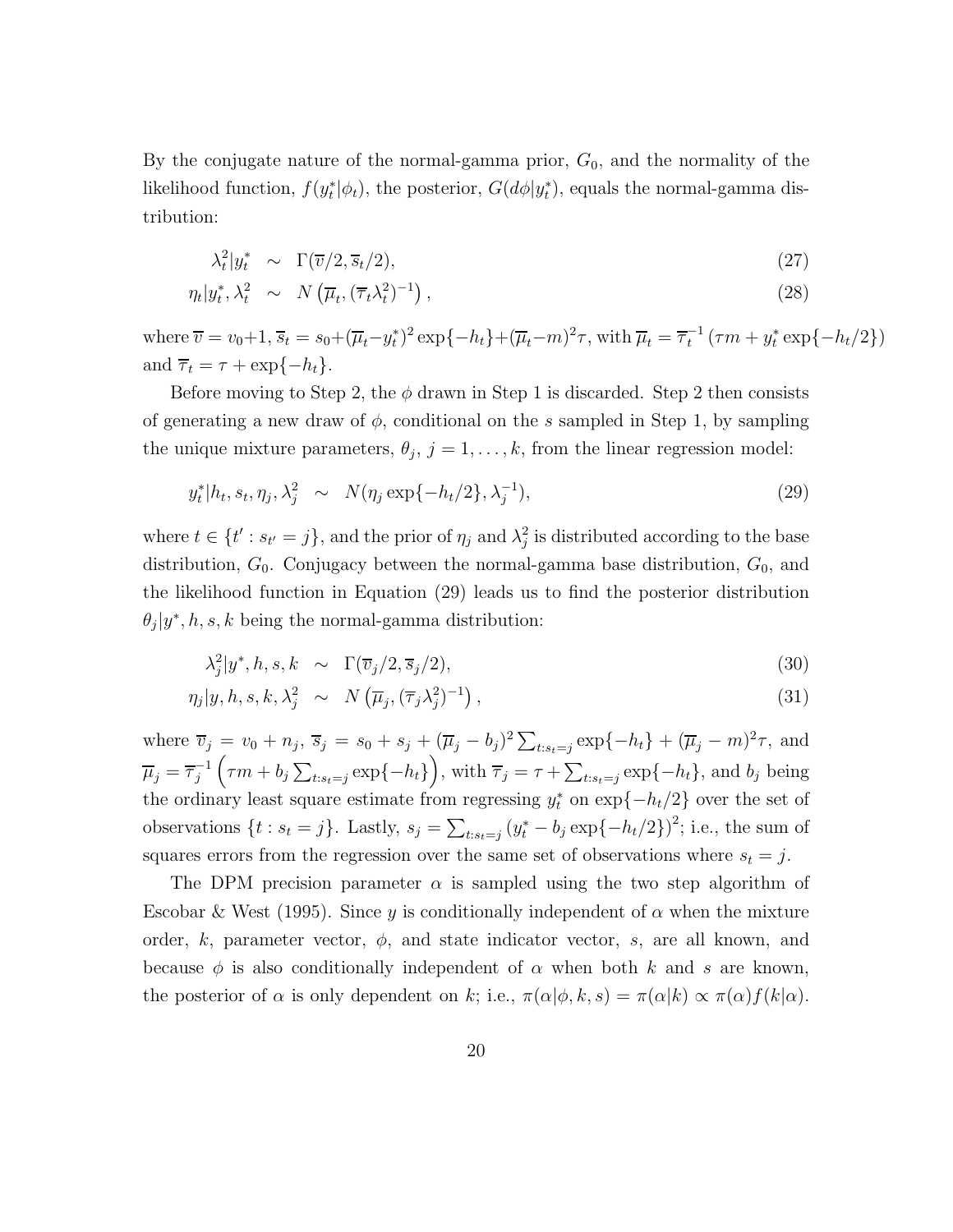Assuming the gamma distribution,  $\Gamma(a, b)$ , where  $a > 0$  and  $b > 0$ , is the prior for α, exact draws from  $\pi(\alpha|k)$  are made by first sampling the random variable ξ from  $\pi(\xi|\alpha, k) \sim Beta(\alpha+1, n)$ , and secondly, sampling  $\alpha$  from the mixture  $\pi(\alpha|\xi, k) \sim$  $\pi_{\xi} \Gamma(a+k, b-\ln \xi) + (1-\pi_{\xi})\Gamma(a+k-1, b-\ln \xi)$ , where  $\pi_{\xi}/(1-\pi_{\xi}) = (a+k-1, b-\ln \xi)$ 1)/ $[n(b - \ln \xi)].$ 

## 5 Features of the Model

After an initial burn-in phase, our MCMC algorithm for the SV-DPM model produces a set of draws,  $\{\theta^{(r)}, s^{(r)}, \alpha^{(r)}, \delta^{(r)}, \sigma_v^{2(r)}, h^{(r)}\}_{r=1}^R$ , from the desired posterior density,  $\pi(\psi, h, \theta, s, \alpha | y)$ . Given these draws we can produce simulation consistent estimates of posterior quantities. For example, the posterior mean of the AR parameter for volatility is  $E[\delta|y] \approx R^{-1} \sum_{r=1}^{R} \delta^{(r)}$  where this approximation can be made more precise by increasing the number of draws,  $R<sup>5</sup>$ 

## 5.1 Predictive density

In a similar way various quantities of the predictive density can be estimated. The key quantity of interest in density estimation is the predictive density. Gelfand & Mukhopadhyay (1995) discuss this and more generally the estimation of linear functionals for DPM models. Drawing on their findings, the in-sample predictive posterior density for the SV-DPM model equals:

$$
f(Y_t|y) = \int f(Y_t|\theta, h_t, \alpha) \pi(\theta, h_t, \alpha|y) d\theta dh_t d\alpha,
$$
\n(32)

$$
\approx \frac{1}{R} \sum_{r=1}^{R} f\left(Y_t | \theta^{(r)}, h_t^{(r)}, \alpha^{(r)}\right), \tag{33}
$$

 ${}^{5}$ For a full treatment on MCMC methods see Robert & Casella (1999).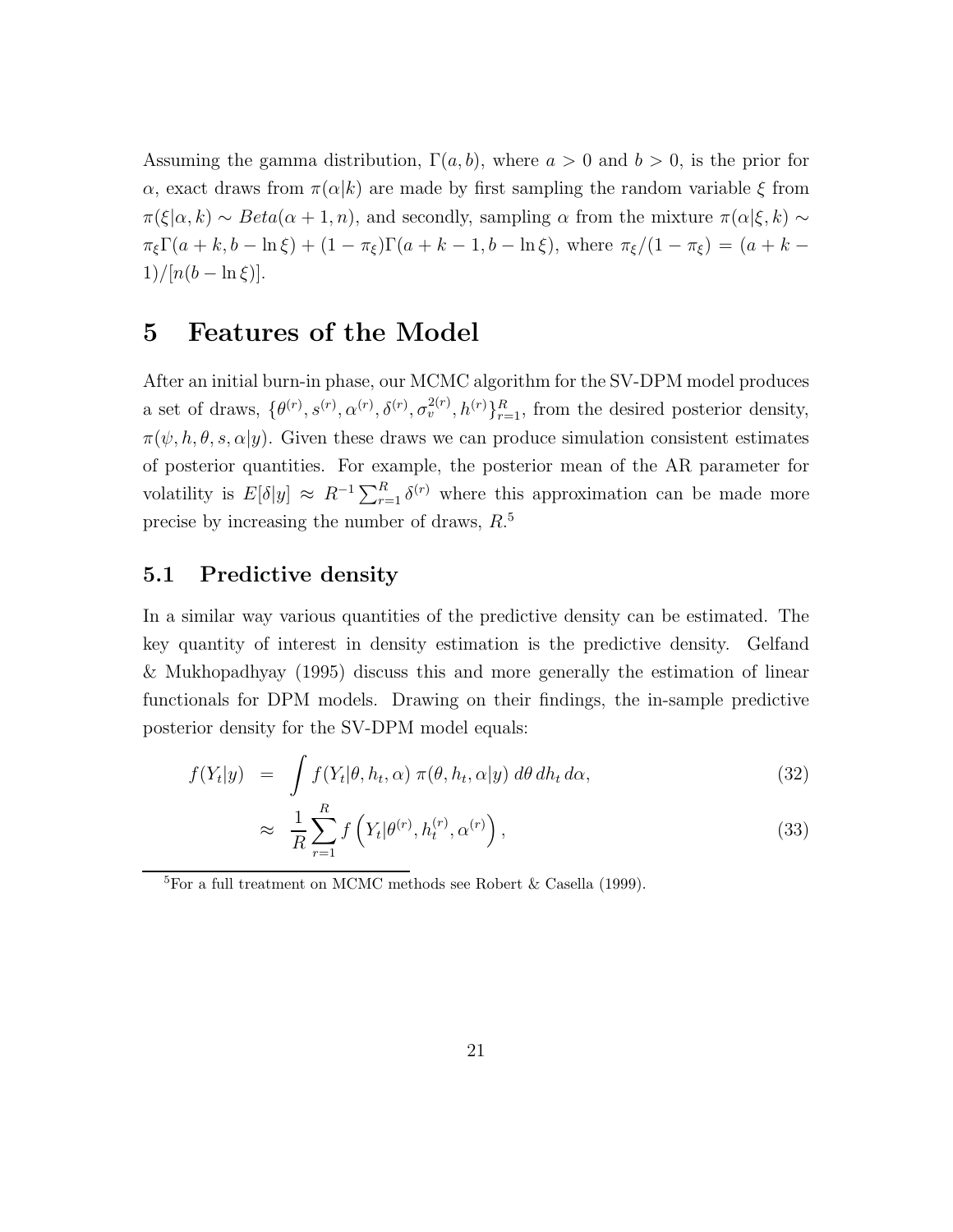where  $Y_t$  is the random asset return at time  $t = 1, \ldots, n, \theta^{(r)}$ ,  $h_t^{(r)}$  and  $\alpha^{(r)}$  are the  $r$ th draw from the posterior simulator<sup>6</sup>, and the conditional posterior density is:

$$
f\left(Y_t \left|\theta^{(r)}, h_t^{(r)}, \alpha^{(r)}\right\right) = \frac{\alpha^{(r)}}{\alpha^{(r)} + n} f_{St}\left(Y_t \left|m, \frac{\left(1 + \tau \exp\{h_t^{(r)}\}\right)s_0}{\tau v_0}, v_0\right) + \sum_{j=1}^{k^{(r)}} \frac{n_j^{(r)}}{\alpha^{(r)} + n} f_N\left(Y_t \left|\eta_j^{(r)}, \lambda_j^{-2(r)} \exp\{h_t^{(r)}\}\right.\right).
$$
 (34)

From Equation (34) one can see how flexible the SV-DPM is as a semiparametric model of the returns predictive density. The SV-DPM models conditional predictive density consists of a weighted mixture of normals and Student-t densities. Thus, the predictive density is equipped to produce multiple modes, negative or positive skewness, and other non-Gaussian type behavior.

Except for the additional structure of the stochastic volatility process, the onestep-ahead, out-of-sample predictive density for the SV-DPM model is the same as the predictive density of Escobar & West (1995), p. 580. The SV-DPM one-stepahead predictive return density equals:

$$
f(Y_{n+1}|y) = \int f(Y_{n+1}|\theta, h_{n+1}, \alpha) \pi(\theta, h_{n+1}, \alpha|y) d\theta dh_{n+1} d\alpha,
$$
 (35)

$$
\approx \frac{1}{R} \sum_{r=1}^{R} f\left(Y_{n+1} \left| \theta^{(r)}, h_{n+1}^{(r)}, \alpha^{(r)} \right. \right), \tag{36}
$$

where the conditional density:

$$
f(Y_{n+1}|\theta^{(r)}, h_{n+1}^{(r)}, \alpha^{(r)}) = \frac{\alpha^{(r)}}{\alpha^{(r)} + n} f_{St}\left(Y_{n+1}\left|m, \frac{\left(1 + \tau \exp\{h_{n+1}^{(r)}\}\right)s_0}{\tau v_0}, v_0\right) + \sum_{i=1}^{k^{(r)}} \frac{n_i^{(r)}}{\alpha^{(r)} + n} f_N\left(Y_{n+1}\left|\eta_i^{(r)}, \lambda_i^{-2(r)} \exp\{h_{n+1}^{(r)}\}\right)\right)
$$
(37)

has the same form as Equation (34) but with  $h_{n+1}^{(r)}$  being sampled from  $N\left(\delta^{(r)}h_n^{(r)}, \sigma_v^{2(r)}\right)$ .

<sup>&</sup>lt;sup>6</sup>To minimize notation we have omitted conditioning on  $n_1, ..., n_k$  which is the number of observations in each cluster.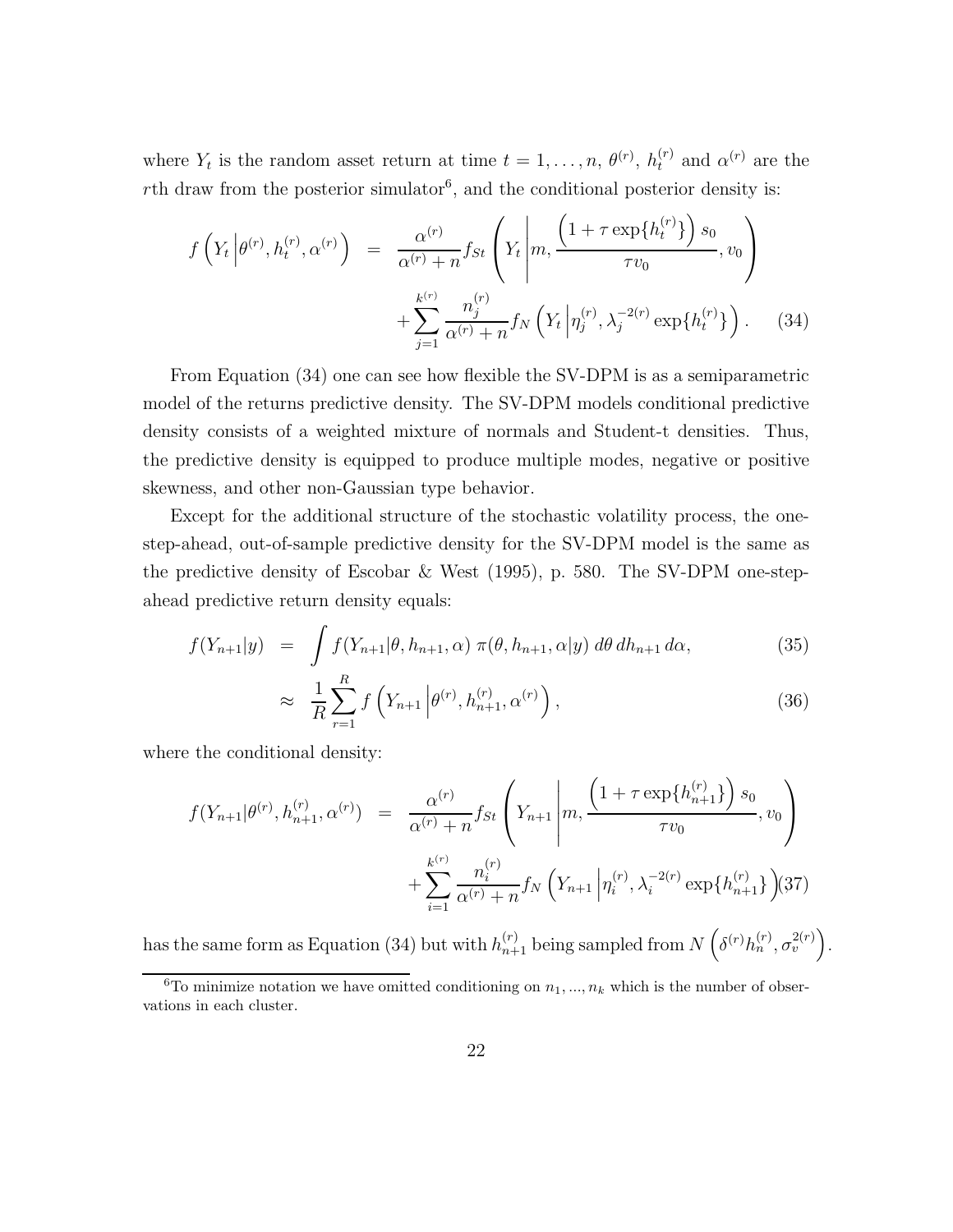#### 5.2 Conditional Moments

Using Equation (33) in-sample moments of the equity return can be computed. For instance, the first and second moments of the SV-DPM models return can be approximated as:

$$
E[Y_t|y] \approx \frac{1}{R} \sum_{r=1}^R \left( \frac{\alpha^{(r)}}{\alpha^{(r)} + n} m + \sum_{r=1}^{k^{(r)}} \frac{n_i^{(r)}}{\alpha^{(r)} + n} \eta_i^{(r)} \right),
$$
\n
$$
E[Y_t^2|y] \approx \frac{1}{R} \sum_{r=1}^R \left( \frac{\alpha^{(r)}}{\alpha^{(r)} + n} \left[ \frac{\left( 1 + \tau \exp\{h_t^{(r)}\} \right) s_0}{\tau(v_0 - 2)} + m^2 \right] + \sum_{i=1}^{k^{(r)}} \frac{n_i^{(r)}}{\alpha^{(r)} + n} \left[ \eta_i^{2(r)} + \lambda_i^{-2(r)} \exp\{h_t^{(r)}\} \right] \right),
$$
\n(39)

and the returns posterior conditional variance equals  $Var(Y_t|y) \equiv E[Y_t^2|y] - E[Y_t|y]^2$ .

## 5.3 Label switching

Mixture models in general suffer from what is referred to as "label switching"; a short-coming where the mixture parameters are unidentified. In Equation (34), the conditional density is symmetrical over the  $k$  clusters, in other words, it will equal the same value regardless of the particular permutation of the mixture parameters,  ${n_{g(j)}, \eta_{g(j)}, \lambda_{g(j)}\}_{j=1,\dots,k}$ , where  $g(j)$  is the permutation function of k elements. As a result the mixture parameters of the jth cluster in one sweep of the sampler may be assigned a different cluster label,  $g(j) \neq j$ , during another sweep of the sampler (see Richardson & Green (1997)). The DPM clusters, therefore, cannot be used to identify time periods where markets are in a particular state such as an expansionary or recessionary economic state. Since our only purpose for using the DPM is to model the distribution of  $\epsilon_t$  nonparametrically, label switching will not present a problem in making inferences concerning the parameters or forecasts of the stochastic volatility model.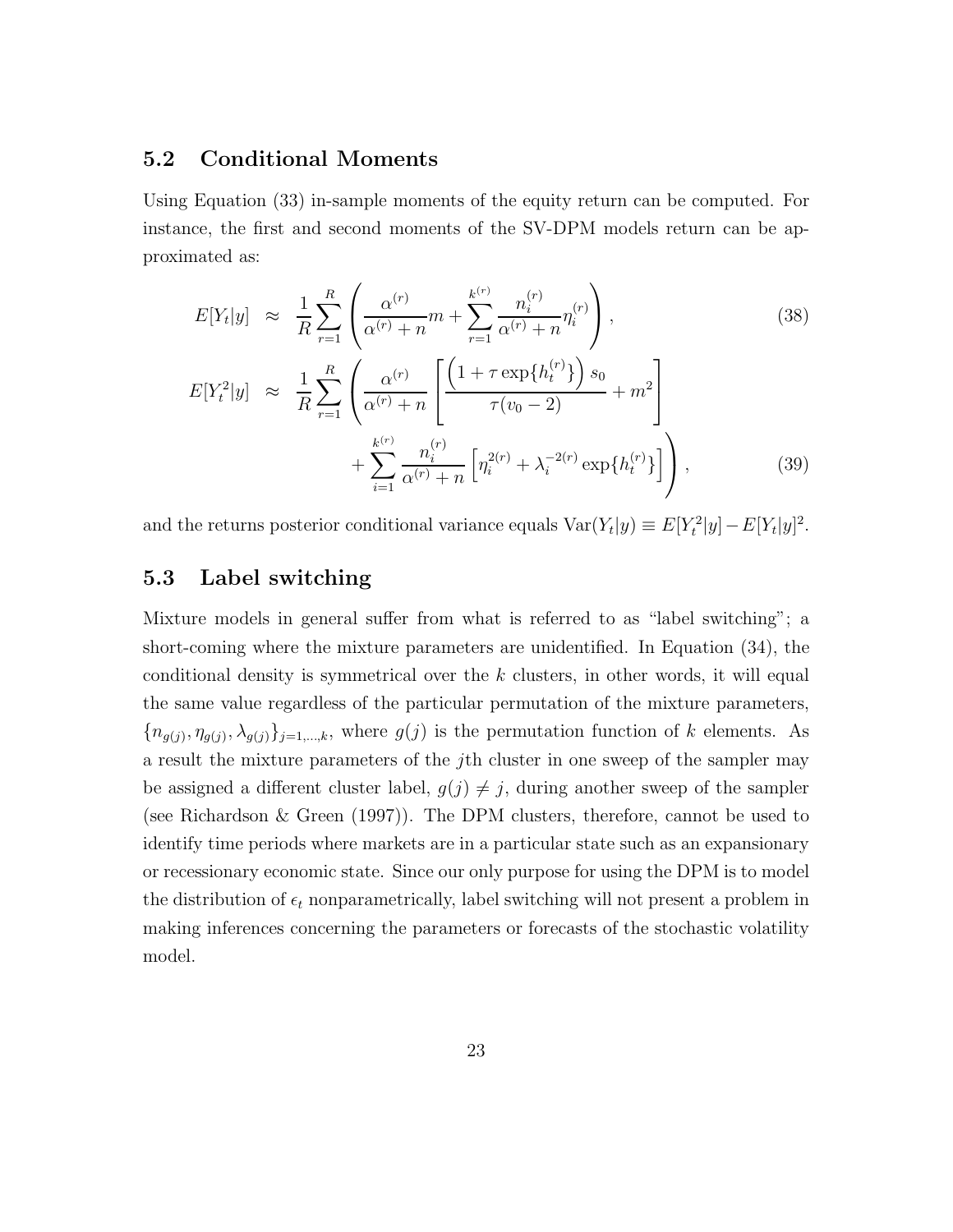## 6 Simulation Examples

In this section we consider two examples of simulated return data. In each case we estimate the SV-DPM model along with conventional parametric specifications. The first benchmark is a stochastic volatility model with normal innovations (SV-N):

$$
y_t = \mu + \exp(h_t/2)z_t, \ z_t \sim N(0, 1),
$$
  
\n
$$
h_t = \gamma + \delta h_{t-1} + \sigma_v v_t, \ v_t \sim N(0, 1).
$$
\n(40)

Priors are  $\mu \sim N(0, 0.1), \gamma \sim N(0, 100), \delta \sim N(0, 100)I_{|\delta| < 1}$ , and  $\sigma_v^2 \sim \text{Inv-}\Gamma(10/2, 0.5/2)$ .

The second specification is a stochastic volatility model with Student-t return innovations (SV-t):

$$
y_t = \mu + \exp(h_t/2)z_t, \ z_t \sim St(0, (\nu - 2)/\nu, \nu),
$$
  
\n
$$
h_t = \gamma + \delta h_{t-1} + \sigma_v v_t, \ v_t \sim N(0, 1),
$$
\n(41)

where  $St(0, (\nu - 2)/\nu, \nu)$  is a Student-t density standardized to have variance 1, and  $ν$  degrees of freedom. Priors are the same as in the SV-N model with  $ν ∼ U(2, 100)$ .

The priors for the SV-DPM model are chosen to match the parametric SV models with  $\delta \sim N(0, 100)I_{|\delta| < 1}, \sigma_v^2 \sim \text{Inv-}\Gamma(10/2, 0.5/2)$ . The specific DPM prior is the base distribution,  $G_0 \sim N(0, (10\lambda_t^2)^{-1}) - \Gamma(10/2, 10/2)$ , and precision parameter prior,  $\alpha \sim \Gamma(2,8).$ 

Estimation of the models is carried out with the hybrid Gibbs, Metropolis-Hastings sampler of Jacquier et al. (2004) except that we use the random block sampler of Section 4.2 for h. Sampling of the degree of freedom parameter for the SV-t uses a tailored proposal density based on a quadratic approximation of the conditional posterior density at its mode.

To eliminate any dependencies on the initial volatilities 1,000 sweeps of the stepby-step volatility sampler of Kim et al. (1998) is carried out for each model while holding the initial parameter values constant. 30,000 sweeps of the sampler for the SV-N and SV-t model are then conducted of which we keep the last 10,000 draws for inference of the two models. Because of computation time involved in drawing the DPM parameters only 11,000 sweeps are made of the SV-DPM model with the first 1,000 draws being discarded.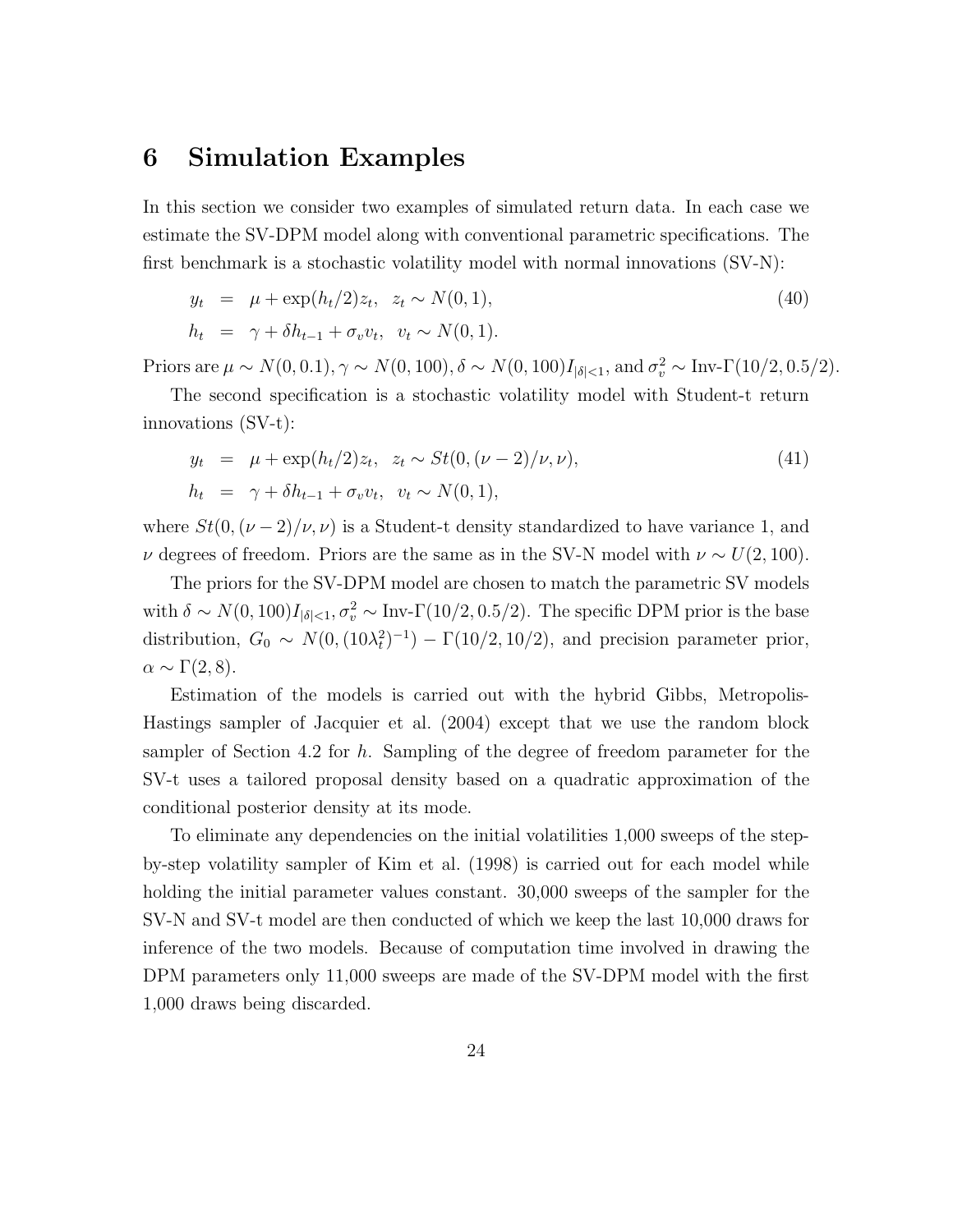#### 6.1 Example 1

In the first example we simulate from the SV-t specification (41) with the parameters  $\mu = 0, \gamma = -0.01025, \delta = 0.95, \sigma_v^2 = 0.04, \text{ and } \nu = 6.$  The first 100 simulated observations from this data generating process (DGP) are discarded and the next 1500 are collected for estimation.

Table 1 reports the posterior mean and standard deviation for the SV-N, SV-t and SV-DPM as applied to the simulated SV-t data. The SV-N is misspecified and as a result it underestimates the autoregressive parameter  $\delta$  with a posterior mean of 0.9, while overestimating the volatility of volatility parameter  $\sigma_v^2$  with a estimate of 0.11. The estimate for  $\sigma_v^2$  is not all that surprising since the only way the SV-N can approximate the fat-tails in the distribution of  $z_t$  is to increase the variance of log-volatility,  $\sigma_v^2$ .

The SV-DPM, on the other hand, does a better job estimating the volatility parameters, producing estimates that are in general very close to the correctly specified SV-t. Of the three SV models, the SV-DPM estimates of  $\delta$  and  $\sigma_v^2$  are the closest to the truth at 0.93 and 0.05, respectively. The volatility of volatility estimates is better than the true SV-t model estimate of 0.06 for  $\sigma_v^2$ . Note also that the estimated k of 3.2343 reported in Table 1 suggests the SV-DPM is using, on average, a mixture of normals consisting of three clusters to approximate the return innovations Student-t distribution.

Because the SV-DPM model must set the mean of the latent volatility process to equal to zero, a comparison between the three SV models estimate of  $E[h_t|y]$  cannot be done. What can be done, however, is to compute each models posterior conditional return variance,  $Var[Y_t|y]$ , and compare it with the DGP true conditional variance,  $\exp\{h_t\}$ . For each of the three SV models, we calculate the root mean squared error,  $RMSE = \sqrt{(1/1500) \sum_{t=1}^{1500} (Var(Y_t|y) - exp\{h_t\})^2}$ , where  $Var(Y_t|y)$  for the SV-DPM model is the full sample model estimate computed with Equation (38)-(39), and is equal to  $\text{Var}(Y_t|y) = R^{-1} \sum_{r=1}^R \exp\{h_t^{(r)}\} - [R^{-1} \sum_{r=1}^R \mu^{(r)}]^2$  for the SV-N model and  $\text{Var}(Y_t|y) = R^{-1} \sum_{r=1}^R \exp\{h_t^{(r)}\} \nu^{(r)} / (\nu^{(r)} - 2) - [R^{-1} \sum_{r=1}^R \mu^{(r)}]^2$  for the SV-t model.

The last row in the Table 1 displays the RMSE for each of the three models. The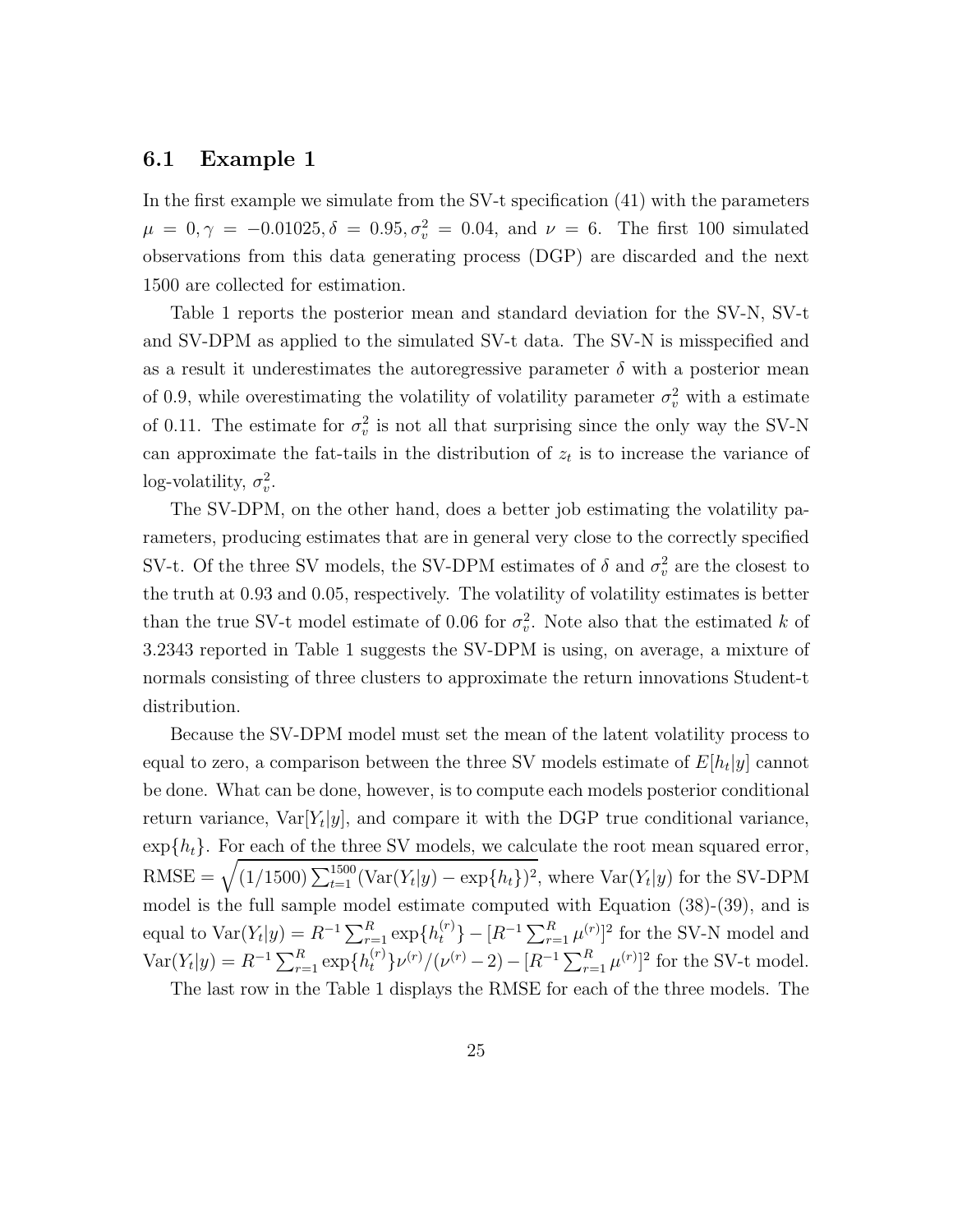RMSE of 0.56 for the SV-DPM is nearly indistinguishable from the SV-t model's RMSE of 0.57 and is much smaller than the SV-N model's RMSE of 0.64. Figure 1 displays a time-series plot of the  $\text{Var}(Y_t|y)$  for the SV-DPM and SV-t model. Except for the couple of episodes where the DGP conditional variance dramatically increases and the SV-t models  $Var(Y_t|y)$  noticeably exceeds the SV-DPM models, the two models estimates of  $\exp\{h_t\}$  have very similar behavior. Although we only use the DPM to model the distribution of the return innovations, the RMSE show how important modeling the return distribution is in estimating volatility. Not having fat enough tails in the return process causes the SV-N model to try and compensate for it with more extreme levels of volatility.

The estimated log-predictive densities, one period out-of-sample,  $\ln f(Y_{T+1}|y)$ , for each of the three SV models are displayed in Figure 2. From this figure one is able to conclude that the tails for the SV-N model are too thin relative the SV-t while the SV-DPM tails are very close to those obtained from the true SV-t model.

#### 6.2 Example 2

In this example the DGP for the SV model's volatility process is the same as in the previous example, but now the innovation distribution for the asset return,  $z_t$ , is replaced by a mixture of two normals:

$$
z_t \sim \begin{cases} N(\mu_1, \sigma_1^2) \text{ with probability } p, \\ N(\mu_2, \sigma_2^2) \text{ with probability } 1 - p. \end{cases}
$$
 (42)

Setting  $\mu_1 = -1.3791, \mu_2 = 0.3448, \sigma_1^2 = 1.3112, \sigma_2^2 = 0.3278, p = 0.2$ , implies a mean, variance, skewness and kurtosis of 0, 1, −1.3056, and 5.2042, respectively, for the return process. A plot of the mixture's density function is provided in Figure 3, which illustrate the negative skewness and the fat lefthand and thin righthand tails of the conditional return distribution. In this simulation example both the SV-N and SV-t are misspecified and cannot accommodate the asymmetric distribution of  $z_t$ .

Table 2 reports the posterior parameter estimates. The SV-N estimates are adversely affected by the misspecification while the SV-t estimates are somewhat more robust to the second order mixture of normals. The SV-N estimate of 0.8 for  $\sigma_v^2$  is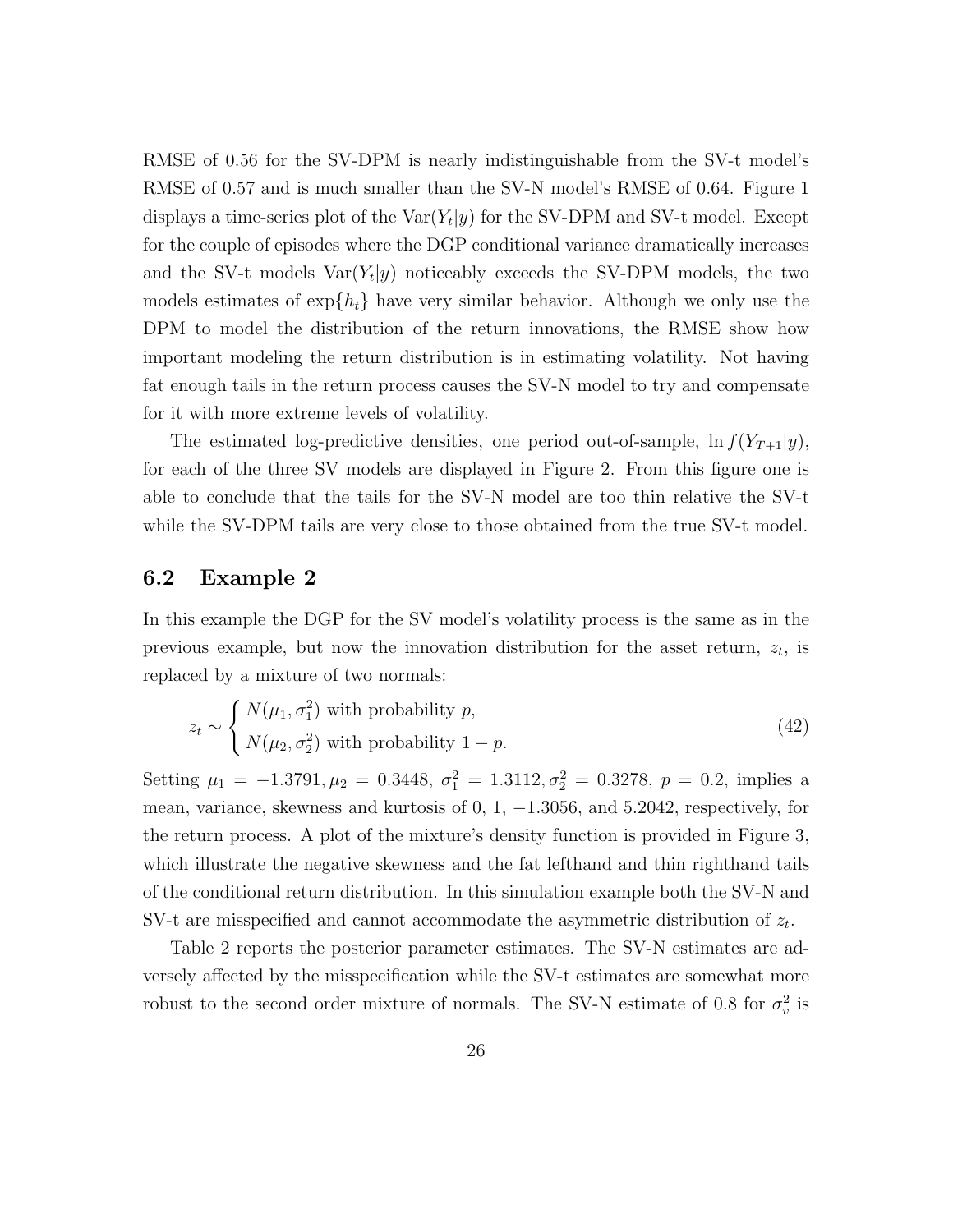twenty times larger than its true value of 0.04. By assigning so much of the variability in volatility to its variance instead of the dynamics of volatility, the SV-N model fails to fit the highly persistent behavior of the simulated volatility data. As a result, the SV-N model severely underestimates the AR parameter with a point estimate of 0.5 and an imprecise posterior distribution whose standard deviation is 0.1.

The SV-t model utilizes its degrees of freedom parameter,  $\nu$ , to approximate some of the asymmetry seen in the density of  $z$ . However, the SV-t smaller 3.996 estimate of  $\nu$  implies very fat symmetrical tails. Such symmetry in the distribution of returns is inconsistent with the skewness of the true distribution.

The SV-DPM produces reasonable estimates of the autoregressive parameter and is the only model to accurately estimates  $\sigma_v^2$ . Volatility of volatility is found by the SV-DPM model to be equal to 0.05; a point estimate very similar to that reported in Example 1. Volatility's persistence, however, is slightly less than the true value of  $\delta$ , equalling 0.89 as opposed to 0.95.

The RMSE for the estimated posterior variances further illustrates the problems faced with the SV-N and the better performance available with the SV-t and SV-DPM. Again the SV-N over compensates for its inability to fit the thick tails, and in this case skewness, of the return innovations distribution by attributing this behavior to large fluctuations in volatility. Whereas both the SV-t and SV-DPM models RMSE are approximately equal at 0.6, the RMSE of the SV-N model equals 0.9, nearly seventy percent larger than the other two models.

The three models predictive, one period out-of-sample, densities in Figure 4 shows how flexible the SV-DPM model is in capturing both the negative skewness and the fat-tail behavior of the return distribution. Neither the SV-N, nor SV-t, with their symmetric distribution, is able to simultaneously fit these two dominate characteristics of the distribution. As a result forecasts from either the SV-N and SV-t models produce too many positive returns, while not generating enough negative ones.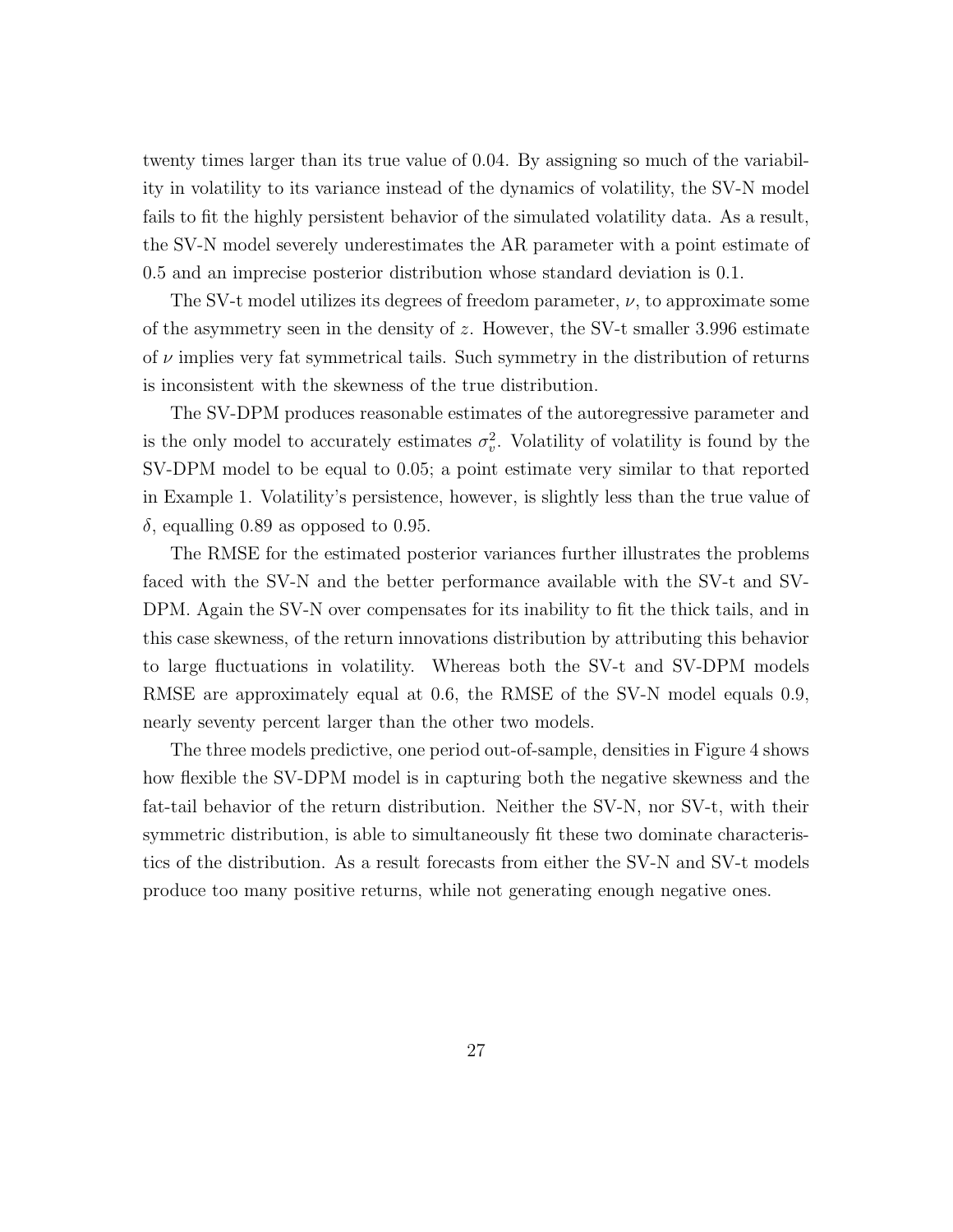## 7 Empirical Example

In this section we report the results from applying the SV-DPM model to daily stock return data. More specifically, we apply the SV-DPM model and the MCMC sampler developed in Section 4 to 6815 compounded daily returns from the Center for Research in Security Prices (CRSP) value-weighted portfolio index over the trading days January 2, 1980 to December 29, 2006. Figure 5 plots the percentage returns (the return series multiplied by 100). CRSP portfolio returns average 0.0529 during this time period with a variance of 0.9225. Non-Gaussian behavior is seen in the return processes significantly negative skewness of -0.9837 and highly elevated kurtosis measure of 22.9538.

In addition to modeling the CRSP returns with the SV-DPM, we also apply the SV-N and SV-t models to them. Priors for the three SV models are the same as those used in Section 6 for the simulated data examples. Like the simulated return data, we first sweep over the latent volatilities 1000 times with the step-by-step algorithm of Kim et al. (1998) before applying the full MCMC sampler. In each of these initial 1000 sweeps the unknown volatilities are drawn conditional on a normal return distribution and a fixed parameter vector equal to its starting value.

We increase the efficiency of the SV-DPM sampler and reduce the samplers total computing time by respectively taking every tenth draw while running three independent chains (consisting of 110,000 sweeps each) of the SV-DPM model's sampler simultaneously. To reduce the samplers dependency on the starting parameters and the initialization of the volatilities, the first 1000 thinned draws of each chain are discarded, leaving a total of 30,000 thinned draws for inference (10,000 from each chain). Independence between the chains is ensured by using a different random number generator for each chain. The three random number generators are the maximally equidistributed combined Tausworthe generator by L'Ecuyer (1999), a variant of the twisted generalized feedback shift-register algorithm known as the Mersenne Twister generator by Matsumoto & Nishimura (1998), and a lagged-fibonacci generator by Ziff (1998). More over, a different set of starting values is used with each chain. One chain is initialized at  $\delta = 0.9, \sigma_v^2 = 0.05$  and  $h = 0$ , another with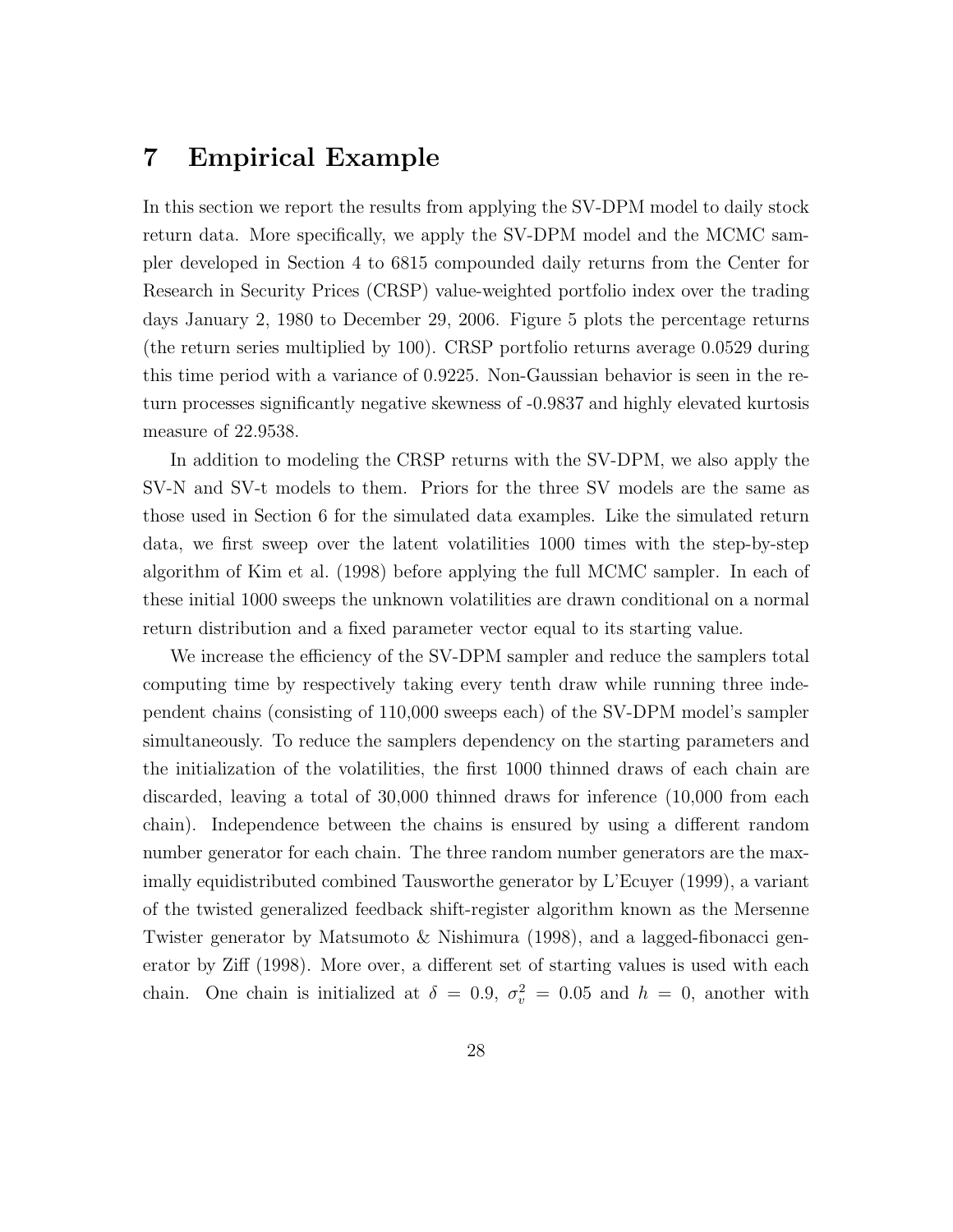$\delta = 0.95, \sigma_v^2 = 0.02$  and  $h = \ln y^2$ , and lastly,  $\delta = 0.1, \sigma_v^2 = 0.01$  and  $h = 1/(1 - \delta)$ .

Table 3 reports the MCMC sample means and standard deviations for the parameters of the SV-DPM, SV-t, and SV-N models. Similar to the estimates found for the simulated return data in Section 6, the posterior estimate of the variance of volatility parameter,  $\sigma_v^2$ , is the smallest with the SV-DPM model. The posterior estimate of  $\sigma_v^2$  is 0.0103 with a standard deviation of 0.0018. This mean and standard deviation for  $\sigma_v^2$  is substantially smaller than the SV-N models mean of 0.0276 and standard deviation of 0.004. For the SV-N model this is to be expected, given that the SV-N model requires a larger value of  $\sigma_v^2$  in order to capture the excess kurtosis found in the return data.

Excess kurtosis is still, however, unaccounted for by the SV-N return process (Bakshi et al. (1997), Chib et al. (2002)). A better characterization of the kurtosis is found in the SV-DPM and SV-t models where the distribution of the return process is fit by a fat-tailed mixture of normals. Mixture models assign volatile time periods to draws from the tail of the return distribution rather than to a more volatile volatility process. As a result  $\sigma_v^2$  in the SV-t model is smaller in value than in the SV-N model, but slightly larger than the SV-DPM, with a mean and standard deviation of 0.0154 and 0.0023. In Fig. 6 the posterior densities of  $\sigma_v^2$  are consistent with these observations. Notice the upper tail of the SV-DPM model's density for  $\sigma_v^2$  barely overlaps with the lower tail of the SV-N model's density, whereas there is considerable overlap with the lower tail of the SV-t model.

Dynamic behavior in volatility as captured by the AR-parameter  $\delta$  is nearly indistinguishable between the three SV models. First-order dynamics in the volatility of the SV-DPM model is precisely estimated at 0.9887 with the tight posterior standard deviation of 0.0026. This estimate of  $\delta$  is only slightly smaller than the SV-t estimate of 0.9878, but with the same posterior standard deviation. The volatility in the SV-N model reverts to its mean at a slightly faster pace with a posterior estimate of  $\delta$  equal to 0.9795.

For the daily portfolio return the average SV-DPM mixture order is  $k = 7.16$ . This is noticeably larger than the average three clusters found for the simulated SV-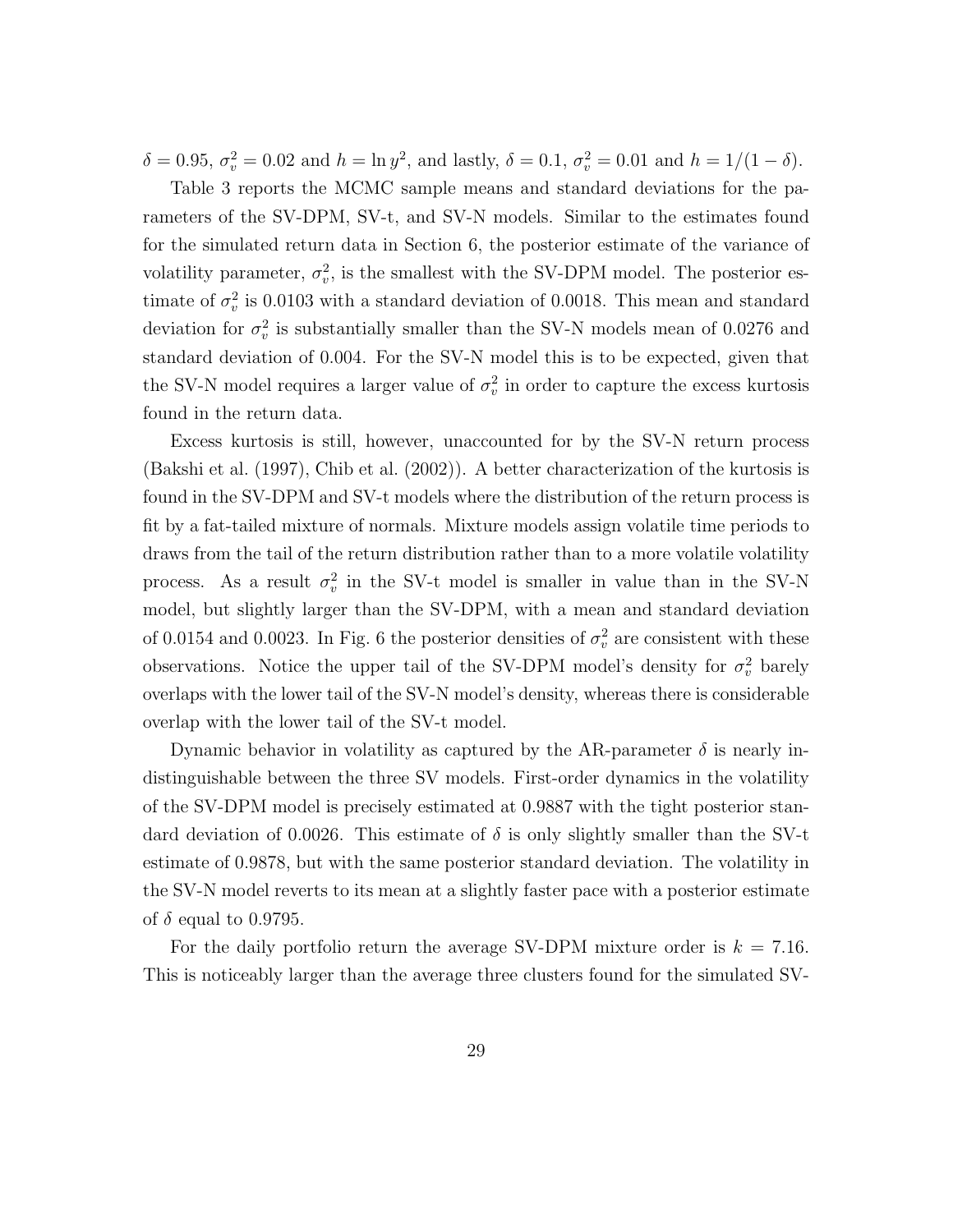t model data series.<sup>7</sup> A larger k suggests that the SV-DPM not only captures the daily stock returns leptokurtotic behavior, but its skewness too. Because of the SV-N models symmetrical Gaussian innovations, it is unable to account for this asymmetrical behavior. Instead, it compensates for this skewness behavior by increasing its level of volatility during those periods where volatile is highest.

This increase in the volatility of the SV-N and SV-t model relative to the SV-DPM model is apparent in Figure 7 where the SV-DPM posterior conditional variance of returns is plotted in Panel (a) and the SV-DPM models difference from the conditional variances of the SV-N model are graphed in Panel (b) and the SV-t model in Panel (c). During those periods where the SV-DPM models conditional daily variance is greater than 2, the SV-N conditional variance is on the order of 2 to 14 points larger. The conditional variances of the SV-t model, while still greater than the SV-DPM model, only range from approximately 1 to 4 points larger than the SV-DPM variances. Even though there were differences found in the conditional variances of Figure 1 for the three SV models estimate of the simulated data of Example 1, those differences are small compared with those of Figure 7.

As for the behavior of skewness, because of their symmetrical distribution neither the SV-N nor SV-t model is able to capture the skewness of daily returns. This is borne out in the one day ahead, out of sample, predictive density plots of Figure 8. The SV-DPM predictive density is clearly different from the SV-N or SV-t models. For example, the SV-DPM predictive density is more centered around 0 and exhibits the asymmetry associated with the negative skewness of returns. In addition, the log-predictive densities plots of Figure 9 shows the SV-DPM producing fatter tails than either of the SV-N or SV-t model.

#### 7.1 Robustness to DP hyperparameters

Using the same empirical data set of CRSP portfolio returns we estimate the SV-DPM model under five different prior specifications of  $\pi(\alpha) \equiv \Gamma(a, b)$  and  $G_0 \equiv$ 

<sup>&</sup>lt;sup>7</sup>Note that this comparison is affected by sample size as  $k$  is increasing in the number of observations (Antoniak (1974)).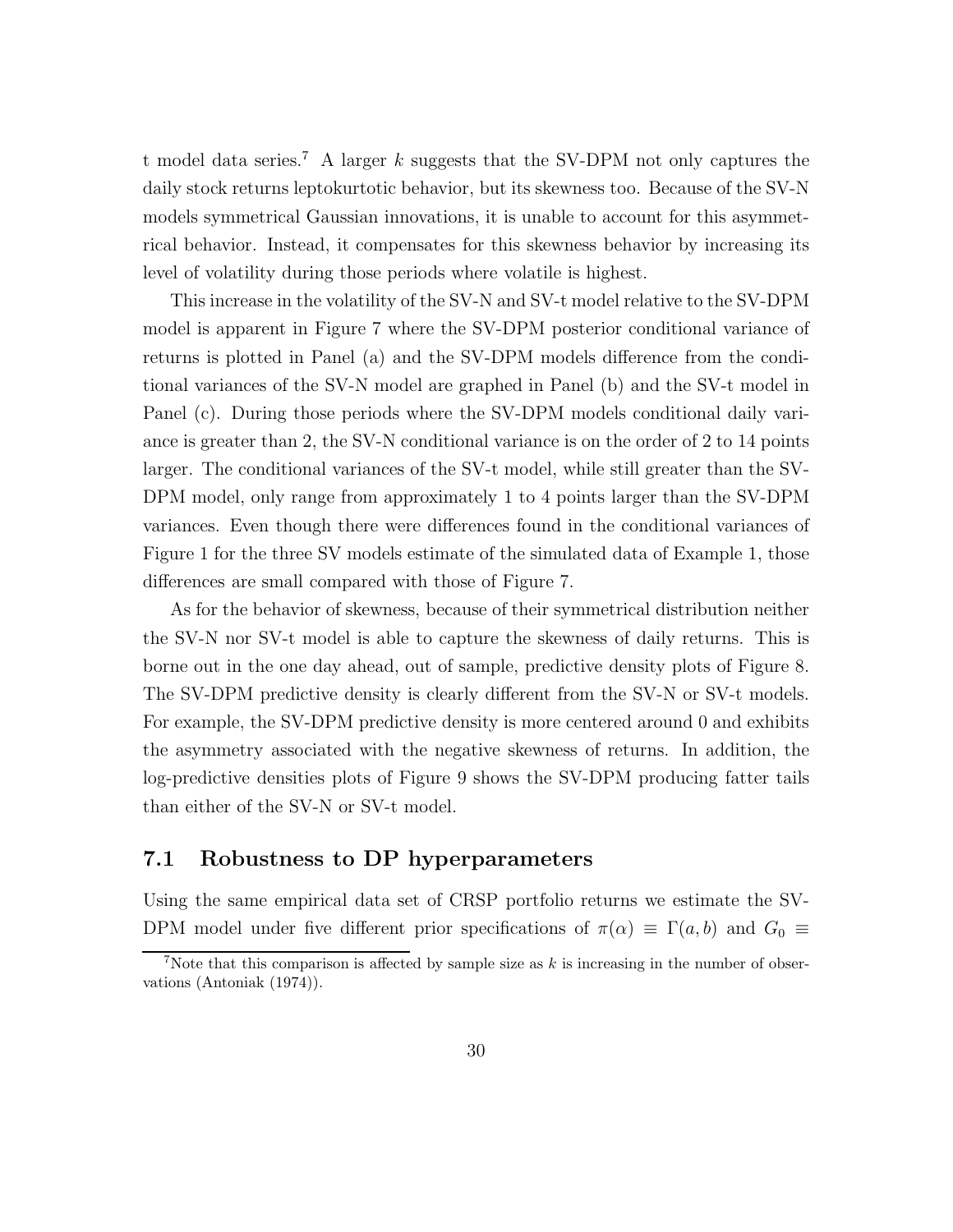$N(m,(\tau \lambda_t^2)^{-1}) - \Gamma(v_0/2, s_0/2)$  to test the robustness of the posterior estimates of the SV-DPM model to different priors. Table 4 reports these robustness findings for the posterior estimates of the SV-DPM model for the different priors.

To determine the impact the prior of the precision parameter has on the estimates of the SV-DPM model we evaluate the model under the prior specification:

• Prior 2 :  $\pi(\alpha) \sim \Gamma(0.1, 20)$ ,

where  $E[\alpha] = 0.005$  and  $Var[\alpha] = 0.00025$ , and leave the other priors exactly as before (to review the complete list of of priors please see Section 6). These hyperparameter values cause the prior distribution for  $\alpha$  to be more tightly distributed and centered closer to zero than did the original prior. As a result the posterior estimate of  $\alpha$  is found to be closer to zero at 0.1217. Since a smaller value for  $\alpha$  lowers the probability of selecting a new cluster from the Polya urn, under Prior 2 the estimate of  $k$  is smaller at 4.4465. Though the mixture representation for the distribution of returns now on average consists of fewer clusters, notice that the posterior estimates of the volatility parameters,  $\delta$  and  $\sigma_v^2$ , and their standard deviations are nearly the same as under the original prior. The only difference being the estimate of  $\sigma_v^2$  is slightly larger at 0.0112 with a standard deviation of 0.0019.

In the other four priors we allow the DP prior's base distribution  $N(m, (\tau \lambda_t^2)^{-1})$  –  $\Gamma(v_0/2, s_0/2)$  to change in order to explore how sensitive the posterior estimates of the SV-DPM model are to prior's mean and spread. The four priors are:

- Prior 3:  $G_0 \equiv N(0, (5*\lambda^2)^{-1}) \Gamma(10/2, 10/2),$
- Prior  $4: G_0 \equiv N(0, (15*\lambda^2)^{-1}) \Gamma(10/2, 10/2),$
- Prior  $5: G_0 \equiv N(0, (10*\lambda^2)^{-1}) \Gamma(5/2, 5/2),$
- Prior  $6: G_0 \equiv N(0, (10 * \lambda^2)^{-1}) \Gamma(15/2, 15/2),$

where Prior 3 & 4 change the variance of the mixture mean,  $\eta$ , and Prior 5 & 6 tests for the robustness to changes in the prior of the mixture variance,  $\lambda^2$ . In the posterior results reported in Table 4 neither of the changes in the hyperparameters to  $\eta$  nor  $\lambda^2$  base distribution affect the posterior estimates of the SV-DPM model. Under each of the four priors the estimates of  $\delta$  are the same up to the third decimal place at 0.978, and the estimates of  $\sigma_v^2$  are equal out to the second decimal place at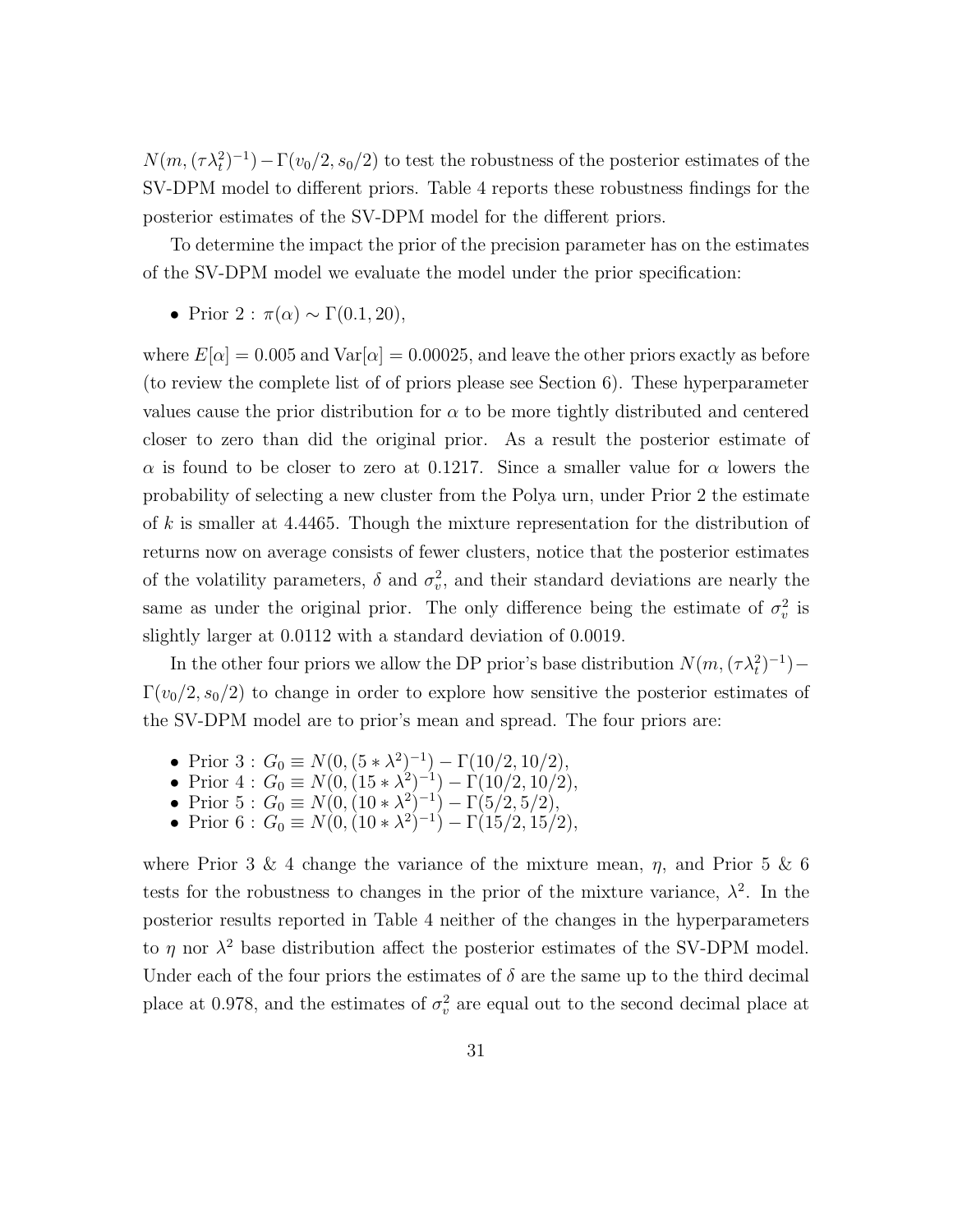0.01. Subtle differences between the estimates of  $\alpha$  can be found under the different priors, with the posterior estimates  $\alpha$  ranging from 0.4730 under Prior 4 to 0.4881 for the original prior. Similar results are found for  $k$ , where Prior 4 produces an estimate of  $k = 6.9221$ , while  $k = 7.1644$  for Prior 1.

#### 7.2 Robustness to number of draws

Because the DPM sampler is a step-by-step algorithm, making 30,000 thinned draws from the SV-DPM model requires a considerable number of computing cycles. This is understandable given the level of inefficiency associated with the posterior draws of the SV-DPM model. It would, however, be preferable if a fewer number of draws could be used in making inference concerning the SV-DPM model. To determine if this is possible, the SV-DPM model for the CRSP portfolio return data is reestimated with a MCMC sample of 10,000 thinned draws. The posterior results of the SV-DPM model from these 10,000 draws are reported in Table 5. The table also includes the results from Table 3 where 30,000 draws were made. Notice that there is little difference between the posterior means of the parameters. The volatility parameters,  $\delta$  and  $\sigma_v^2$ , have comparable posterior means and exactly the same standard deviations. The DP parameters  $\alpha$  and k are also very similar.

## 8 Conclusion

This paper proposed a new Bayesian, semiparametric, autoregressive, stochastic volatility model where the conditional return distribution is modeled nonparametrically with an infinite ordered mixture of normal distributions. The unknown number of mixture clusters, their probability of occurrence, and their mean and variance are flexibly modeled a prior with a Dirichlet process prior. Conditional on a draw of the log-volatilities, an efficient MCMC algorithm has been constructed to produce posterior draws of the unknown number of mixture clusters and the clusters mean and variance. The sampler has been stress tested against existing parametric stochastic volatility models on simulated and real world daily return data. The semiparamet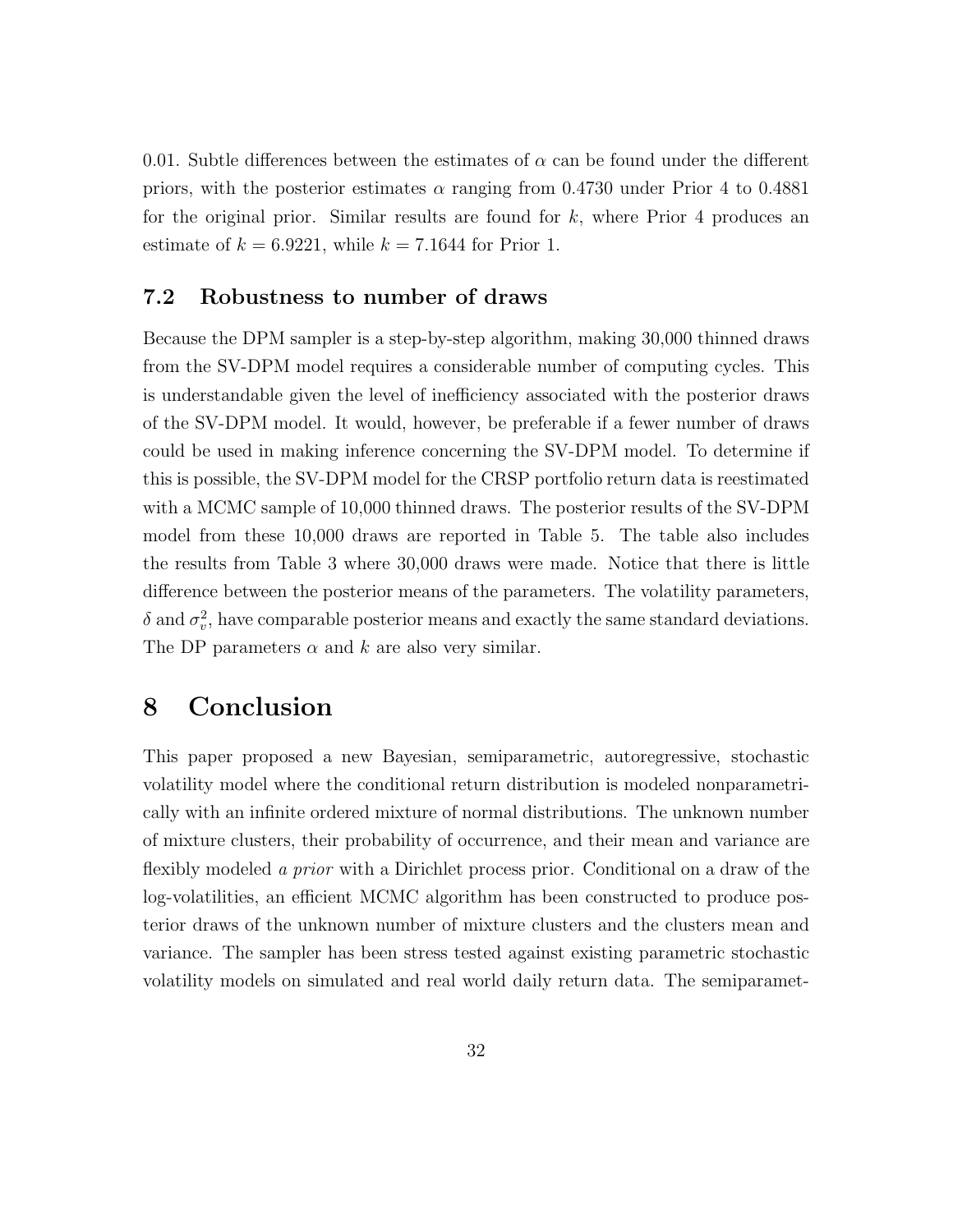ric stochastic volatility model performed well on both the simulated and empirical return data, fitting both the negative skewness and leptokurtotic properties of returns, while still capturing the time-varying conditional heteroskedastic dynamics of returns. The semiparametric models increased flexibility and robustness to non-Gaussian behavior and its superior forecasts makes it an appealing specification for risk and portfolio managers.

Important questions remain to be answered with the Bayesian semiparametric, stochastic volatility model. For instance, is it possible to attach structural meaning to the mixture parameters, such as a particular mixture cluster being identified with jumps in returns or to time periods where the economy is in a particular state of the business cycle? Placing such structural meaning on the mixture clusters is possible by assigning a prior rank ordering to the clusters within the Dirichlet process prior. Doing so overcomes the label switching problem discussed earlier.

Another area of potential research is that of leverage effects. Leverage effects have been used effectively with symmetrically distributed stochastic volatility models to produce negative skewness in returns. A natural question one could ask is whether it is possible to introduce leverage effects into this paper's semiparametric, stochastic volatility model. If so, how do leverage effects affect the skewness of the mixture distribution. These and other interesting questions remain for future research.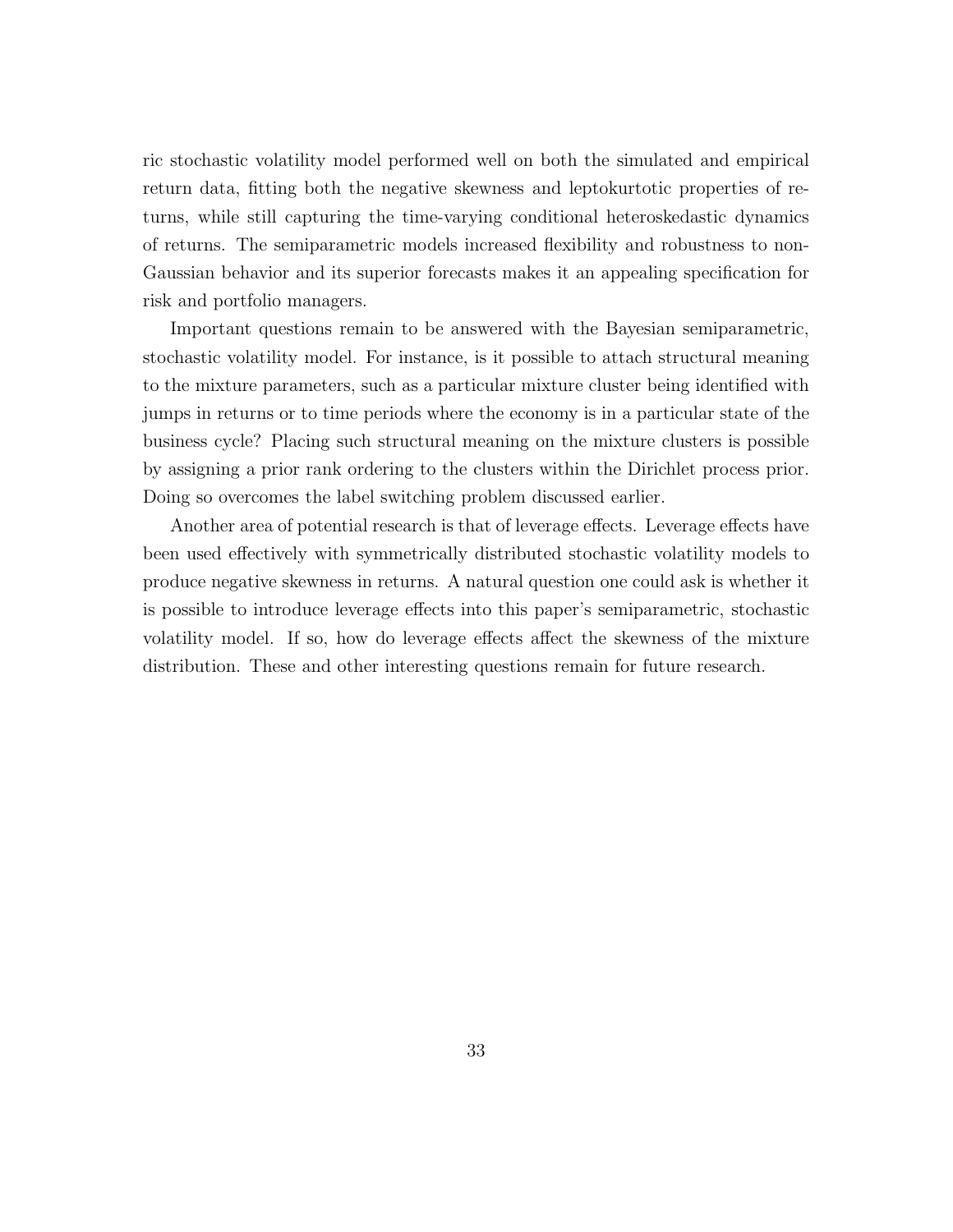## References

- Bakshi, G., Cao, C. & Chen, Z. (1997), 'Empirical performance of alternative options pricing models', Journal of Finance 52(5), 2003–2049.
- Blackwell, D. & MacQueen, J. (1973), 'Ferguson distributions via polya urn schemes', The Annals of Statistics 1, 353–355.
- Chib, S. & Hamilton, B. (2002), 'Semiparametric bayes analysis of longitudinal data treatment models', Journal of Econometrics 110, 67–89.
- Chib, S., Nardari, F. & Shephard, N. (2002), 'Markov chain monte carlo methods for stochastic volatility models', Journal of Econometrics 108(2), 281–316.
- Clark, P. K. (1973), 'A subordinated stochastic process model with finite variance for speculative prices', *Econometrica* 41(1),  $135 - 155$ .
- Durham, G. B. (2006), 'Monte carlo methods for estimating, smoothing, and filtering one- and two-factor stochastic volatility models', Journal of Econometrics  $133(1), 273-305.$
- Elerian, O., Chib, S. & Shephard, N. (2001), 'Likelihood inference for discretely observed non-linear diffusions', Econometrica 69(959–993).
- Eraker, B., Johannes, M. S. & Polson, N. G. (2003), 'The impact of jumps in volatility and returns', *Journal of Finance*  $58(3)$ , 1269–1300.
- Escobar, M. D. (1994), 'Estimating normal means with a dirichlet process prior', Journal of the American Statistical Association 89(425), 268–277.
- Escobar, M. D. & West, M. (1995), 'Bayesian density estimation and inference using mixtures', Journal of the American Statistical Association 90(430), 577–588.
- Ferguson, T. (1973), 'A bayesian analysis of some nonparametric problems', The Annals of Statistics 1(2), 209–230.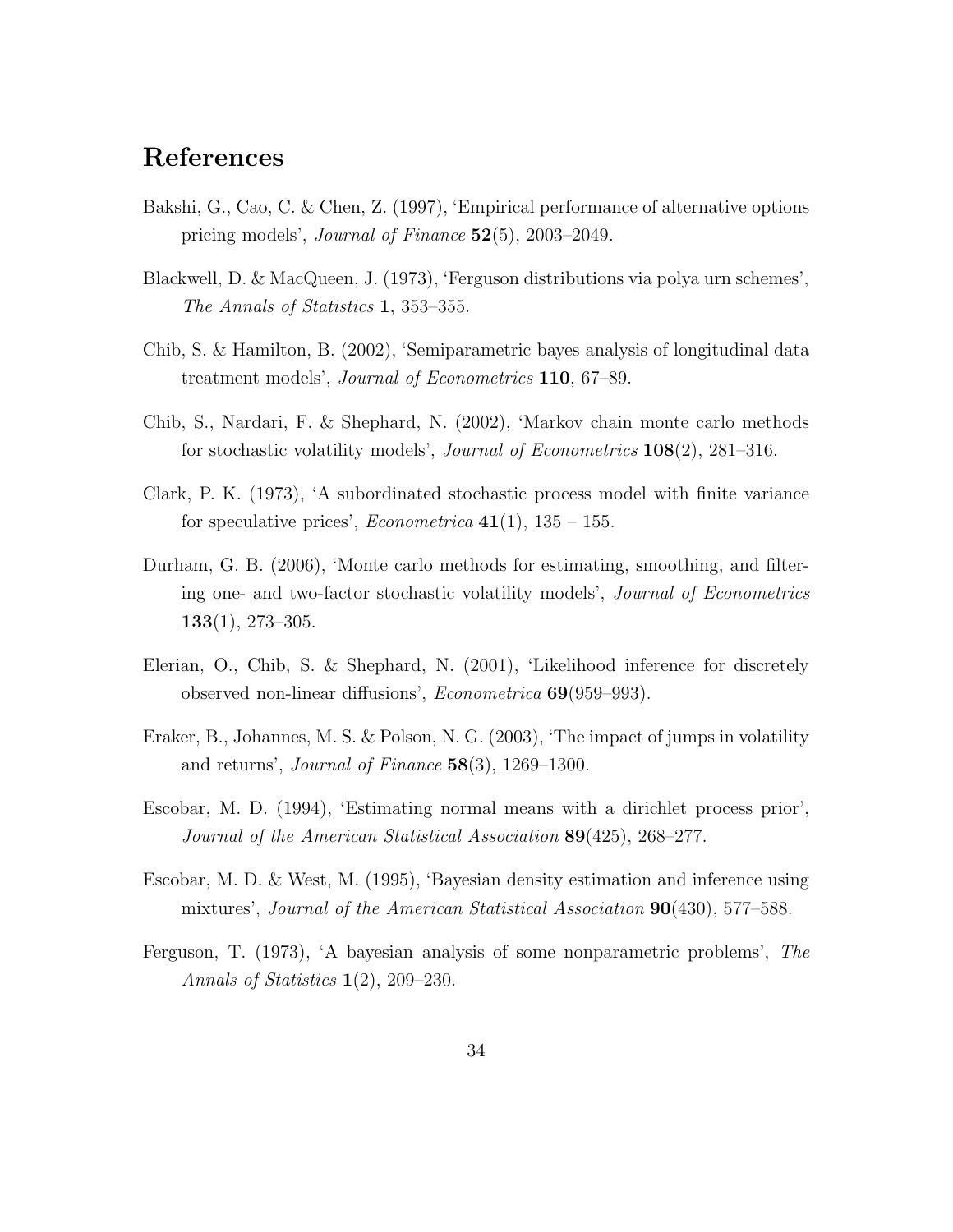- Fleming, J. & Kirby, C. (2003), 'A closer look at the relationship between garch and stochastic autoregressive volatility', Journal of Financial Econometrics 1, 365– 419.
- Gallant, A. R., Hsieh, D. & Tauchen, G. (1997), 'Estimation of stochastic volatility models with diagnostics', *Journal of Econometrics* 81, 159–192.
- Gelfand, A. E. & Mukhopadhyay, S. (1995), 'On nonparametric bayesian inference for the distribution of a random sample', The Canadian Journal of Statistics  $23(4)$ , 411–420.
- Geweke (1994), 'Comment on jacquier, polson and rossi's "bayesian analysis of stochastic volatility models"', Journal of Business & Economic Statistics 12, 389–392.
- Geweke, J. & Keane, M. (2007), 'Smoothly mixing regressions', Journal of Econometrics 138, 252–290.
- Ghosal, S., Ghosh, J. & Ramamoorth, R. (1999), 'Posterior consistency of dirichlet mixtures in density estimation', Annals of Statistics  $27(1)$ , 143–158.
- Ghosal, S. & van der Vaart, A. (2007), 'Posterior convergence rates of dirichlet mixtures at smooth densities', Annals of Statistics 35(2), 697–723.
- Gonedes, R. C. B. N. J. (1974), 'A comparison of the stable and student distributions as statistical models for stock prices', The Journal of Business  $47(2)$ , 244–280.
- Griffin, J. E. & Steel, M. F. J. (2004), 'Semiparametric bayesian inference for stochastic frontier models', *Journal of Econometrics*  $123(1)$ ,  $121-152$ .
- Harvey, A., Ruiz, E. & Shephard, N. (1994), 'Multivariate stochastic variance models', The Review of Economic Studies  $61(2)$ , 247–264.
- Hirano, K. (2002), 'Semiparametric bayesian inference in autoregressive panel data models', Econometrica 70, 781–799.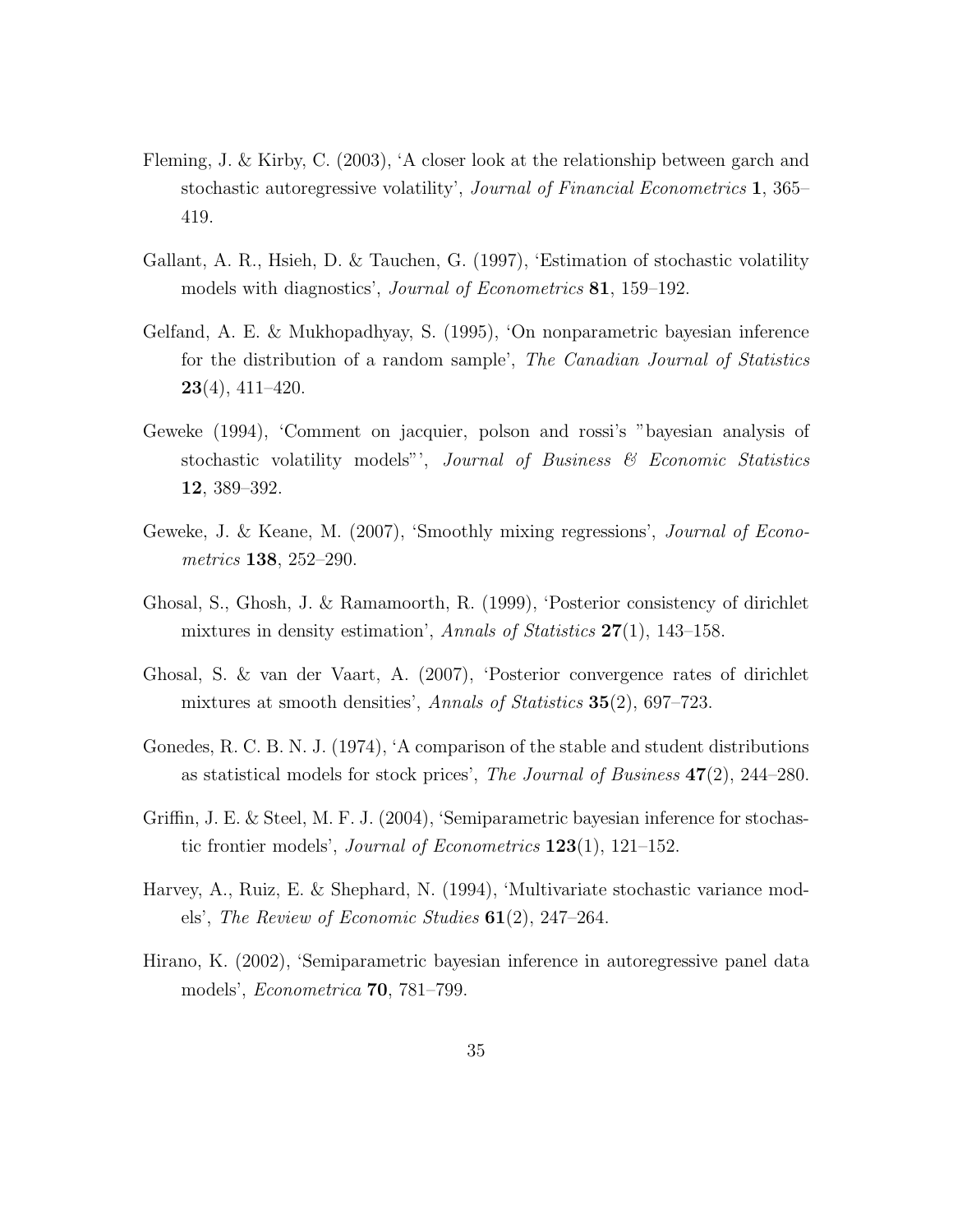- Jacquier, E., Polson, N. G. & Rossi, P. E. (1994), 'Bayesian analysis of stochastic volatility models', Journal of Business & Economic Statistics  $12$ , 371–417.
- Jacquier, E., Polson, N. G. & Rossi, P. E. (2004), 'Bayesian analysis of stochastic volatility models with fat-tails and correlated errors', Journal of Econometrics 122, 185–212.
- Jensen, M. J. (2004), 'Semiparametric bayesian inference of long-memory stochastic volatility models', Journal of Time Series Analysis 25(6), 895–922.
- Kacperczyk, M., Damien, P. & Walker, S. (2005), A new class of Bayesian semiparametric models with application to option pricing. manuscript University of British Columbia.
- Kim, S., Shephard, N. & Chib, S. (1998), 'Stochastic volatility: Likelihood inference and comparison with arch models', Review of Economic Studies 65, 361–393.
- Kon, S. (1984), 'Models of stock returns a comparison', *Journal of Finance* 39, 147– 165.
- L'Ecuyer, P. (1999), 'Tables of maximally equidistributed combined lfsr generators', Mathematics of Computation **68**(225), 261269.
- Liesenfeld, R. & Jung, R. C. (2000), 'Stochastic volatility models: Conditional normality versus heavy-tailed distributions', *Journal of Applied Econometrics* 15, 137–160.
- Lo, A. Y. (1984), 'On a class of bayesian nonparametric estimates. i. density estimates', The Annals of Statistics **12**, 351–357.
- MacEachern, S. N. & Müller, P. (1998), 'Estimating mixture of Dirichlet process models', Journal of Computational and Graphical Statistics 7(2), 223–238.
- Mahieu, R. J. & Schotman, P. C. (1998), 'An empirical application of stochastic volatility models', Journal of Applied Econometrics 13(4), 333–360.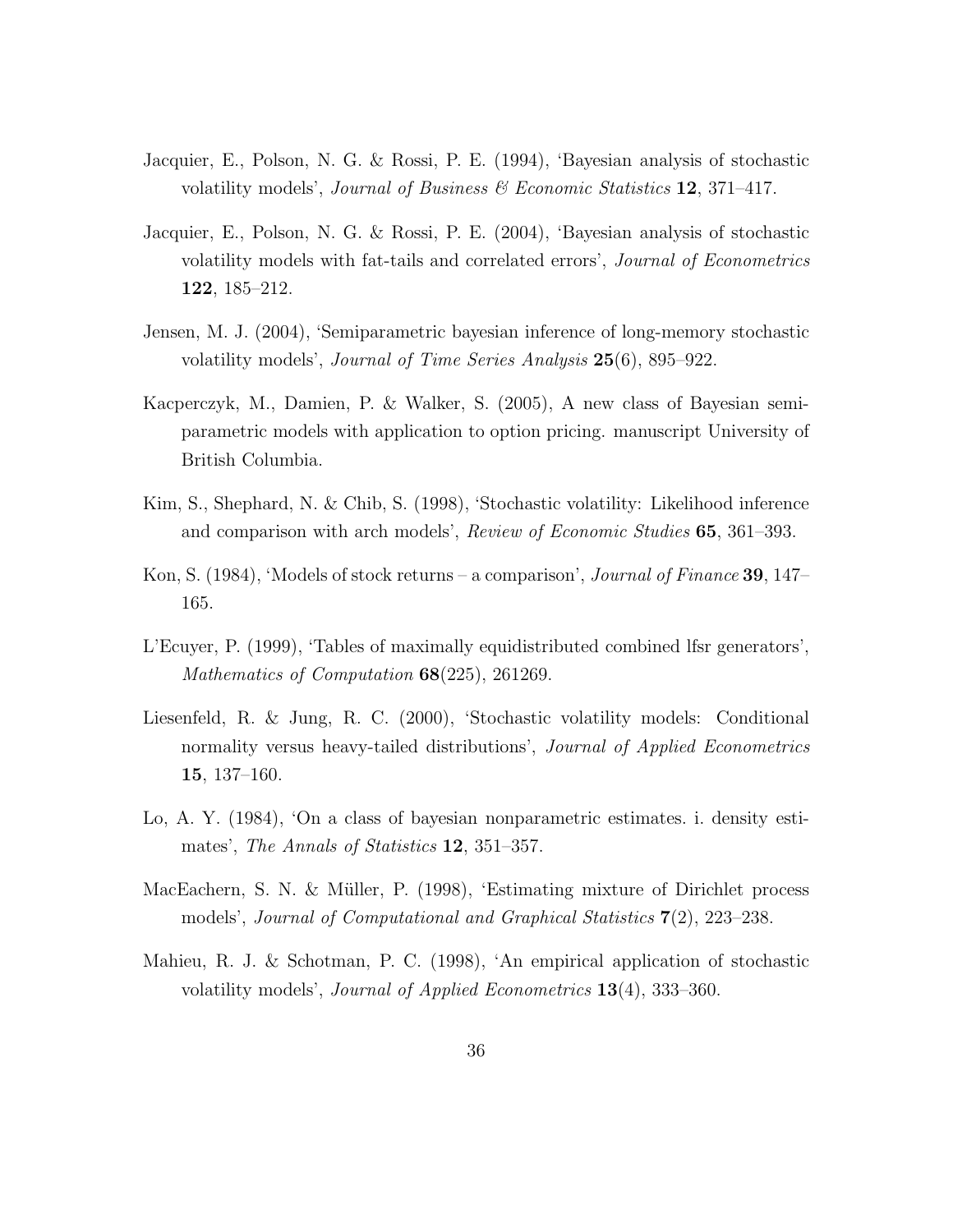- Matsumoto, M. & Nishimura, T. (1998), 'Mersenne twister: A 623-dimensionally equidistributed uniform pseudorandom number generator', ACM Transactions on Modeling and Computer Simulation 8(1), 330.
- Meddahi, N. (2001), An eigenfunction approach for volatility modeling. CRDE 29- 2001.
- Müller, P. & Quintana, F. A. (2004), 'Nonparametric bayesian data analysis', Statistical Science  $19(1)$ , 95-110.
- Neal, R. (2000), 'Markov chain sampling methods for dirichlet process mixture models', Journal of Computational and Graphical Statistics 9, 249–265.
- Omori, Y., Chib, S., Shephard, N. & Nakajima, J. (2007), 'Stochastic volatility with leverage: Fast and efficient likelihood inference', *Journal of Econometrics*  $140(2)$ ,  $425-449$ .
- Pitt, M. K. & Shephard, N. (1997), 'Likelihood analysis of non-gaussian measurement time series', Biometrika 84, 653–667.
- Praetz, P. D. (1972), 'The distribution of share price changes', The Journal of Business  $45(1)$ ,  $49-55$ .
- Press, S. J. (1967), 'A compound events model for security prices', *Journal of Busi* $ness$  40, 317 – 335.
- Richardson, S. & Green, P. J. (1997), 'On Bayesian analysis of mixtures with an unknown number of components', Journal of the Royal Statistical Society, Series B B,59, 731–92.
- Robert, C. P. & Casella, G. (1999), Monte Carlo Statistical Methods, Springer, New York.
- Sethuraman, J. (1994), 'A constructive definition of dirichlet priors', Statistica Sinica 4, 639–650.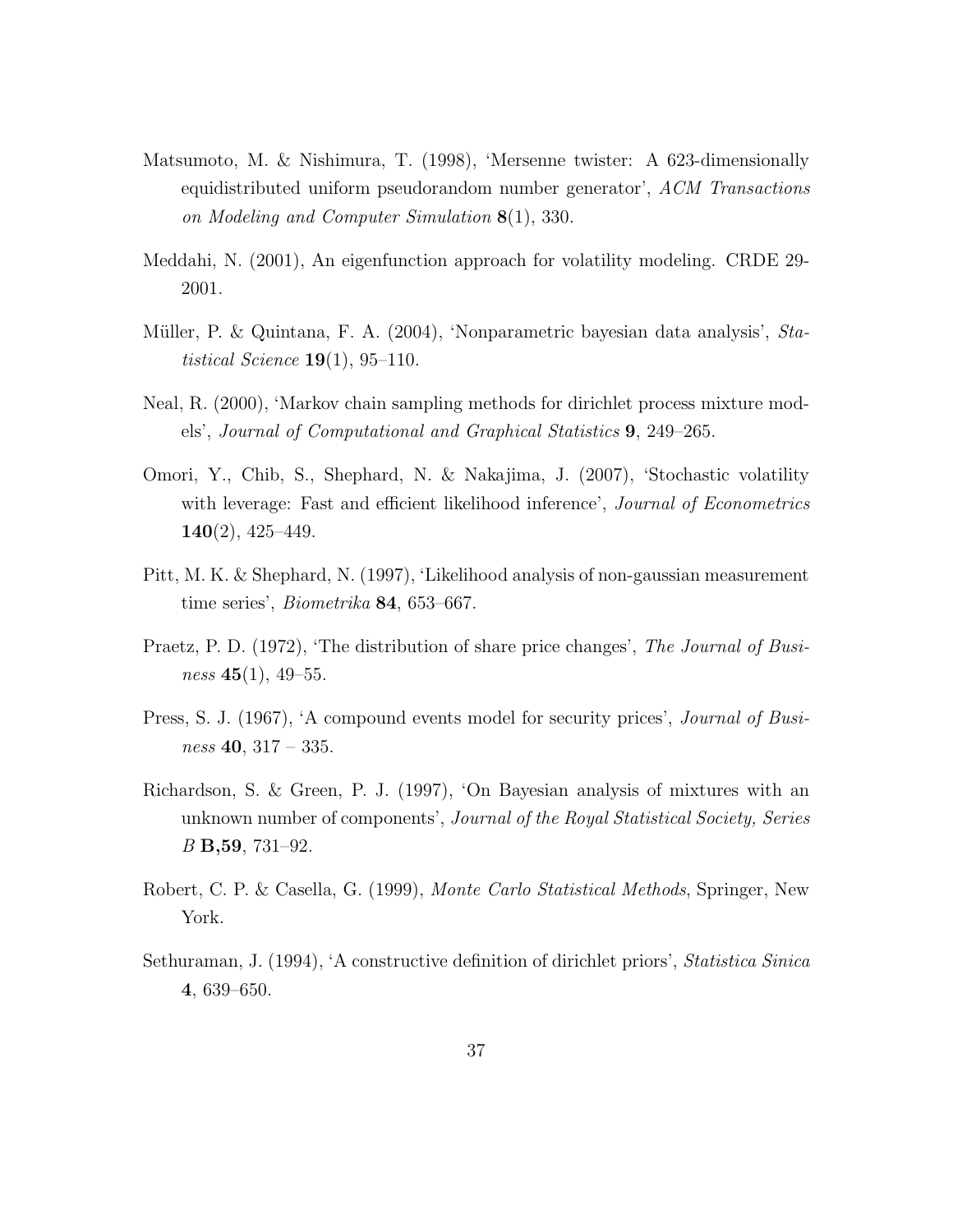Taylor, S. J. (1986), Modeling Financial Time Series, John Wiley.

- Tiwari, R., Jammalamadaka, S. & Chib, S. (1988), 'Bayes prediction density and regression estimation: A semi parametric approach', Empirical Economics 13, 209–222.
- West, M., Muller, P. & Escobar, M. (1994), Hierarchical priors and mixture models with applications in regression and density estimation, in P. R. Freeman  $\&$  A. F. Smith, eds, 'Aspects of Uncertainty', John Wiley.
- Yu, J. (2005), 'On leverage in a stochastic volatility model', *Journal of Econometrics* 127(2), 165–178.
- Ziff, R. M. (1998), 'Four-tap shift-register-sequence random-number generators', Computers in Physics 12(4), 385392.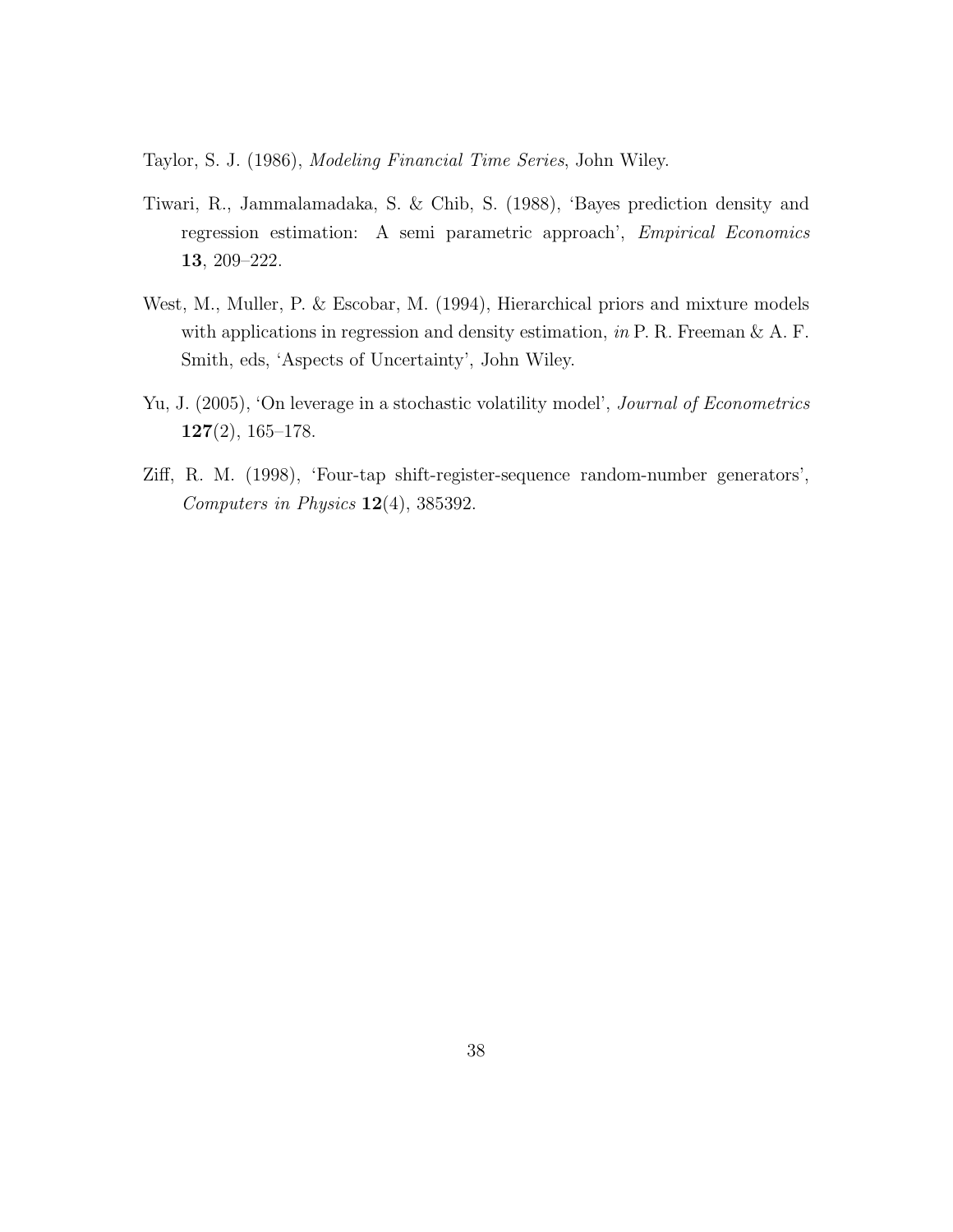| mean<br>0.9296<br>0.0548 | stdev<br>0.0217 | mean<br>0.0153<br>$-0.0343$<br>0.9252 | stdev<br>0.0211<br>0.0123<br>0.0206 | mean<br>0.0151<br>$-0.0310$<br>0.9007 | stdev<br>0.0213<br>0.0133<br>0.0262 |
|--------------------------|-----------------|---------------------------------------|-------------------------------------|---------------------------------------|-------------------------------------|
|                          |                 |                                       |                                     |                                       |                                     |
|                          |                 |                                       |                                     |                                       |                                     |
|                          |                 |                                       |                                     |                                       |                                     |
|                          |                 |                                       |                                     |                                       |                                     |
|                          | 0.0218          | 0.0648                                | 0.0214                              | 0.1108                                | 0.0314                              |
|                          |                 | 13.0150                               | 10.0809                             |                                       |                                     |
| 0.2789                   | 0.1734          |                                       |                                     |                                       |                                     |
| 3.3243                   | 1.6373          |                                       |                                     |                                       |                                     |
| 0.5607                   |                 | 0.5715                                |                                     | 0.6364                                |                                     |
|                          |                 |                                       |                                     |                                       |                                     |

Table 1: Posterior estimates using the simulated return data of Example 1 where the date is generated from a SV-t model  $(n = 1500)$ .

|  | SV-DPM: $y_t   \phi_t, h_t \sim N(\eta_t, \lambda_t^{-2} \exp(h_t)), \phi_t   G \sim G, G   \alpha, G_0 \sim DP(G_0, \alpha)$ |
|--|-------------------------------------------------------------------------------------------------------------------------------|
|  | $h_t = \delta h_{t-1} + \sigma_v v_t, \ v_t \sim N(0,1)$                                                                      |
|  | SV-t: $y_t = \mu + \exp(h_t/2)z_t$ , $h_t = \gamma + \delta h_{t-1} + \sigma_v v_t$ , $z_t \sim t_v(0,1), v_t \sim N(0,1)$    |
|  | SV-N: $y_t = \mu + \exp(h_t/2)z_t$ , $h_t = \gamma + \delta h_{t-1} + \sigma_v v_t$ , $z_t \sim N(0, 1)$ , $v_t \sim N(0, 1)$ |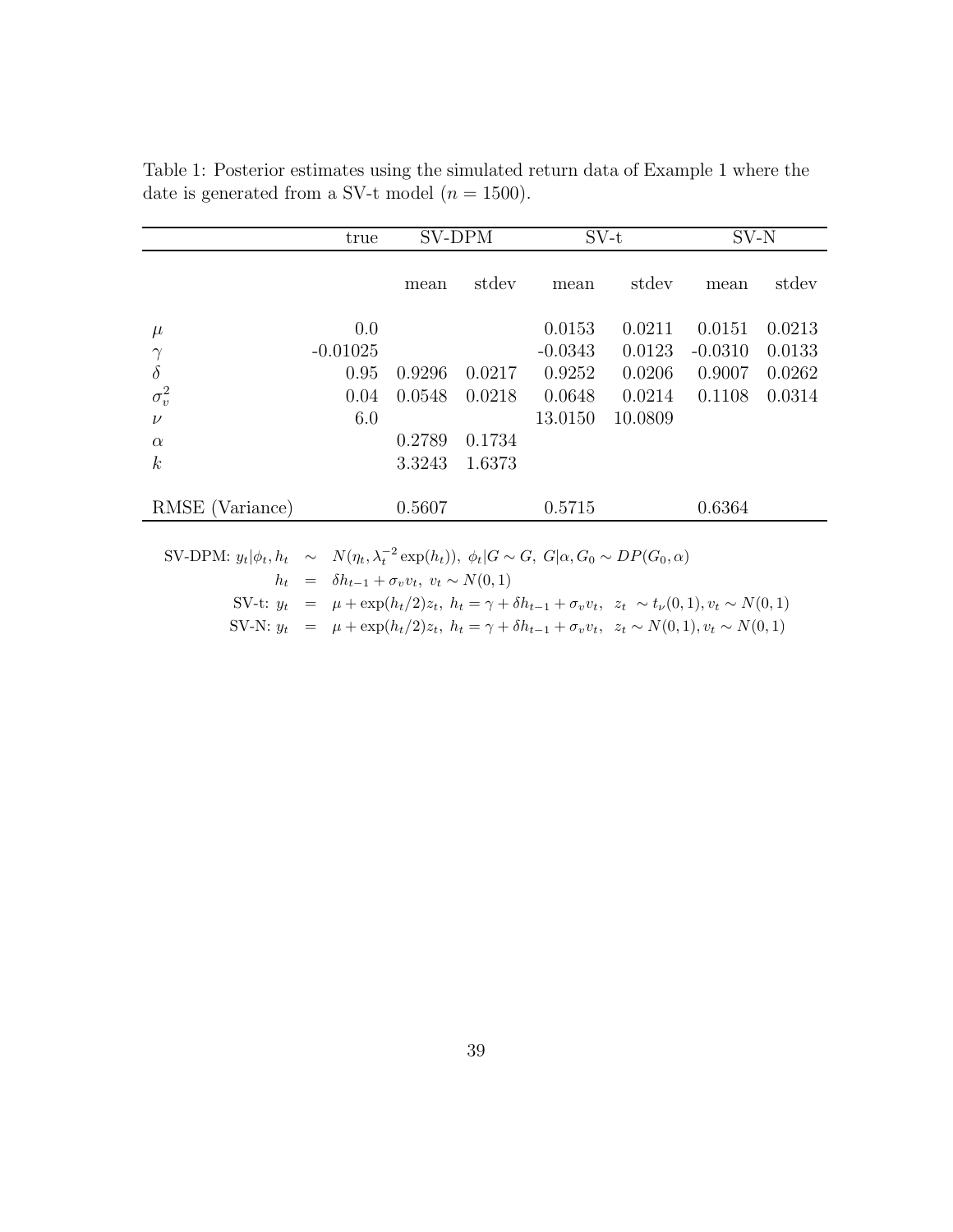|                                                                                                                               | true                                                                                                                            | SV-DPM |        | $SV-t$    |        | SV-N      |        |
|-------------------------------------------------------------------------------------------------------------------------------|---------------------------------------------------------------------------------------------------------------------------------|--------|--------|-----------|--------|-----------|--------|
|                                                                                                                               |                                                                                                                                 | mean   | stdev  | mean      | stdev  | mean      | stdev  |
| $\mu$                                                                                                                         | 0.0                                                                                                                             |        |        | 0.1493    | 0.0223 | 0.1462    | 0.0235 |
| $-0.020$<br>$\gamma$                                                                                                          |                                                                                                                                 |        |        | $-0.0584$ | 0.0208 | $-0.1756$ | 0.0576 |
| $\delta$                                                                                                                      | 0.95<br>0.8864                                                                                                                  |        | 0.0345 | 0.9076    | 0.0284 | 0.5049    | 0.1016 |
| $\sigma_v^2$                                                                                                                  | 0.04<br>0.0455                                                                                                                  |        | 0.0189 | 0.0744    | 0.0281 | 0.8131    | 0.1706 |
| $\nu$                                                                                                                         |                                                                                                                                 |        |        | 3.9959    | 0.5764 |           |        |
| $\alpha$                                                                                                                      | 0.2789                                                                                                                          |        | 0.1623 |           |        |           |        |
| $\boldsymbol{k}$                                                                                                              | 3.2781                                                                                                                          |        | 1.3300 |           |        |           |        |
| RMSE (Variance)                                                                                                               | 0.5745                                                                                                                          |        |        | 0.5822    |        | 0.9064    |        |
| SV-DPM: $y_t   \phi_t, h_t \sim N(\eta_t, \lambda_t^{-2} \exp(h_t)), \phi_t   G \sim G, G   \alpha, G_0 \sim DP(G_0, \alpha)$ |                                                                                                                                 |        |        |           |        |           |        |
| $h_t = \delta h_{t-1} + \sigma_v v_t, v_t \sim N(0, 1)$                                                                       |                                                                                                                                 |        |        |           |        |           |        |
|                                                                                                                               | SV-t: $y_t = \mu + \exp(h_t/2)z_t$ , $h_t = \gamma + \delta h_{t-1} + \sigma_v v_t$ , $z_t \sim t_\nu(0,1)$ , $v_t \sim N(0,1)$ |        |        |           |        |           |        |
| SV-N: $y_t = \mu + \exp(h_t/2)z_t$ , $h_t = \gamma + \delta h_{t-1} + \sigma_v v_t$ , $z_t \sim N(0, 1)$ , $v_t \sim N(0, 1)$ |                                                                                                                                 |        |        |           |        |           |        |

Table 2: Posterior estimates using the simulated return data of Example 2 where the date is generated from a SV model whose distribution is a second ordered mixture of normals  $(n = 1500)$ .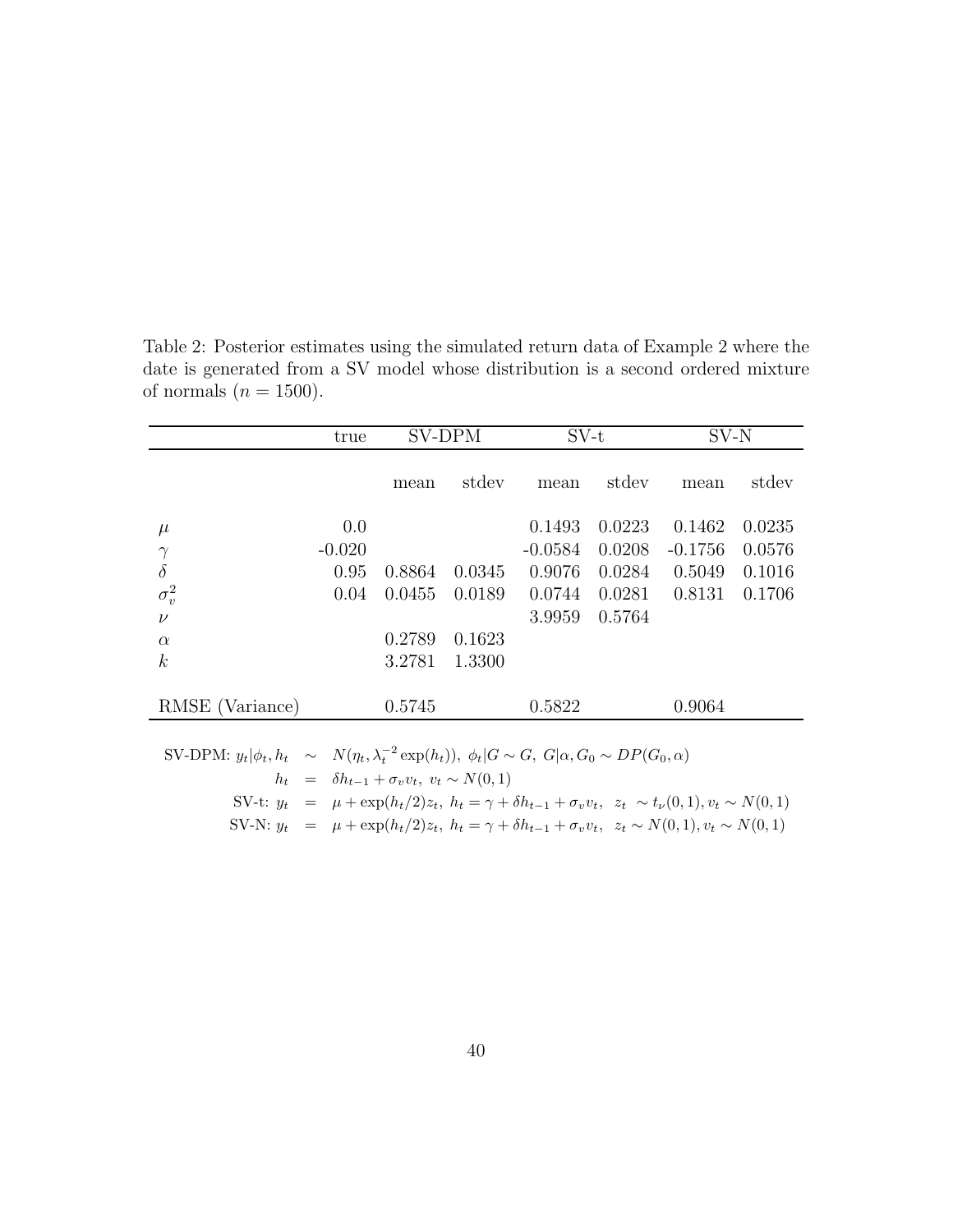Table 3: Posterior estimates for daily returns of the CRSP value-weighted portfolio from Jan 2, 1980 to Dec 29, 2006 (6815 observations, 30,000 thinned draws from three independent chains of the SV-DPM sampling algorithm where every tenth draw is retained and the first 1,000 thinned draws from each chain are discarded).

|                                                                                              |                                      | SV-DPM                               |                                      | $SV-t$                                            |                                                | SV-N                                    |                                      |
|----------------------------------------------------------------------------------------------|--------------------------------------|--------------------------------------|--------------------------------------|---------------------------------------------------|------------------------------------------------|-----------------------------------------|--------------------------------------|
|                                                                                              | mean                                 | stdev                                | ineff                                | mean                                              | stdev                                          | mean                                    | stdev                                |
| $\mu$<br>$\gamma$<br>$\dot{\delta}$<br>$\sigma_v^2$<br>$\nu$<br>$\alpha$<br>$\boldsymbol{k}$ | 0.9877<br>0.0103<br>0.4881<br>7.1644 | 0.0026<br>0.0018<br>0.2357<br>2.5996 | 10.625<br>72.288<br>28.474<br>57.765 | 0.0786<br>$-0.0087$<br>0.9878<br>0.0154<br>9.9149 | 0.0084<br>0.0023<br>0.0026<br>0.0023<br>1.3035 | 0.0793<br>$-0.0106$<br>0.9795<br>0.0276 | 0.0086<br>0.0028<br>0.0037<br>0.0040 |

ineff is the inefficiency factor.

SV-DPM: 
$$
y_t | \phi_t, h_t \sim N(\eta_t, \lambda_t^{-2} \exp(h_t)), \ \phi_t | G \sim G, \ G | \alpha, G_0 \sim DP(G_0, \alpha)
$$
  
\n
$$
h_t = \delta h_{t-1} + \sigma_v v_t, \ v_t \sim N(0, 1)
$$
\nSV-t:  $y_t = \mu + \exp(h_t/2)z_t, \ h_t = \gamma + \delta h_{t-1} + \sigma_v v_t, \ z_t \sim t_\nu(0, 1), v_t \sim N(0, 1)$   
\nSV-N:  $y_t = \mu + \exp(h_t/2)z_t, \ h_t = \gamma + \delta h_{t-1} + \sigma_v v_t, \ z_t \sim N(0, 1), v_t \sim N(0, 1)$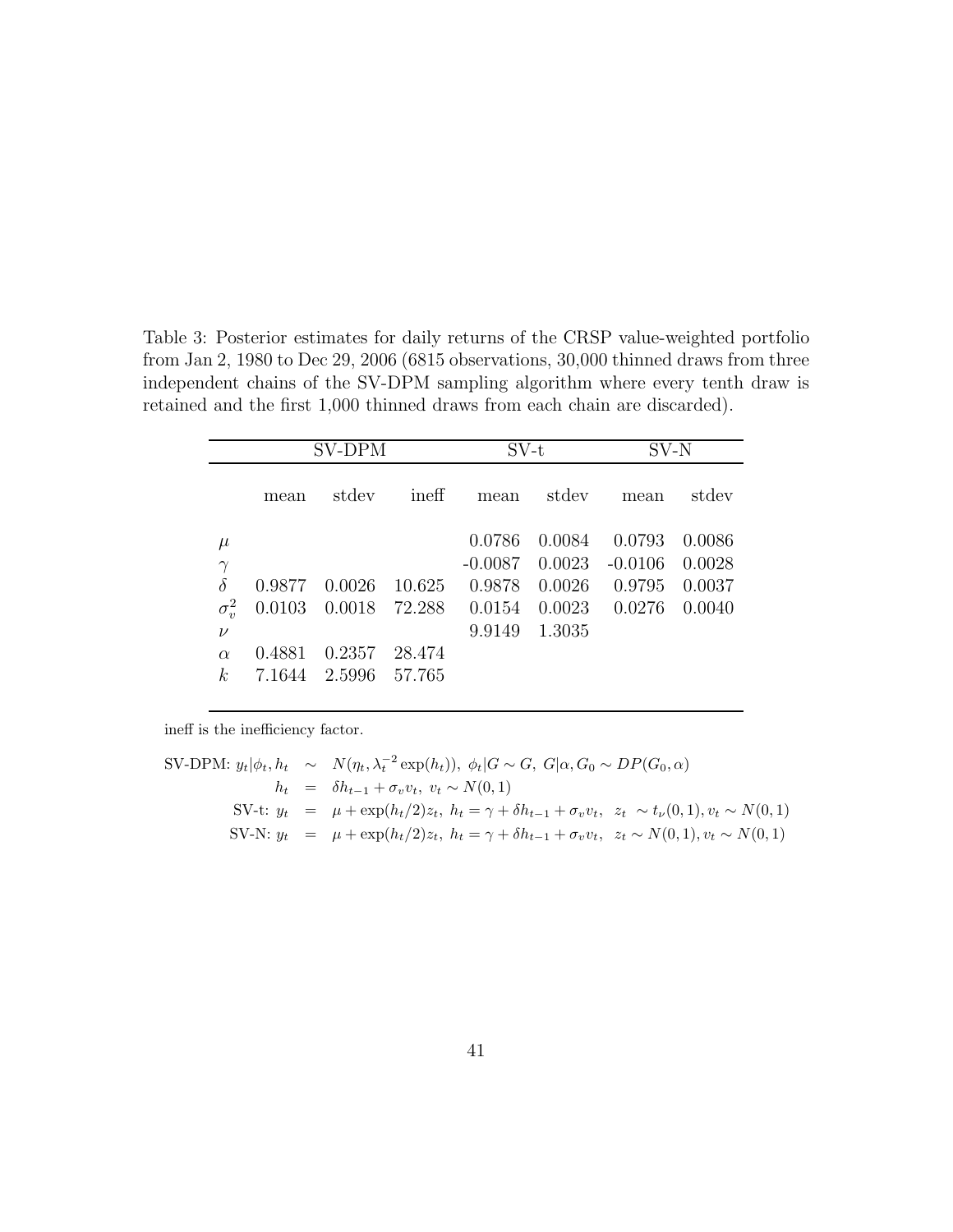Table 4: Robust sensitivity analysis of the SV-DPM to different precision parameter and base distribution priors for daily returns of the value-weighted CRSP portfolio from Jan 2, 1980 to Dec 29, 2006 (6815 observations, 30,000 thinned draws from three independent chains of the SV-DPM sampling algorithm where every tenth draw is retained and the first 1,000 thinned draws from each chain are discarded).

|              | Prior 2  | Prior 3  | Prior 4  | Prior 5  | Prior 6  |
|--------------|----------|----------|----------|----------|----------|
|              |          |          |          |          |          |
| $\delta$     | 0.9877   | 0.9879   | 0.9877   | 0.9878   | 0.9876   |
|              | (0.0026) | (0.0026) | (0.0026) | (0.0026) | (0.0027) |
| $\sigma_v^2$ | 0.0112   | 0.0103   | 0.0104   | 0.0115   | 0.0100   |
|              | (0.0019) | (0.0017) | (0.0018) | (0.0019) | (0.0023) |
| $\alpha$     | 0.1217   | 0.4733   | 0.4730   | 0.4827   | 0.4837   |
|              | (0.0080) | (0.2300) | (0.2278) | (0.2253) | (0.2490) |
| k            | 4.4465   | 6.9364   | 6.9221   | 7.0739   | 7.100    |
|              | (1.3456) | (2.4933) | (2.4716) | (2.3095) | (2.9155) |
|              |          |          |          |          |          |

The posterior mean and standard deviation (in parenthesis) are reported.

SV-DPM: 
$$
y_t | \phi_t, h_t \sim N(\eta_t, \lambda_t^{-2} \exp(h_t)), \ \phi_t | G \sim G, \ G | \alpha, G_0 \sim DP(G_0, \alpha)
$$
  
\n
$$
h_t = \delta h_{t-1} + \sigma_v v_t, \ v_t \sim N(0, 1)
$$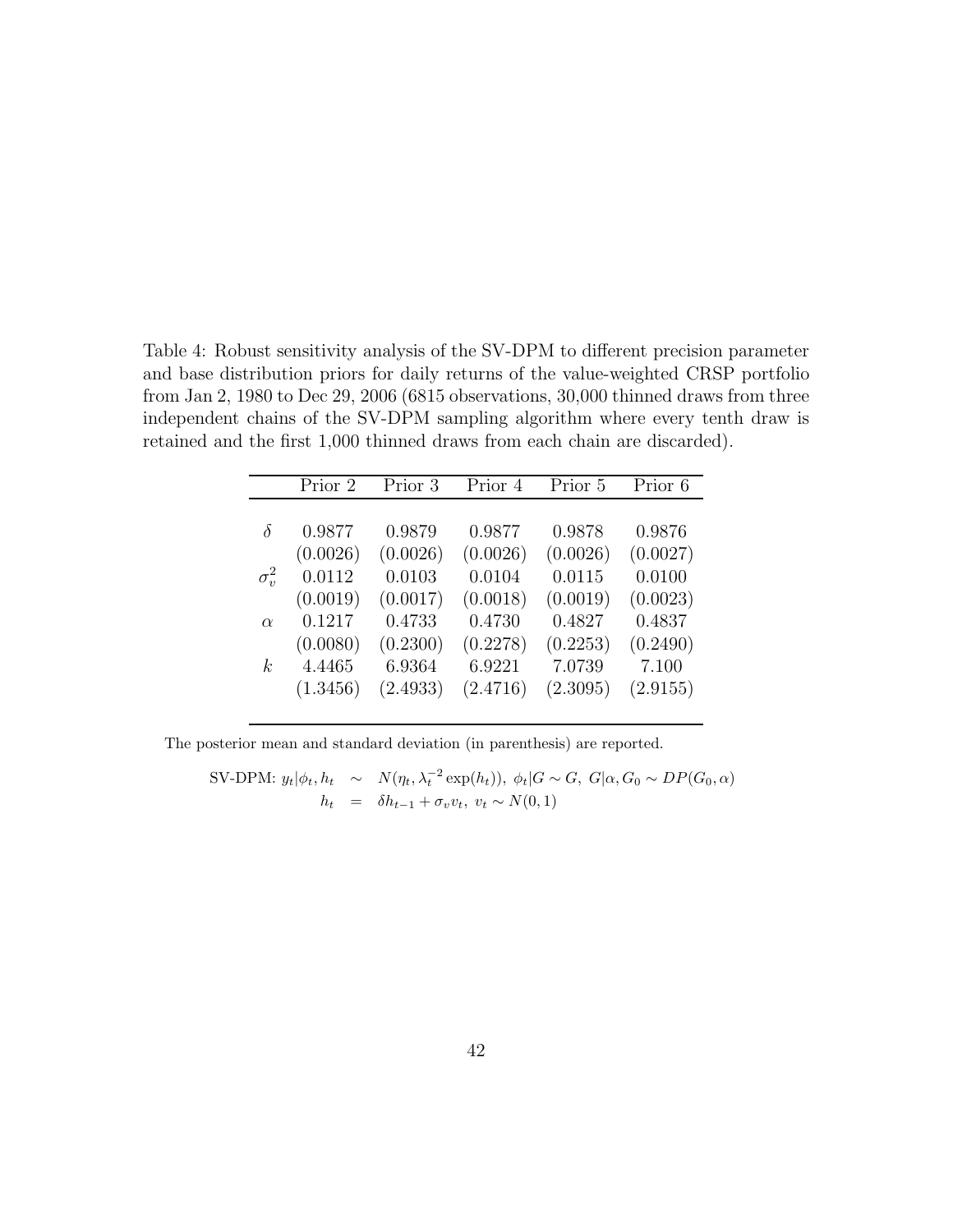Table 5: Robust sensitivity analysis of the SV-DPM to the number of MCMC draws for daily returns of the value-weighted CRSP portfolio from Jan 2, 1980 to Dec 29, 2006 (6815 observations). T thinned MCMC draws where every tenth draw is retained and the first 1,000 thinned draws are discarded.

|      | 30,000 |                                                                                                                                                                                                                     | 10,000 |  |
|------|--------|---------------------------------------------------------------------------------------------------------------------------------------------------------------------------------------------------------------------|--------|--|
| mean |        | stdev ineff mean stdev ineff                                                                                                                                                                                        |        |  |
|      |        | $\delta$ 0.9877 0.0026 10.625 0.9878 0.0026 15.538<br>$\sigma_v^2$ 0.0103 0.0018 72.288 0.0102 0.0018 65.403<br>$\alpha$ 0.4881 0.2357 28.474 0.4961 0.2418 39.304<br>$k$ 7.1644 2.5996 57.765 7.3002 2.7332 78.165 |        |  |

ineff is the inefficiency factor.

SV-DPM: 
$$
y_t | \phi_t, h_t \sim N(\eta_t, \lambda_t^{-2} \exp(h_t)), \ \phi_t | G \sim G, \ G | \alpha, G_0 \sim DP(G_0, \alpha)
$$
  

$$
h_t = \delta h_{t-1} + \sigma_v v_t, \ v_t \sim N(0, 1)
$$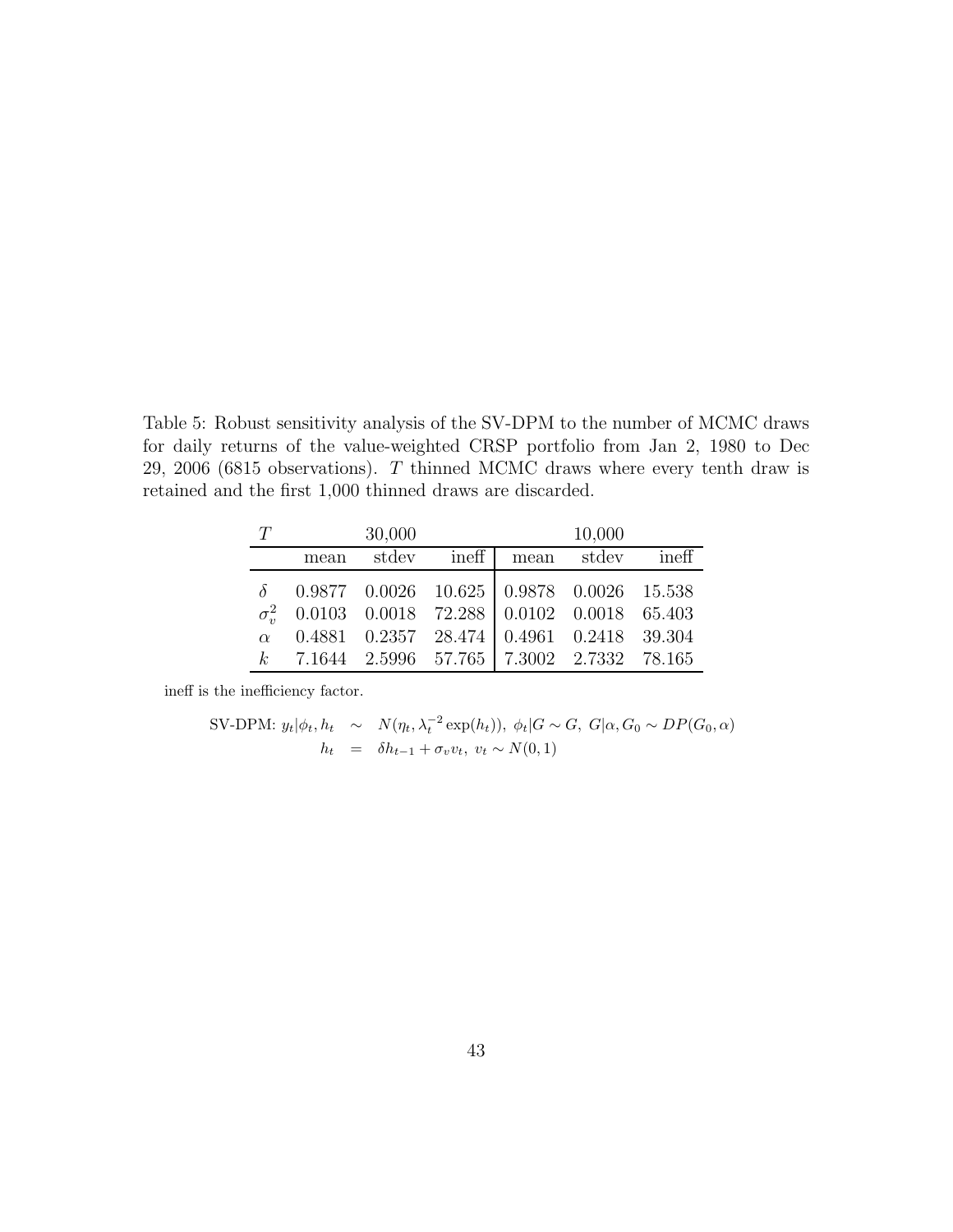Figure 1: Posterior variance of returns,  $Var[Y_t|y]$ , for the simulated SV-t return data of Example 1.

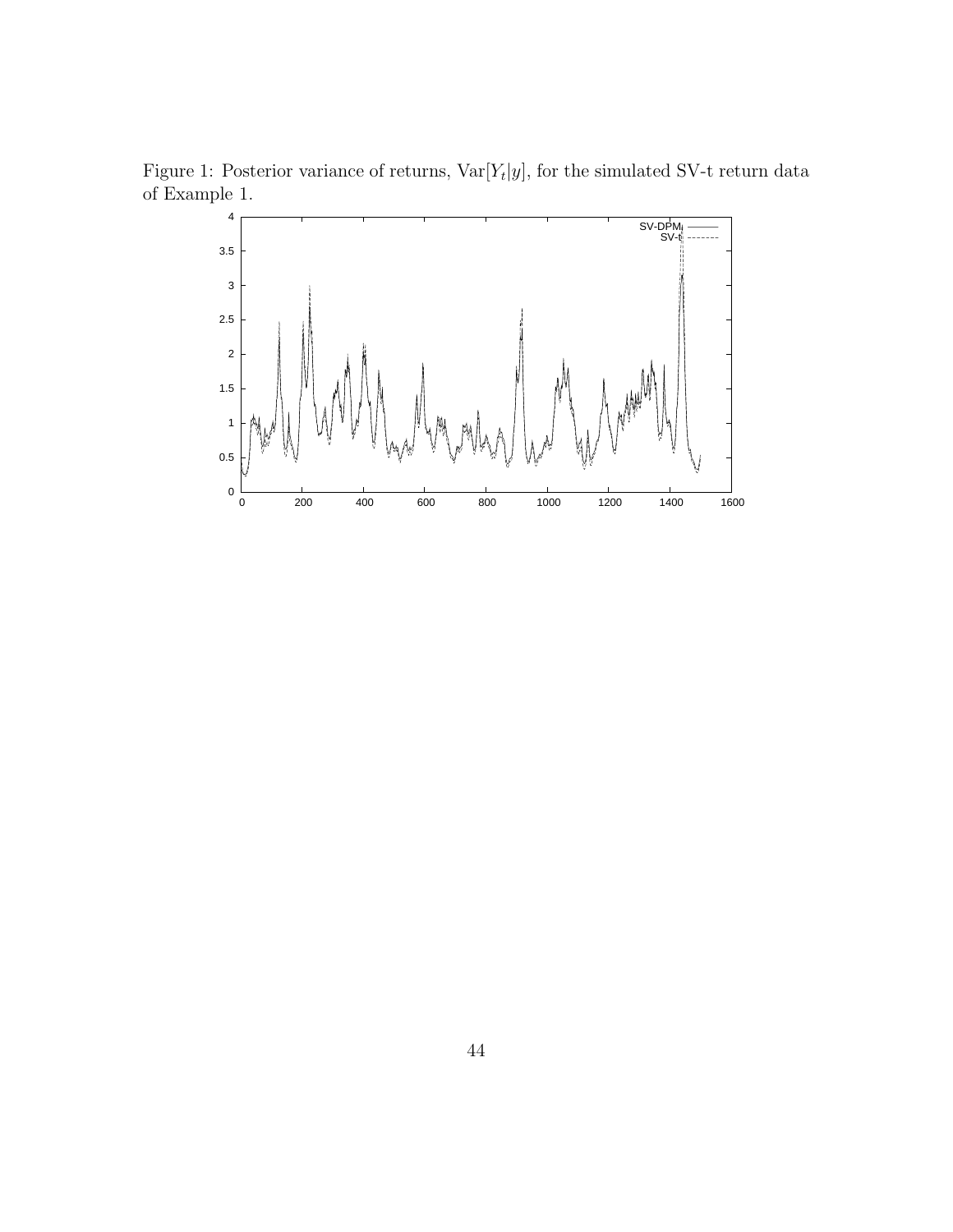Figure 2: Log-predictive densities,  $\ln f(Y_{n+1}|y)$ , for simulated SV-t return data of Example 1.



Figure 3: Density of the second order mixture of normal distributions,  $f(z_t) \equiv$  $0.2f_N(z_t|-1.3791, 1.3112) + 0.8f_N(z_t|0.3448, 0.3278)$ , used in simulating the return data of Example 2.

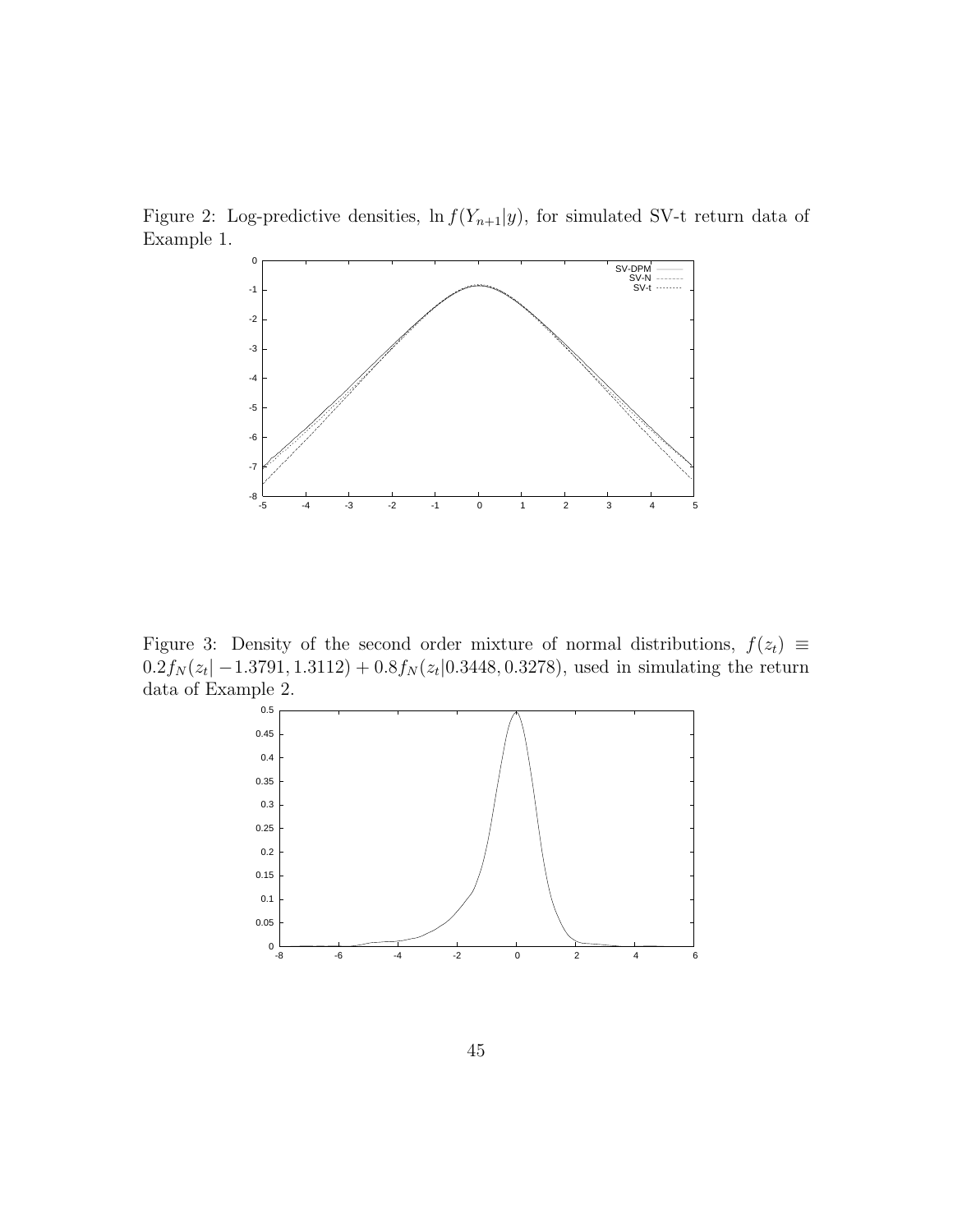Figure 4: Predictive density,  $f(Y_{n+1}|y)$ , of the estimated SV-DPM, SV-N, and SV-t model for the simulated data of Example 2.



Figure 5: CRSP value-weighted portfolio index returns from Jan. 2, 1980 - Dec. 29, 2006 ( $n = 6815$ ).

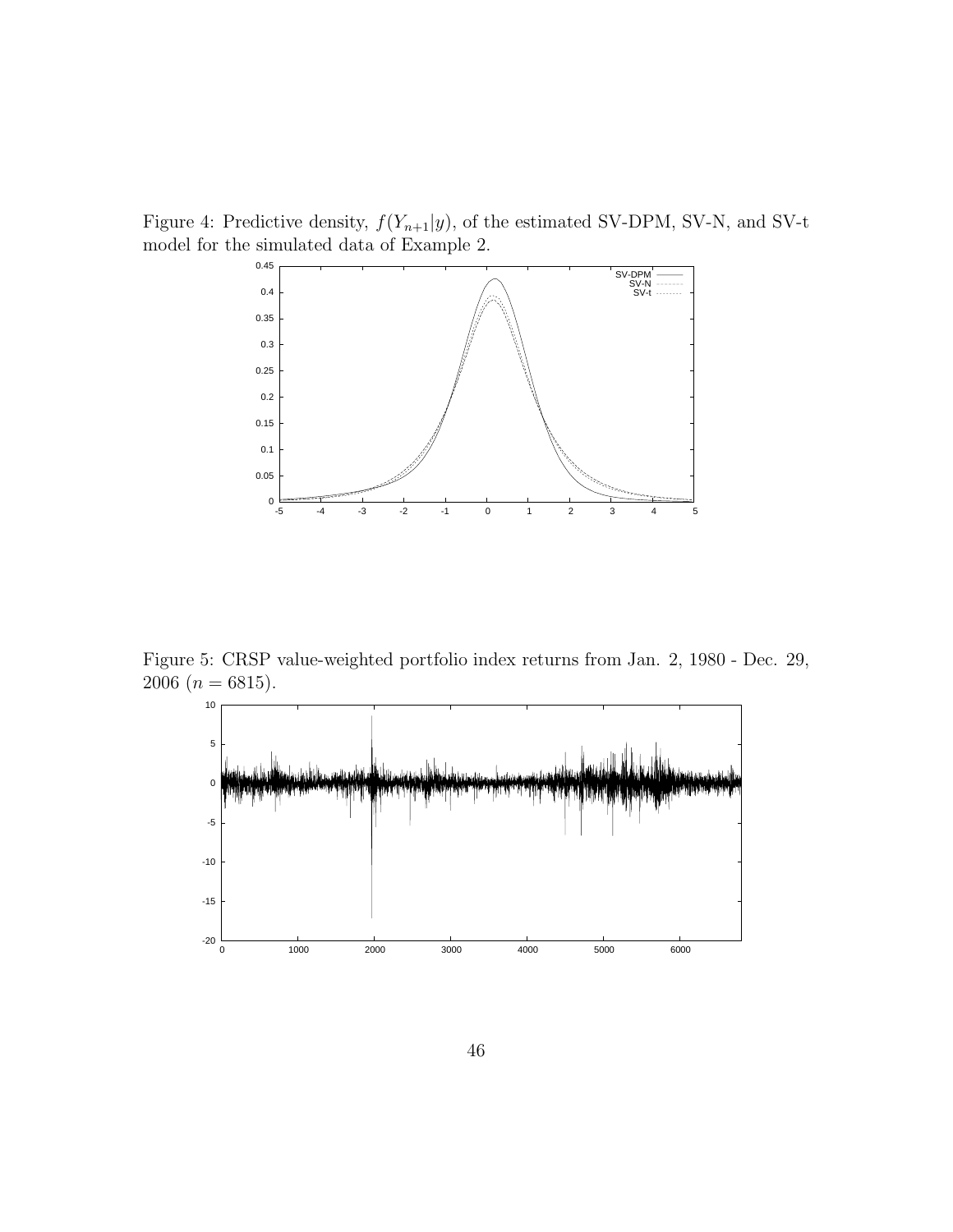Figure 6: Posterior density of  $\sigma_v^2$  for the SV-DPM (solid line), SV-t (dashed-dot line), and SV-N (dashed line) model as applied to the value-weighted CRSP portfolio daily return data.

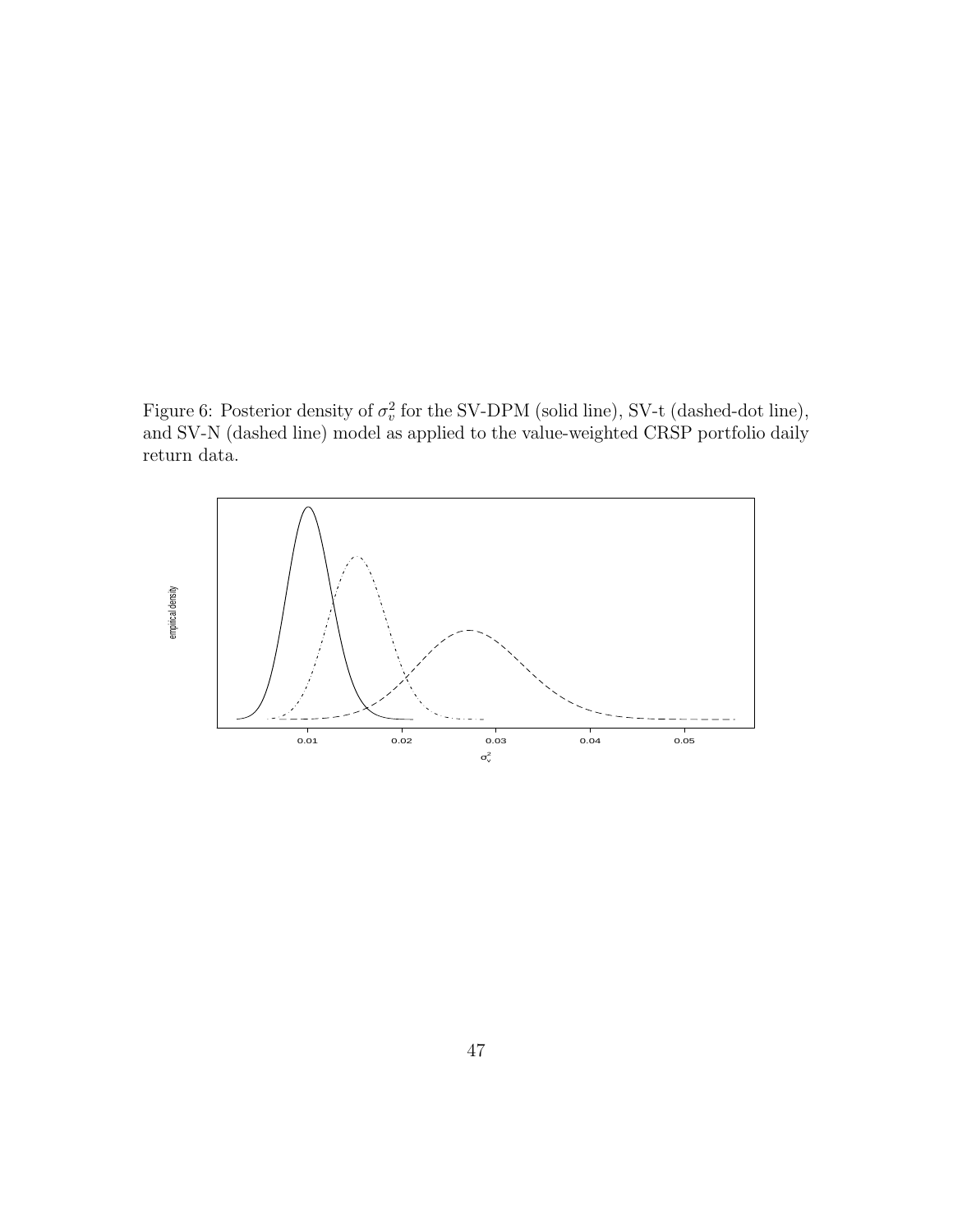Figure 7: The SV-DPM posterior variance of returns,  $Var[Y_t|y]$ , for the valueweighted CRSP index returns (Panel a), and its difference from the SV-N (Panel b) and SV-t (Panel c) model.